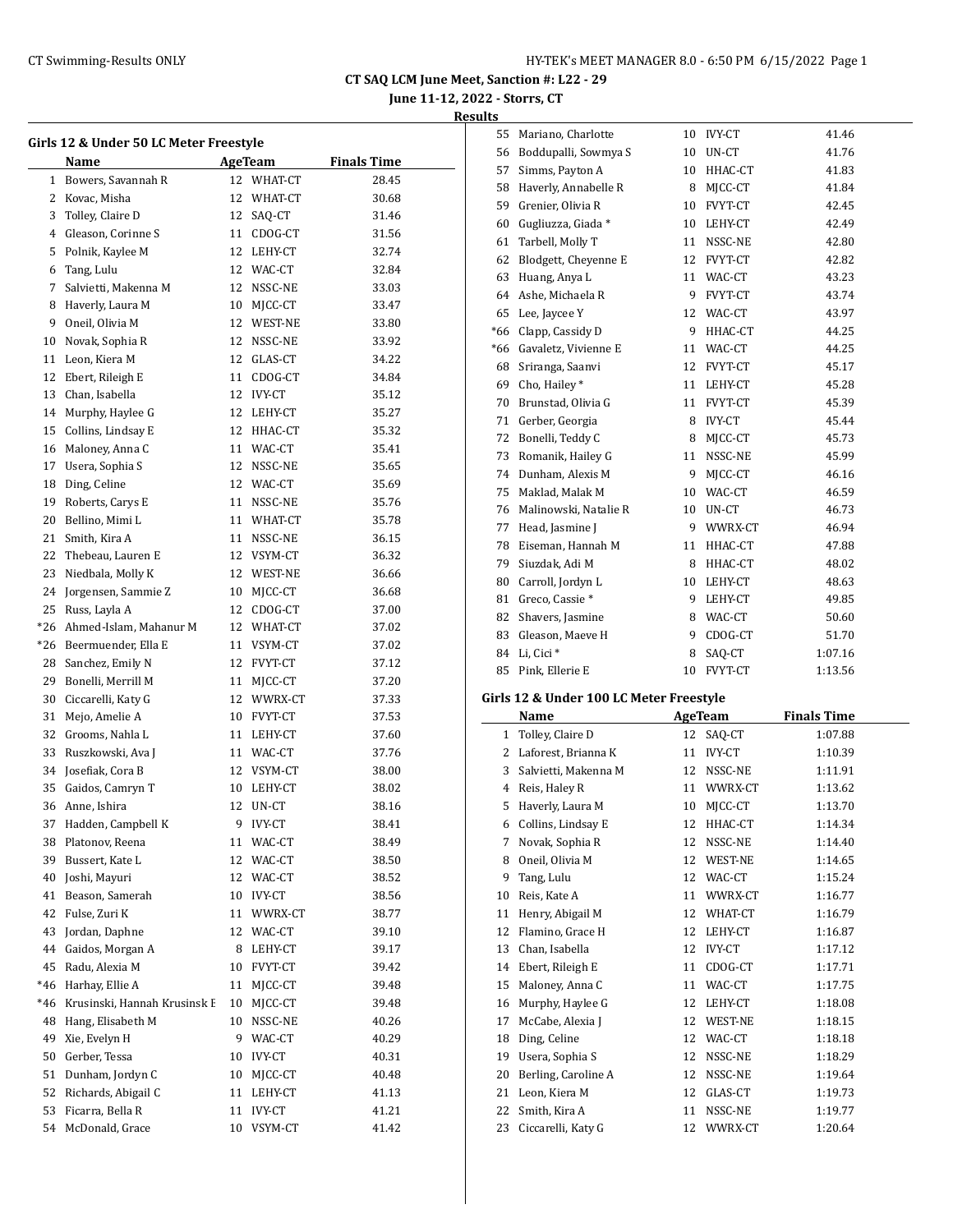**June 11-12, 2022 - Storrs, CT**

| (Girls 12 & Under 100 LC Meter Freestyle) |                              |    |                |                    |  |  |  |
|-------------------------------------------|------------------------------|----|----------------|--------------------|--|--|--|
|                                           | Name                         |    | <b>AgeTeam</b> | <b>Finals Time</b> |  |  |  |
| 24                                        | Clark, Audrey L              | 12 | GLAS-CT        | 1:21.43            |  |  |  |
| 25                                        | Bershtein, Shayann S         | 11 | HHAC-CT        | 1:21.71            |  |  |  |
| 26                                        | Mejo, Amelie A               |    | 10 FVYT-CT     | 1:21.87            |  |  |  |
| 27                                        | Head, Michaela I             |    | 12 WWRX-CT     | 1:22.87            |  |  |  |
| 28                                        | Anne, Ishira                 | 12 | UN-CT          | 1:22.90            |  |  |  |
| $*29$                                     | Baird, Amalia G              |    | 12 LEHY-CT     | 1:23.28            |  |  |  |
| *29                                       | Fulse, Zuri K                |    | 11 WWRX-CT     | 1:23.28            |  |  |  |
| 31                                        | Franceschet, Emma V          |    | 10 WWRX-CT     | 1:23.57            |  |  |  |
| 32                                        | Nitsch, Sophia R             | 11 | CDOG-CT        | 1:24.08            |  |  |  |
| 33                                        | Grooms, Nahla L              | 11 | LEHY-CT        | 1:24.13            |  |  |  |
| 34                                        | Harhay, Ellie A              | 11 | MJCC-CT        | 1:24.73            |  |  |  |
| 35                                        | Gaidos, Camryn T             | 10 | LEHY-CT        | 1:24.85            |  |  |  |
| 36                                        | Bussert, Kate L              | 12 | WAC-CT         | 1:25.06            |  |  |  |
| 37                                        | Dowe, Ellie G                |    | 10 WWRX-CT     | 1:25.76            |  |  |  |
| 38                                        | Wheeler, Jennifer G          | 12 | LEHY-CT        | 1:25.93            |  |  |  |
| 39                                        | Krusinski, Hannah Krusinsk E | 10 | MJCC-CT        | 1:26.21            |  |  |  |
| 40                                        | Jordan, Daphne               | 12 | WAC-CT         | 1:27.13            |  |  |  |
| 41                                        | Russ, Layla A                | 12 | CDOG-CT        | 1:27.70            |  |  |  |
| 42                                        | Gletzakos, Nataley J         |    | 10 GLAS-CT     | 1:28.21            |  |  |  |
| 43                                        | Boddupalli, Sowmya S         |    | 10 UN-CT       | 1:28.38            |  |  |  |
| 44                                        | Xie, Evelyn H                | 9  | WAC-CT         | 1:28.83            |  |  |  |
| 45                                        | Gaidos, Morgan A             | 8  | LEHY-CT        | 1:29.86            |  |  |  |
| 46                                        | Richards, Abigail C          | 11 | LEHY-CT        | 1:31.03            |  |  |  |
| 47                                        | Hang, Elisabeth M            | 10 | NSSC-NE        | 1:31.54            |  |  |  |
| 48                                        | Pfeil, Vivian E              | 10 | CDOG-CT        | 1:32.47            |  |  |  |
| 49                                        | Haverly, Annabelle R         | 8  | MJCC-CT        | 1:35.26            |  |  |  |
| 50                                        | Quinby, Megan E              | 10 | WWRX-CT        | 1:35.86            |  |  |  |
| 51                                        | Geyer, Kelsee Q              |    | 10 GLAS-CT     | 1:35.94            |  |  |  |
| 52                                        | Ficarra, Bella R             | 11 | <b>IVY-CT</b>  | 1:36.03            |  |  |  |
| 53                                        | Gugliuzza, Giada *           |    | 10 LEHY-CT     | 1:36.35            |  |  |  |
| 54                                        | Romanik, Hailey G            |    | 11 NSSC-NE     | 1:36.55            |  |  |  |
| 55                                        | Huang, Anya L                |    | 11 WAC-CT      | 1:37.14            |  |  |  |
| 56                                        | Frattini, Katharine D        |    | 11 CDOG-CT     | 1:37.19            |  |  |  |
| 57                                        | Clapp, Cassidy D             |    | 9 HHAC-CT      | 1:38.12            |  |  |  |
| 58                                        | Maklad, Malak M              |    | 10 WAC-CT      | 1:38.93            |  |  |  |
| 59                                        | Simms, Payton A              | 10 | HHAC-CT        | 1:38.94            |  |  |  |
| 60                                        | Gavaletz, Vivienne E         | 11 | WAC-CT         | 1:39.26            |  |  |  |
| 61                                        | Head, Jasmine J              | 9  | WWRX-CT        | 1:39.31            |  |  |  |
| 62                                        | Sriranga, Saanvi             | 12 | FVYT-CT        | 1:40.04            |  |  |  |
| 63                                        | Noti (Blanchard), Sofia      | 11 | VSYM-CT        | 1:40.50            |  |  |  |
| 64                                        | Siuzdak, Adi M               | 8  | HHAC-CT        | 1:43.17            |  |  |  |
| 65                                        | Dunham, Alexis M             | 9  | MICC-CT        | 1:45.87            |  |  |  |
| 66                                        | Eiseman, Hannah M            | 11 | HHAC-CT        | 1:48.73            |  |  |  |
| 67                                        | Malinowski, Natalie R        | 10 | UN-CT          | 1:49.15            |  |  |  |
| 68                                        | Blodgett, Cheyenne E         | 12 | FVYT-CT        | 1:53.30            |  |  |  |
| 69                                        | Kravitz, Adriana M           | 9  | CDOG-CT        | 2:07.15            |  |  |  |
| 70                                        | Schreiber, Nora A            | 8  | MJCC-CT        | 2:09.94            |  |  |  |
| 71                                        | Pink, Ellerie E              | 10 | FVYT-CT        | 2:20.49            |  |  |  |
| 72                                        | Perras, Lisette              | 8  | IVY-CT         | 2:21.57            |  |  |  |
| 73                                        | Petersen, Lucy A             | 10 | FVYT-CT        | 2:26.91            |  |  |  |
| ---                                       | Joshi, Mayuri                | 12 | WAC-CT         | DQ                 |  |  |  |
|                                           |                              |    |                |                    |  |  |  |

| Girls 12 & Under 200 LC Meter Freestyle |                             |         |    |            |                    |  |
|-----------------------------------------|-----------------------------|---------|----|------------|--------------------|--|
|                                         | Name                        |         |    | AgeTeam    | <b>Finals Time</b> |  |
| $\mathbf{1}$                            | Tolley, Claire D            |         |    | 12 SAQ-CT  | 2:34.57            |  |
|                                         | 1:15.56                     | 2:34.57 |    |            |                    |  |
| 2                                       | Haverly, Laura M            |         |    | 10 MICC-CT | 2:41.58            |  |
|                                         | 1:18.88                     | 2:41.58 |    |            |                    |  |
| 3                                       | Reis, Haley R               |         |    | 11 WWRX-CT | 2:44.05            |  |
|                                         | 1:21.72                     | 2:44.05 |    |            |                    |  |
|                                         | 4 Ding, Celine              |         |    | 12 WAC-CT  | 2:49.67            |  |
|                                         | 1:21.62                     | 2:49.67 |    |            |                    |  |
|                                         | 5 Chan, Isabella            |         |    | 12 IVY-CT  | 2:50.95            |  |
|                                         | 1:23.39                     | 2:50.95 |    |            |                    |  |
| 6                                       | Clark, Audrey L             |         |    | 12 GLAS-CT | 2:56.91            |  |
|                                         | 1:26.32                     | 2:56.91 |    |            |                    |  |
| 7                                       | Reis, Kate A                |         |    | 11 WWRX-CT | 2:57.35            |  |
|                                         | 1:27.22                     | 2:57.35 |    |            |                    |  |
|                                         | 8 Leon, Kiera M             |         |    | 12 GLAS-CT | 2:57.76            |  |
|                                         | 1:29.25                     | 2:57.76 |    |            |                    |  |
| 9                                       | Usera, Sophia S             |         |    | 12 NSSC-NE | 2:57.88            |  |
|                                         | 1:27.73                     | 2:57.88 |    |            |                    |  |
| 10                                      | Niedbala, Molly K           |         |    | 12 WEST-NE | 2:58.79            |  |
|                                         | 1:24.70                     | 2:58.79 |    |            |                    |  |
|                                         | 11 Wheeler, Jennifer G      |         |    | 12 LEHY-CT | 3:02.54            |  |
|                                         | 1:30.36                     | 3:02.54 |    |            |                    |  |
|                                         | 12 Franceschet, Emma V      |         |    | 10 WWRX-CT | 3:02.62            |  |
|                                         | 1:29.05                     | 3:02.62 |    |            |                    |  |
| 13                                      | Harhay, Ellie A             |         |    | 11 MJCC-CT | 3:03.38            |  |
|                                         | 1:29.20                     | 3:03.38 |    |            |                    |  |
|                                         | 14 Mejo, Amelie A           |         |    | 10 FVYT-CT | 3:06.51            |  |
|                                         | 1:31.23                     | 3:06.51 |    |            |                    |  |
| 15                                      | Platonov, Reena             |         |    | 11 WAC-CT  | 3:06.61            |  |
|                                         | 1:31.57                     | 3:06.61 |    |            |                    |  |
|                                         | 16 Berling, Caroline A      |         |    | 12 NSSC-NE | 3:06.72            |  |
|                                         | 1:31.16                     | 3:06.72 |    |            |                    |  |
| 17                                      | Jordan, Daphne              |         |    | 12 WAC-CT  | 3:07.30            |  |
|                                         | 1:32.80                     | 3:07.30 |    |            |                    |  |
| 18                                      | Scherber, Emma M            |         |    | 10 VSYM-CT | 3:08.10            |  |
|                                         | 1:33.16                     | 3:08.10 |    |            |                    |  |
|                                         | 19 Reutter, Alexis          |         |    | 11 IVY-CT  | 3:08.80            |  |
|                                         | 1:32.29                     | 3:08.80 |    |            |                    |  |
|                                         | 20 Jorgensen, Sammie Z      |         |    | 10 MJCC-CT | 3:10.73            |  |
|                                         | 1:30.70                     | 3:10.73 |    |            |                    |  |
| 21                                      | Fulse, Zuri K               |         |    | 11 WWRX-CT | 3:11.71            |  |
|                                         | 1:36.16                     | 3:11.71 |    |            |                    |  |
| 22                                      | McDonald, Grace             |         |    | 10 VSYM-CT | 3:12.13            |  |
|                                         | 1:32.22                     | 3:12.13 |    |            |                    |  |
| 23                                      | Radu, Alexia M              |         |    | 10 FVYT-CT | 3:13.64            |  |
|                                         | 1:37.79                     | 3:13.64 |    |            |                    |  |
| 24                                      | Hang, Elisabeth M           |         | 10 | NSSC-NE    | 3:18.05            |  |
|                                         | 1:35.96                     | 3:18.05 |    |            |                    |  |
| 25                                      | Bonelli, Merrill M          |         | 11 | MICC-CT    | 3:20.35            |  |
|                                         | 1:33.46                     | 3:20.35 |    |            |                    |  |
| 26                                      | Quinby, Megan E             |         |    | 10 WWRX-CT | 3:20.93            |  |
|                                         | 1:37.92                     | 3:20.93 |    |            |                    |  |
| 27                                      | Tarbell, Molly T<br>1:37.26 |         | 11 | NSSC-NE    | 3:24.00            |  |
|                                         |                             | 3:24.00 |    |            |                    |  |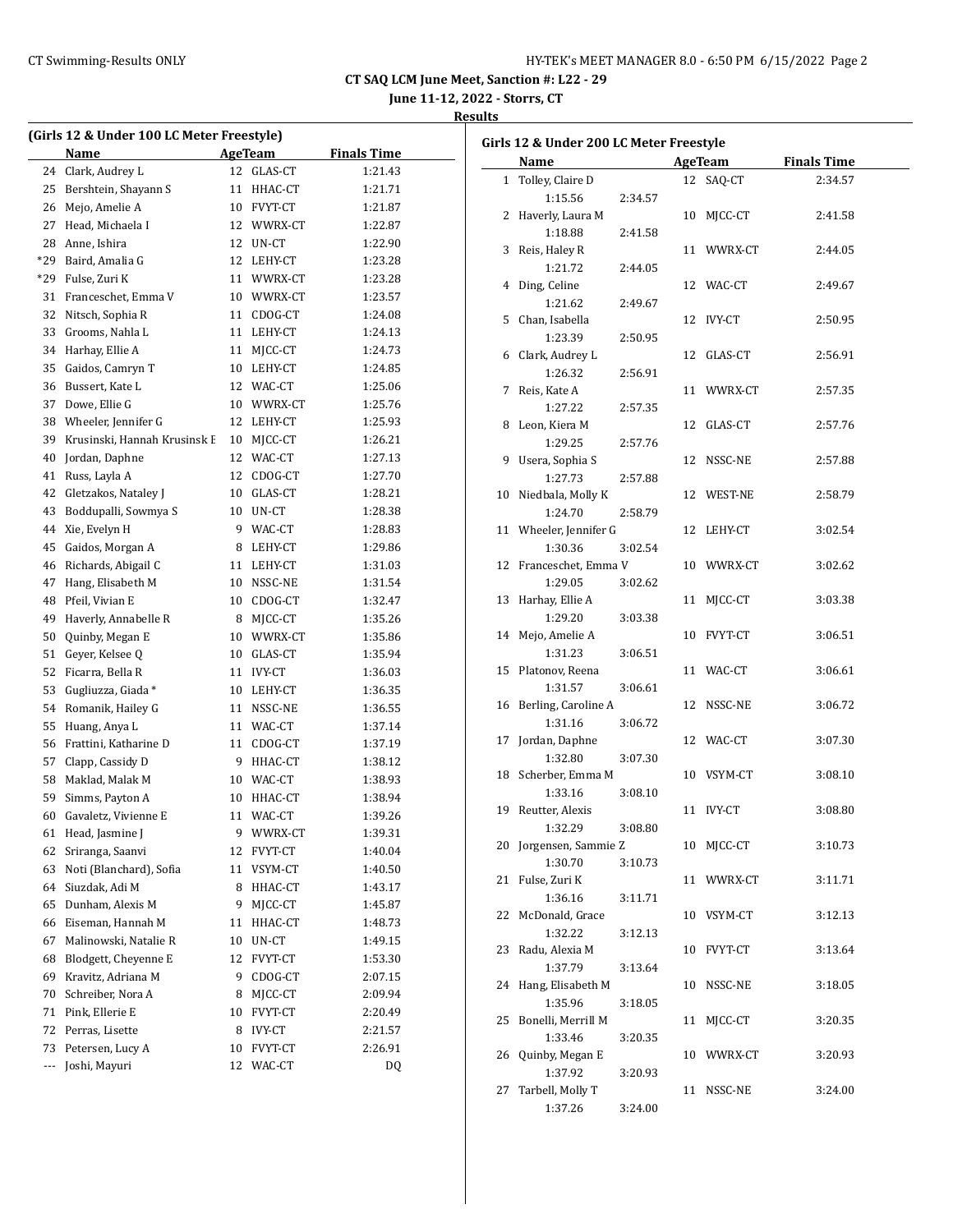| HY-TEK's MEET MANAGER 8.0 - 6:50 PM 6/15/2022 Page 3 |  |  |  |
|------------------------------------------------------|--|--|--|
|------------------------------------------------------|--|--|--|

**June 11-12, 2022 - Storrs, CT**

**Results**

|     | (Girls 12 & Under 200 LC Meter Freestyle) |    |                |                    |
|-----|-------------------------------------------|----|----------------|--------------------|
|     | Name                                      |    | <b>AgeTeam</b> | <b>Finals Time</b> |
|     | 28 Mariano, Charlotte                     |    | 10 IVY-CT      | 3:29.35            |
|     | 29 Ficarra, Bella R                       | 11 | <b>IVY-CT</b>  | 3:31.07            |
|     | 30 Head, Jasmine J                        | 9  | WWRX-CT        | 3:35.63            |
|     | 1:43.65<br>3:35.63                        |    |                |                    |
|     | Girls 12 & Under 50 LC Meter Backstroke   |    |                |                    |
|     | Name                                      |    | <b>AgeTeam</b> | <b>Finals Time</b> |
|     | 1 Tolley, Claire D                        | 12 | SAQ-CT         | 37.90              |
|     | 2 Usera, Sophia S                         | 12 | NSSC-NE        | 39.21              |
|     | *3 Leon, Kiera M                          |    | 12 GLAS-CT     | 40.03              |
|     | *3 Laforest, Brianna K                    |    | 11 IVY-CT      | 40.03              |
|     | 5 Maloney, Anna C                         |    | 11 WAC-CT      | 40.21              |
|     | 6 Collins, Lindsay E                      |    | 12 HHAC-CT     | 40.23              |
|     | 7 Schang, Madison S                       |    | 12 VSYM-CT     | 40.30              |
|     | *8 Clark, Audrey L                        |    | 12 GLAS-CT     | 40.41              |
|     | *8 Salvietti, Makenna M                   |    | 12 NSSC-NE     | 40.41              |
|     | 10 Oneil, Olivia M                        |    | 12 WEST-NE     | 41.46              |
|     | 11 Ding, Celine                           |    | 12 WAC-CT      | 41.69              |
| 12  | Tang, Lulu                                |    | 12 WAC-CT      | 41.80              |
|     | 13 Flamino, Grace H                       |    | 12 LEHY-CT     | 41.97              |
|     | 14 Novak, Sophia R                        |    | 12 NSSC-NE     | 42.20              |
|     | 15 Ciccarelli, Katy G                     |    | 12 WWRX-CT     | 42.25              |
|     | 16 Radu, Alexia M                         |    | 10 FVYT-CT     | 42.34              |
|     | 17 Haverly, Laura M                       |    | 10 MJCC-CT     | 42.74              |
|     | 18 Fulse, Zuri K                          |    | 11 WWRX-CT     | 42.89              |
|     | 19 Chan, Isabella                         |    | 12 IVY-CT      | 43.25              |
|     | 20 Ahmed-Islam, Mahanur M                 |    | 12 WHAT-CT     | 43.29              |
|     | 21 McCabe, Alexia J                       |    | 12 WEST-NE     | 43.56              |
|     | 22 Smith, Kira A                          |    | 11 NSSC-NE     | 43.97              |
|     | 23 Bussert, Kate L                        |    | 12 WAC-CT      | 44.03              |
|     | 24 Berling, Caroline A                    |    | 12 NSSC-NE     | 44.17              |
| 25  | Harhay, Ellie A                           | 11 | MJCC-CT        | 45.07              |
| 26  | Xie, Evelyn H                             |    | 9 WAC-CT       | 45.11              |
|     | 27 Grooms, Nahla L                        |    | 11 LEHY-CT     | 45.86              |
|     | 28 Gletzakos, Nataley J                   |    | 10 GLAS-CT     | 45.87              |
|     | 29 Pfeil, Vivian E                        | 10 | CDOG-CT        | 45.94              |
| 30  | Joshi, Mayuri                             | 12 | WAC-CT         | 46.17              |
| 31  | Huang, Anya L                             | 11 | WAC-CT         | 46.25              |
| 32  | Bonelli, Merrill M                        | 11 | MJCC-CT        | 46.29              |
| 33  | Reis, Kate A                              | 11 | WWRX-CT        | 46.73              |
| 34  | Richards, Abigail C                       | 11 | LEHY-CT        | 46.81              |
| 35  | Krusinski, Hannah Krusinsk E              | 10 | MJCC-CT        | 46.98              |
| 36  | Russ, Layla A                             | 12 | CDOG-CT        | 47.05              |
| 37  | Haverly, Annabelle R                      | 8  | MJCC-CT        | 47.16              |
| 38  | Dowe, Ellie G                             | 10 | WWRX-CT        | 47.43              |
| 39  | Gerber, Tessa                             | 10 | <b>IVY-CT</b>  | 47.44              |
| 40  | Ficarra, Bella R                          | 11 | IVY-CT         | 47.73              |
| 41  | McDonald, Grace                           | 10 | VSYM-CT        | 48.10              |
| 42  | Anne, Ishira                              | 12 | UN-CT          | 48.18              |
| 43  | Jordan, Daphne                            | 12 | WAC-CT         | 48.57              |
| *44 | Geyer, Kelsee Q                           | 10 | GLAS-CT        | 49.17              |
| *44 | Gugliuzza, Giada *                        | 10 | LEHY-CT        | 49.17              |
| 46  | Nitsch, Sophia R                          | 11 | CDOG-CT        | 49.61              |
| 47  | Gerber, Georgia                           | 8  | IVY-CT         | 50.05              |
| 48  | Hang, Elisabeth M                         | 10 | NSSC-NE        | 50.63              |

| 49 | Gavaletz, Vivienne E    | 11 | WAC-CT         | 51.07   |
|----|-------------------------|----|----------------|---------|
| 50 | Dunham, Alexis M        | 9  | MJCC-CT        | 51.56   |
| 51 | Sriranga, Saanvi        | 12 | <b>FVYT-CT</b> | 52.42   |
| 52 | Noti (Blanchard), Sofia | 11 | VSYM-CT        | 52.69   |
| 53 | Clapp, Cassidy D        | 9  | HHAC-CT        | 52.83   |
| 54 | Siuzdak, Adi M          | 8  | HHAC-CT        | 52.91   |
| 55 | Simms, Payton A         | 10 | HHAC-CT        | 53.19   |
| 56 | Boddupalli, Sowmya S    | 10 | UN-CT          | 53.67   |
| 57 | Maklad, Malak M         | 10 | WAC-CT         | 53.87   |
| 58 | Romanik, Hailey G       | 11 | NSSC-NE        | 53.93   |
| 59 | Head, Jasmine J         | 9  | WWRX-CT        | 54.26   |
| 60 | Malinowski, Natalie R   | 10 | UN-CT          | 55.06   |
| 61 | Eiseman, Hannah M       | 11 | HHAC-CT        | 57.06   |
| 62 | Bonelli, Teddy C        | 8  | MJCC-CT        | 59.13   |
| 63 | Petersen, Lucy A        | 10 | FVYT-CT        | 59.97   |
| 64 | Schreiber, Nora A       | 8  | MJCC-CT        | 1:00.78 |
| 65 | Perras, Lisette         | 8  | <b>IVY-CT</b>  | 1:03.93 |
| 66 | Kravitz, Adriana M      | 9  | CDOG-CT        | 1:09.06 |
| 67 | Pink, Ellerie E         | 10 | <b>FVYT-CT</b> | 1:23.04 |
|    | Blodgett, Cheyenne E    | 12 | <b>FVYT-CT</b> | DQ      |
|    | Li, Cici <sup>*</sup>   | 8  | SAQ-CT         | DQ      |
|    |                         |    |                |         |

# **Girls 12 & Under 100 LC Meter Backstroke**

|              | Name                 |    | <b>AgeTeam</b> | <b>Finals Time</b> |  |
|--------------|----------------------|----|----------------|--------------------|--|
| $\mathbf{1}$ | Gleason, Corinne S   | 11 | CDOG-CT        | 1:23.18            |  |
| 2            | Tolley, Claire D     | 12 | SAQ-CT         | 1:23.63            |  |
| 3            | Meroy, Maxene L      | 12 | WWRX-CT        | 1:25.15            |  |
| 4            | Schang, Madison S    | 12 | VSYM-CT        | 1:26.84            |  |
| 5            | Leon, Kiera M        | 12 | GLAS-CT        | 1:28.32            |  |
| 6            | Clark, Audrey L      | 12 | GLAS-CT        | 1:29.09            |  |
| 7            | Ebert, Rileigh E     | 11 | CDOG-CT        | 1:29.26            |  |
| 8            | Flamino, Grace H     | 12 | LEHY-CT        | 1:29.88            |  |
| 9            | Polnik, Kaylee M     | 12 | LEHY-CT        | 1:30.02            |  |
| 10           | Ding, Celine         | 12 | WAC-CT         | 1:30.92            |  |
| 11           | Haverly, Laura M     | 10 | MJCC-CT        | 1:31.13            |  |
| 12           | Beermuender, Ella E  | 11 | VSYM-CT        | 1:31.18            |  |
| 13           | Hadden, Campbell K   | 9  | <b>IVY-CT</b>  | 1:32.22            |  |
| 14           | Scherber, Emma M     | 10 | VSYM-CT        | 1:32.50            |  |
| 15           | McCabe, Alexia J     | 12 | WEST-NE        | 1:32.55            |  |
| 16           | Ciccarelli, Katy G   | 12 | WWRX-CT        | 1:33.50            |  |
| 17           | Novak, Sophia R      | 12 | NSSC-NE        | 1:33.58            |  |
| 18           | Wheeler, Jennifer G  | 12 | LEHY-CT        | 1:34.59            |  |
| 19           | Josefiak, Cora B     | 12 | VSYM-CT        | 1:34.74            |  |
| 20           | Bershtein, Shayann S | 11 | HHAC-CT        | 1:35.26            |  |
| 21           | Bussert, Kate L      | 12 | WAC-CT         | 1:35.65            |  |
| 22           | Sanchez, Emily N     | 12 | FVYT-CT        | 1:35.75            |  |
| 23           | Radu, Alexia M       | 10 | <b>FVYT-CT</b> | 1:35.98            |  |
| 24           | Ruszkowski, Ava J    | 11 | WAC-CT         | 1:36.11            |  |
| 25           | Fulse, Zuri K        | 11 | WWRX-CT        | 1:36.15            |  |
| 26           | Head, Michaela I     | 12 | WWRX-CT        | 1:37.03            |  |
| 27           | Roberts, Carys E     | 11 | NSSC-NE        | 1:37.07            |  |
| 28           | Thebeau, Lauren E    | 12 | VSYM-CT        | 1:37.08            |  |
| 29           | Harhay, Ellie A      | 11 | MICC-CT        | 1:37.61            |  |
| 30           | Platonov, Reena      | 11 | WAC-CT         | 1:37.80            |  |
| 31           | Mariano, Charlotte   | 10 | <b>IVY-CT</b>  | 1:38.11            |  |
| 32           | Berling, Caroline A  | 12 | NSSC-NE        | 1:38.69            |  |
| 33           | Jorgensen, Sammie Z  | 10 | MJCC-CT        | 1:39.25            |  |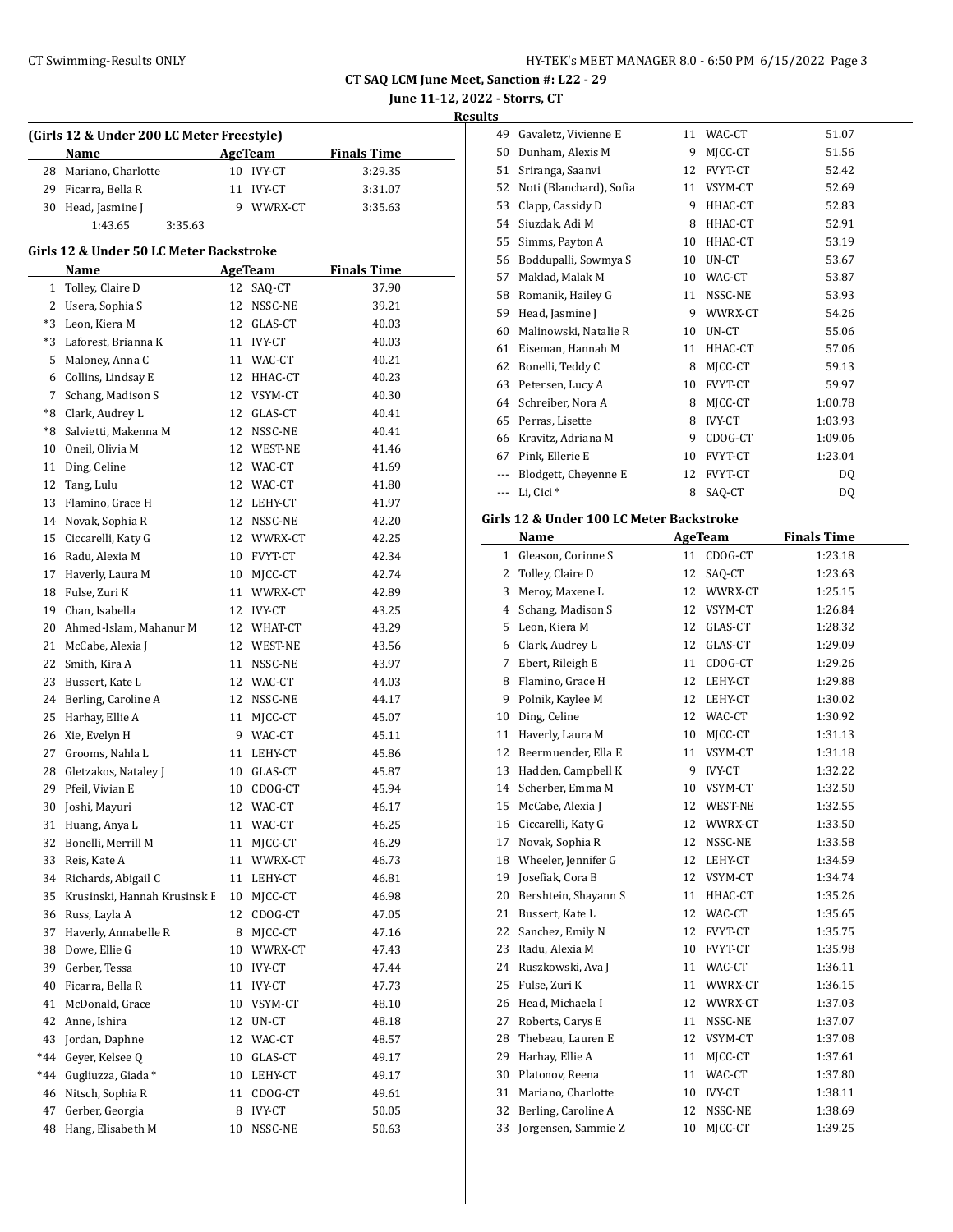| HY-TEK's MEET MANAGER 8.0 - 6:50 PM 6/15/2022 Page 4 |  |  |  |
|------------------------------------------------------|--|--|--|
|------------------------------------------------------|--|--|--|

# **June 11-12, 2022 - Storrs, CT**

**Results**

| (Girls 12 & Under 100 LC Meter Backstroke) |                       |    |                |                    |  |  |  |
|--------------------------------------------|-----------------------|----|----------------|--------------------|--|--|--|
|                                            | Name                  |    | <b>AgeTeam</b> | <b>Finals Time</b> |  |  |  |
| 34                                         | Beason, Samerah       | 10 | <b>IVY-CT</b>  | 1:40.27            |  |  |  |
| 35                                         | Jordan, Daphne        | 12 | WAC-CT         | 1:42.29            |  |  |  |
| 36                                         | Nottingham, Emma G    | 10 | CDOG-CT        | 1:42.45            |  |  |  |
| 37                                         | Cosby, Genevieve P    | 10 | LEHY-CT        | 1:45.34            |  |  |  |
| 38                                         | Huang, Anya L         |    | 11 WAC-CT      | 1:45.77            |  |  |  |
| 39                                         | Blodgett, Cheyenne E  | 12 | FVYT-CT        | 1:45.92            |  |  |  |
| 40                                         | Joshi, Mayuri         | 12 | WAC-CT         | 1:46.20            |  |  |  |
| 41                                         | Gavaletz, Vivienne E  | 11 | WAC-CT         | 1:46.62            |  |  |  |
| 42                                         | Xie, Evelyn H         | 9  | WAC-CT         | 1:46.66            |  |  |  |
| 43                                         | Bonelli, Merrill M    | 11 | MJCC-CT        | 1:46.90            |  |  |  |
| 44                                         | Russ, Layla A         | 12 | CDOG-CT        | 1:47.17            |  |  |  |
| 45                                         | Haverly, Annabelle R  | 8  | MJCC-CT        | 1:48.85            |  |  |  |
| 46                                         | Grenier, Olivia R     | 10 | FVYT-CT        | 1:49.54            |  |  |  |
| 47                                         | Lee, Jaycee Y         | 12 | WAC-CT         | 1:50.41            |  |  |  |
| 48                                         | Boddupalli, Sowmya S  | 10 | UN-CT          | 1:51.04            |  |  |  |
| 49                                         | Gugliuzza, Giada *    | 10 | LEHY-CT        | 1:52.04            |  |  |  |
| 50                                         | Hang, Elisabeth M     | 10 | NSSC-NE        | 1:54.19            |  |  |  |
| 51                                         | Dunham, Alexis M      | 9  | MJCC-CT        | 1:54.82            |  |  |  |
| 52                                         | Ashe, Michaela R      | 9  | FVYT-CT        | 1:55.53            |  |  |  |
| 53                                         | Brunstad, Olivia G    | 11 | FVYT-CT        | 1:57.52            |  |  |  |
| 54                                         | Clapp, Cassidy D      | 9  | HHAC-CT        | 1:58.25            |  |  |  |
| 55                                         | Maklad, Malak M       | 10 | WAC-CT         | 1:58.66            |  |  |  |
| 56                                         | Cho, Hailey*          | 11 | LEHY-CT        | 2:02.04            |  |  |  |
| 57                                         | Sriranga, Saanvi      | 12 | FVYT-CT        | 2:02.77            |  |  |  |
| 58                                         | Gleason, Maeve H      | 9  | CDOG-CT        | 2:04.38            |  |  |  |
| 59                                         | Malinowski, Natalie R | 10 | UN-CT          | 2:05.59            |  |  |  |
| 60                                         | Eiseman, Hannah M     | 11 | HHAC-CT        | 2:07.32            |  |  |  |
| 61                                         | Shavers, Jasmine      | 8  | WAC-CT         | 2:08.09            |  |  |  |
| 62                                         | Greco, Cassie*        | 9  | LEHY-CT        | 2:11.49            |  |  |  |
| 63                                         | Carroll, Jordyn L     | 10 | LEHY-CT        | 2:13.94            |  |  |  |
| 64                                         | Bonelli, Teddy C      | 8  | MJCC-CT        | 2:14.52            |  |  |  |
| ---                                        | Pink, Ellerie E       | 10 | FVYT-CT        | DQ                 |  |  |  |
|                                            |                       |    |                |                    |  |  |  |

#### **Girls 12 & Under 200 LC Meter Backstroke**

| Name |                        |         | AgeTeam | <b>Finals Time</b> |         |
|------|------------------------|---------|---------|--------------------|---------|
|      | 1 Bowers, Savannah R   |         |         | 12 WHAT-CT         | 2:42.78 |
|      | 1:21.78                | 2:42.78 |         |                    |         |
|      | 2 Kovac, Misha         |         |         | 12 WHAT-CT         | 2:47.15 |
|      | 1:22.18                | 2:47.15 |         |                    |         |
| 3    | Usera, Sophia S        |         |         | 12 NSSC-NE         | 3:09.12 |
|      | 1:32.14                | 3:09.12 |         |                    |         |
|      | 4 Bellino, Mimi L      |         |         | 11 WHAT-CT         | 3:11.19 |
|      | 1:35.27                | 3:11.19 |         |                    |         |
| 5.   | Henry, Abigail M       |         |         | 12 WHAT-CT         | 3:14.21 |
|      | 1:35.50                | 3:14.21 |         |                    |         |
| 6    | Ding, Celine           |         |         | 12 WAC-CT          | 3:15.56 |
|      | 1:36.23                | 3:15.56 |         |                    |         |
|      | 7 Wheeler, Jennifer G  |         |         | 12 LEHY-CT         | 3:18.34 |
|      | 1:38.30                | 3:18.34 |         |                    |         |
| 8    | Ahmed-Islam, Mahanur M |         |         | 12 WHAT-CT         | 3:18.37 |
|      | 1:38.21                | 3:18.37 |         |                    |         |
| 9    | Bussert, Kate L        |         |         | 12 WAC-CT          | 3:18.62 |
|      | 1:39.46                | 3:18.62 |         |                    |         |
| 10   | Langmaid, Gisella C    |         | 10      | LEHY-CT            | 3:21.42 |
|      | 1:40.33                | 3:21.42 |         |                    |         |

| 11 Jordan, Daphne       |         | 12 WAC-CT  | 3:41.95 |
|-------------------------|---------|------------|---------|
| 12 Blodgett, Cheyenne E |         | 12 FVYT-CT | 4:05.35 |
| 2:02.86                 | 4:05.35 |            |         |

#### **Girls 12 & Under 50 LC Meter Breaststroke**

|     | Name                            |    | <b>AgeTeam</b> | <b>Finals Time</b> |
|-----|---------------------------------|----|----------------|--------------------|
| 1   | Meroy, Maxene L                 | 12 | WWRX-CT        | 38.38              |
| 2   | Schang, Madison S               | 12 | VSYM-CT        | 41.67              |
| 3   | Tang, Lulu                      | 12 | WAC-CT         | 42.75              |
|     | 4 Salvietti, Makenna M          | 12 | NSSC-NE        | 42.77              |
| 5   | Reis, Haley R                   | 11 | WWRX-CT        | 43.79              |
|     | 6 Ebert, Rileigh E              | 11 | CDOG-CT        | 43.94              |
| 7   | Baird, Amalia G                 | 12 | LEHY-CT        | 44.51              |
|     | *8 McCabe, Alexia J             | 12 | WEST-NE        | 44.86              |
|     | *8 Maloney, Anna C              | 11 | WAC-CT         | 44.86              |
|     | 10 Polnik, Kaylee M             | 12 | LEHY-CT        | 45.20              |
|     | 11 Flamino, Grace H             | 12 | LEHY-CT        | 45.45              |
|     | 12 Murphy, Haylee G             | 12 | LEHY-CT        | 45.75              |
|     | 13 Collins, Lindsay E           | 12 | HHAC-CT        | 46.20              |
|     | 14 Gleason, Corinne S           | 11 | CDOG-CT        | 46.87              |
| 15  | Gaidos, Camryn T                | 10 | LEHY-CT        | 47.61              |
|     | 16 Mejo, Amelie A               | 10 | FVYT-CT        | 47.63              |
|     | 17 Beermuender, Ella E          | 11 | VSYM-CT        | 47.80              |
|     | 18 Bussert, Kate L              | 12 | WAC-CT         | 48.32              |
|     | 19 Novak, Sophia R              | 12 | NSSC-NE        | 48.42              |
| 20  | Smith, Kira A                   | 11 | NSSC-NE        | 48.77              |
|     | 21 Anne, Ishira                 | 12 | UN-CT          | 49.27              |
|     | 22 Krusinski, Hannah Krusinsk E | 10 | MICC-CT        | 49.69              |
|     | 23 Thebeau, Lauren E            | 12 | VSYM-CT        | 49.71              |
|     | 24 Bershtein, Shayann S         | 11 | HHAC-CT        | 49.87              |
|     | 25 Clark, Audrey L              | 12 | GLAS-CT        | 50.15              |
|     | 26 Niedbala, Molly K            | 12 | WEST-NE        | 50.51              |
|     | 27 Russ, Layla A                | 12 | CDOG-CT        | 51.06              |
|     | 28 Simms, Payton A              | 10 | HHAC-CT        | 51.26              |
|     | 29 Roberts, Carys E             | 11 | NSSC-NE        | 51.29              |
| 30  | Joshi, Mayuri                   | 12 | WAC-CT         | 52.70              |
| 31  | Xie, Evelyn H                   | 9  | WAC-CT         | 52.71              |
| 32  | Harhay, Ellie A                 | 11 | MJCC-CT        | 52.99              |
| 33  | Reutter, Alexis                 | 11 | <b>IVY-CT</b>  | 53.27              |
|     | 34 Romanik, Hailey G            | 11 | NSSC-NE        | 53.48              |
|     | 35 Hadden, Campbell K           | 9  | <b>IVY-CT</b>  | 53.61              |
|     | 36 Haverly, Annabelle R         | 8  | MJCC-CT        | 53.63              |
| 37  | Cosby, Genevieve P              | 10 | LEHY-CT        | 53.67              |
| 38  | Tarbell, Molly T                | 11 | NSSC-NE        | 53.74              |
| 39  | Nottingham, Emma G              | 10 | CDOG-CT        | 53.98              |
| 40  | Gavaletz, Vivienne E            | 11 | WAC-CT         | 54.25              |
| *41 | Blodgett, Cheyenne E            | 12 | FVYT-CT        | 54.34              |
| *41 | Reis, Kate A                    | 11 | WWRX-CT        | 54.34              |
| 43  | Gerber, Tessa                   | 10 | <b>IVY-CT</b>  | 55.81              |
| 44  | Quinby, Megan E                 | 10 | WWRX-CT        | 55.82              |
| 45  | Huang, Anya L                   | 11 | WAC-CT         | 56.10              |
| 46  | Lee, Jaycee Y                   | 12 | WAC-CT         | 56.18              |
| 47  | Gugliuzza, Giada*               | 10 | LEHY-CT        | 56.73              |
| 48  | Josefiak, Cora B                | 12 | VSYM-CT        | 56.93              |
| 49  | Richards, Abigail C             | 11 | LEHY-CT        | 58.02              |
| 50  | Boddupalli, Sowmya S            | 10 | UN-CT          | 59.35              |
| 51  | Mariano, Charlotte              | 10 | <b>IVY-CT</b>  | 59.44              |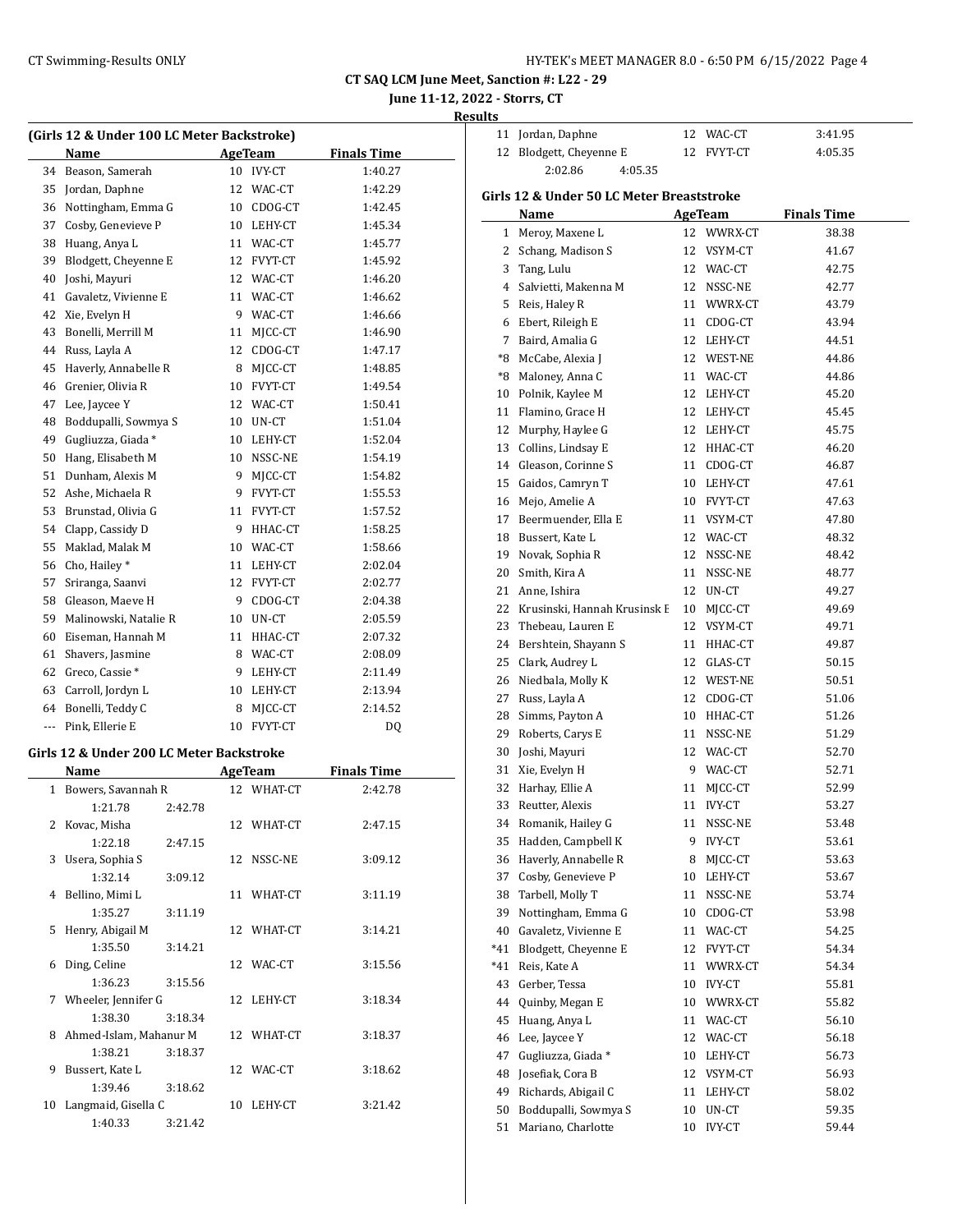**June 11-12, 2022 - Storrs, CT**

**Results**

| (Girls 12 & Under 50 LC Meter Breaststroke) |                       |                |                |                    |  |  |  |
|---------------------------------------------|-----------------------|----------------|----------------|--------------------|--|--|--|
|                                             | Name                  | <b>AgeTeam</b> |                | <b>Finals Time</b> |  |  |  |
| 52                                          | McDonald, Grace       | 10             | VSYM-CT        | 59.50              |  |  |  |
| 53                                          | Cho, Hailey*          | 11             | LEHY-CT        | 1:00.04            |  |  |  |
| 54                                          | Gleason, Maeve H      | 9              | CDOG-CT        | 1:00.62            |  |  |  |
| 55                                          | Ficarra, Bella R      | 11             | <b>IVY-CT</b>  | 1:00.69            |  |  |  |
| 56                                          | Sriranga, Saanvi      | 12             | <b>FVYT-CT</b> | 1:01.29            |  |  |  |
| 57                                          | Beason, Samerah       | 10             | <b>IVY-CT</b>  | 1:01.71            |  |  |  |
| 58                                          | Head, Jasmine J       | 9              | WWRX-CT        | 1:02.96            |  |  |  |
| 59                                          | Grenier, Olivia R     | 10             | <b>FVYT-CT</b> | 1:05.14            |  |  |  |
| 60                                          | Brunstad, Olivia G    | 11             | <b>FVYT-CT</b> | 1:05.54            |  |  |  |
| 61                                          | Shavers, Jasmine      | 8              | WAC-CT         | 1:07.60            |  |  |  |
| 62                                          | Maklad, Malak M       | 10             | WAC-CT         | 1:07.83            |  |  |  |
| 63                                          | Malinowski, Natalie R | 10             | UN-CT          | 1:08.10            |  |  |  |
| 64                                          | Bonelli, Teddy C      | 8              | MICC-CT        | 1:08.96            |  |  |  |
| 65                                          | Carroll, Jordyn L     | 10             | LEHY-CT        | 1:12.14            |  |  |  |
| 66                                          | Dunham, Alexis M      | 9              | MICC-CT        | 1:15.50            |  |  |  |
| $---$                                       | Pink, Ellerie E       | 10             | <b>FVYT-CT</b> | DQ                 |  |  |  |
| $---$                                       | Greco, Cassie*        | 9              | LEHY-CT        | DQ                 |  |  |  |
| $---$                                       | Wheeler, Jennifer G   | 12             | LEHY-CT        | DQ                 |  |  |  |
|                                             |                       |                |                |                    |  |  |  |

## **Girls 12 & Under 100 LC Meter Breaststroke**

 $\equiv$ 

|    | <b>Name</b>                  |    | <b>AgeTeam</b> | <b>Finals Time</b> |  |
|----|------------------------------|----|----------------|--------------------|--|
| 1  | Meroy, Maxene L              | 12 | WWRX-CT        | 1:23.85            |  |
| 2  | Schang, Madison S            | 12 | VSYM-CT        | 1:31.22            |  |
| 3  | Reis, Haley R                | 11 | WWRX-CT        | 1:34.54            |  |
| 4  | Tang, Lulu                   | 12 | WAC-CT         | 1:34.66            |  |
| 5  | Collins, Lindsay E           | 12 | HHAC-CT        | 1:35.90            |  |
| 6  | Ebert, Rileigh E             | 11 | CDOG-CT        | 1:36.32            |  |
| 7  | Maloney, Anna C              | 11 | WAC-CT         | 1:37.10            |  |
| 8  | Salvietti, Makenna M         | 12 | NSSC-NE        | 1:37.33            |  |
| 9  | Flamino, Grace H             | 12 | LEHY-CT        | 1:39.13            |  |
| 10 | Baird, Amalia G              | 12 | LEHY-CT        | 1:39.99            |  |
| 11 | Murphy, Haylee G             | 12 | LEHY-CT        | 1:40.67            |  |
| 12 | Krusinski, Hannah Krusinsk E | 10 | MJCC-CT        | 1:41.24            |  |
| 13 | McCabe, Alexia J             | 12 | WEST-NE        | 1:41.69            |  |
| 14 | Haverly, Laura M             | 10 | MJCC-CT        | 1:41.75            |  |
| 15 | Gaidos, Camryn T             | 10 | LEHY-CT        | 1:44.26            |  |
| 16 | Novak, Sophia R              | 12 | NSSC-NE        | 1:46.16            |  |
| 17 | Mejo, Amelie A               | 10 | FVYT-CT        | 1:46.99            |  |
| 18 | Bershtein, Shayann S         | 11 | HHAC-CT        | 1:47.99            |  |
| 19 | Zaynagetdinova, Alina R      | 12 | NSSC-NE        | 1:49.15            |  |
| 20 | Nitsch, Sophia R             | 11 | CDOG-CT        | 1:49.84            |  |
| 21 | Pfeil, Vivian E              | 10 | CDOG-CT        | 1:51.27            |  |
| 22 | Harhay, Ellie A              | 11 | MJCC-CT        | 1:52.19            |  |
| 23 | Berling, Caroline A          | 12 | NSSC-NE        | 1:53.53            |  |
| 24 | Gavaletz, Vivienne E         | 11 | WAC-CT         | 1:53.65            |  |
| 25 | Simms, Payton A              | 10 | HHAC-CT        | 1:55.45            |  |
| 26 | Romanik, Hailey G            | 11 | NSSC-NE        | 1:56.16            |  |
| 27 | Haverly, Annabelle R         | 8  | MJCC-CT        | 1:56.79            |  |
| 28 | Franceschet, Emma V          | 10 | WWRX-CT        | 1:56.80            |  |
| 29 | Gaidos, Morgan A             | 8  | LEHY-CT        | 1:56.97            |  |
| 30 | Joshi, Mayuri                | 12 | WAC-CT         | 1:57.12            |  |
| 31 | Huang, Anya L                | 11 | WAC-CT         | 1:59.96            |  |
| 32 | Richards, Abigail C          | 11 | LEHY-CT        | 2:02.06            |  |
| 33 | Boddupalli, Sowmya S         | 10 | UN-CT          | 2:06.09            |  |
| 34 | Frattini, Katharine D        | 11 | CDOG-CT        | 2:07.34            |  |

| 35 | Quinby, Megan E     |    | 10 WWRX-CT     | 2:07.87        |
|----|---------------------|----|----------------|----------------|
|    | 36 Ficarra, Bella R | 11 | <b>IVY-CT</b>  | 2:09.27        |
| 37 | Sriranga, Saanvi    |    | 12 FVYT-CT     | 2:12.69        |
| 38 | Head, Jasmine J     | 9  | WWRX-CT        | 2:16.83        |
| 39 | Maklad, Malak M     | 10 | WAC-CT         | 2:17.43        |
| 40 | Eiseman, Hannah M   | 11 | HHAC-CT        | 2:27.47        |
| 41 | Kravitz, Adriana M  | 9  | CDOG-CT        | 2:38.62        |
|    | 42 Petersen, Lucy A | 10 | <b>FVYT-CT</b> | 3:04.63        |
| 43 | Perras, Lisette     | 8  | <b>IVY-CT</b>  | 3:06.13        |
|    | --- Xie, Evelyn H   | 9  | WAC-CT         | D <sub>0</sub> |
|    |                     |    |                |                |

#### **Girls 12 & Under 200 LC Meter Breaststroke**

|    | <u>Name</u>                  |    | <b>AgeTeam</b> | <b>Finals Time</b> |  |
|----|------------------------------|----|----------------|--------------------|--|
| 1  | Meroy, Maxene L              | 12 | WWRX-CT        | 3:02.09            |  |
|    | 1:29.32<br>3:02.09           |    |                |                    |  |
| 2  | Bowers, Savannah R           |    | 12 WHAT-CT     | 3:02.12            |  |
|    | 1:29.02<br>3:02.12           |    |                |                    |  |
| 3  | Schang, Madison S            |    | 12 VSYM-CT     | 3:20.30            |  |
|    | 1:35.23<br>3:20.30           |    |                |                    |  |
| 4  | Tang, Lulu                   |    | 12 WAC-CT      | 3:21.86            |  |
|    | 1:37.74<br>3:21.86           |    |                |                    |  |
| 5  | Reis, Haley R                |    | 11 WWRX-CT     | 3:22.89            |  |
|    | 1:39.95<br>3:22.89           |    |                |                    |  |
| 6  | Kovac, Misha                 |    | 12 WHAT-CT     | 3:26.45            |  |
|    | 1:40.36<br>3:26.45           |    |                |                    |  |
| 7  | Maloney, Anna C              |    | 11 WAC-CT      | 3:28.75            |  |
|    | 1:41.48<br>3:28.75           |    |                |                    |  |
|    | 8 Salvietti, Makenna M       |    | 12 NSSC-NE     | 3:28.79            |  |
|    | 1:38.77<br>3:28.79           |    |                |                    |  |
| 9  | Collins, Lindsay E           |    | 12 HHAC-CT     | 3:33.99            |  |
|    | 1:44.03<br>3:33.99           |    |                |                    |  |
|    | 10 Flamino, Grace H          |    | 12 LEHY-CT     | 3:34.55            |  |
|    | 1:43.57<br>3:34.55           |    |                |                    |  |
| 11 | Ruszkowski, Ava J            |    | 11 WAC-CT      | 3:35.96            |  |
|    | 1:45.93<br>3:35.96           |    |                |                    |  |
|    | 12 McCabe, Alexia J          |    | 12 WEST-NE     | 3:38.83            |  |
|    | 1:42.53<br>3:38.83           |    |                |                    |  |
|    | 13 Oneil, Olivia M           |    | 12 WEST-NE     | 3:39.44            |  |
|    | 1:45.04<br>3:39.44           |    |                |                    |  |
|    | 14 Murphy, Haylee G          |    | 12 LEHY-CT     | 3:40.41            |  |
|    | 1:46.33<br>3:40.41           |    |                |                    |  |
| 15 | Baird, Amalia G              |    | 12 LEHY-CT     | 3:41.73            |  |
|    | 1:49.51<br>3:41.73           |    |                |                    |  |
| 16 | Mejo, Amelie A               |    | 10 FVYT-CT     | 3:43.05            |  |
|    | 1:49.71<br>3:43.05           |    |                |                    |  |
| 17 | Krusinski, Hannah Krusinsk E |    | 10 MJCC-CT     | 3:43.07            |  |
|    | 1:50.40<br>3:43.07           |    |                |                    |  |
|    | 18 Grooms, Nahla L           |    | 11 LEHY-CT     | 3:45.11            |  |
|    | 1:49.05<br>3:45.11           |    |                |                    |  |
| 19 | Bellino, Mimi L              |    | 11 WHAT-CT     | 3:47.61            |  |
|    | 1:51.34<br>3:47.61           |    |                |                    |  |
|    | 20 Ahmed-Islam, Mahanur M    |    | 12 WHAT-CT     | 3:56.01            |  |
|    | 1:54.72<br>3:56.01           |    |                |                    |  |
|    | 21 Smith, Kira A             |    | 11 NSSC-NE     | 4:06.39            |  |
|    | 22 Romanik, Hailey G         |    | 11 NSSC-NE     | 4:08.52            |  |
|    | 2:01.33<br>4:08.52           |    |                |                    |  |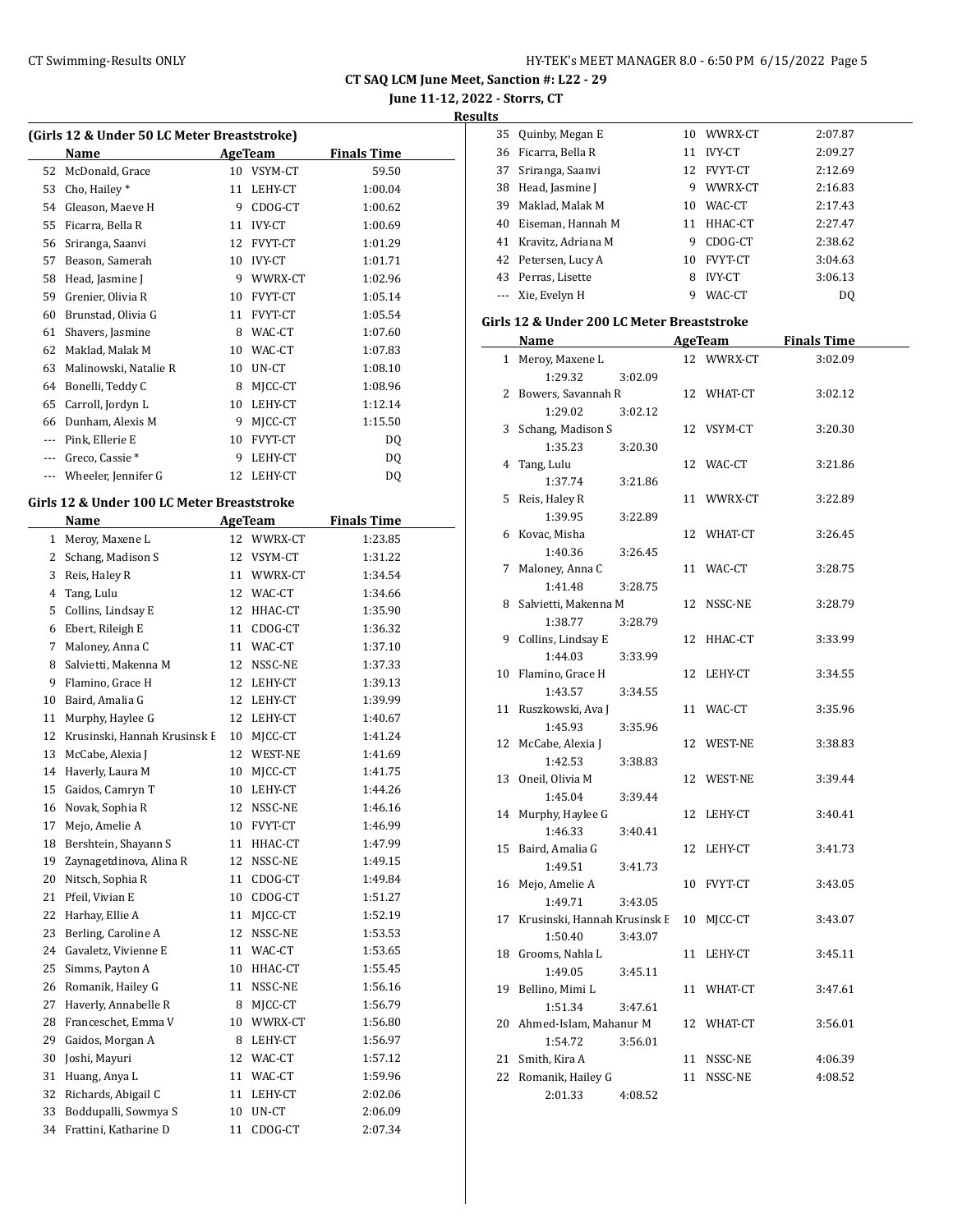51 Gavaletz, Vivienne E 11 WAC-CT 55.29

**CT SAQ LCM June Meet, Sanction #: L22 - 29**

# **June 11-12, 2022 - Storrs, CT**

|     | (Girls 12 & Under 200 LC Meter Breaststroke) |                |            |                    |  |  |  |
|-----|----------------------------------------------|----------------|------------|--------------------|--|--|--|
|     | Name                                         | <b>AgeTeam</b> |            | <b>Finals Time</b> |  |  |  |
| 23  | Blodgett, Cheyenne E<br>2:13.25<br>4:30.59   |                | 12 FVYT-CT | 4:30.59            |  |  |  |
|     |                                              |                |            |                    |  |  |  |
|     | Girls 12 & Under 50 LC Meter Butterfly       |                |            |                    |  |  |  |
|     | Name                                         |                | AgeTeam    | <b>Finals Time</b> |  |  |  |
|     | 1 Bowers, Savannah R                         |                | 12 WHAT-CT | 31.91              |  |  |  |
|     | 2 Kovac, Misha                               |                | 12 WHAT-CT | 31.99              |  |  |  |
|     | 3 Meroy, Maxene L                            |                | 12 WWRX-CT | 35.20              |  |  |  |
|     | 4 Laforest, Brianna K                        |                | 11 IVY-CT  | 35.88              |  |  |  |
|     | 5 Zaynagetdinova, Alina R                    |                | 12 NSSC-NE | 36.00              |  |  |  |
|     | 6 Tolley, Claire D                           |                | 12 SAQ-CT  | 37.14              |  |  |  |
|     | 7 Chan, Isabella                             |                | 12 IVY-CT  | 37.57              |  |  |  |
| 8   | Tang, Lulu                                   |                | 12 WAC-CT  | 37.66              |  |  |  |
| 9   | Henry, Abigail M                             |                | 12 WHAT-CT | 37.85              |  |  |  |
|     | 10 Gaidos, Camryn T                          |                | 10 LEHY-CT | 38.18              |  |  |  |
|     | 11 Bershtein, Shayann S                      |                | 11 HHAC-CT | 38.38              |  |  |  |
|     | 12 Murphy, Haylee G                          |                | 12 LEHY-CT | 38.62              |  |  |  |
|     | 13 Ciccarelli, Katy G                        |                | 12 WWRX-CT | 38.90              |  |  |  |
|     | 14 Haverly, Laura M                          |                | 10 MICC-CT | 38.95              |  |  |  |
|     | 15 Ebert, Rileigh E                          |                | 11 CDOG-CT | 39.72              |  |  |  |
|     | 16 Head, Michaela I                          |                | 12 WWRX-CT | 40.10              |  |  |  |
|     | 17 Langmaid, Gisella C                       |                | 10 LEHY-CT | 40.22              |  |  |  |
|     | 18 Leon, Kiera M                             |                | 12 GLAS-CT | 40.25              |  |  |  |
|     | 19 Baird, Amalia G                           |                | 12 LEHY-CT | 40.71              |  |  |  |
|     | 20 Bellino, Mimi L                           |                | 11 WHAT-CT | 40.86              |  |  |  |
|     | 21 Gaidos, Morgan A                          |                | 8 LEHY-CT  | 41.48              |  |  |  |
|     | 22 Maloney, Anna C                           |                | 11 WAC-CT  | 41.72              |  |  |  |
|     | 23 Reis, Kate A                              |                | 11 WWRX-CT | 43.31              |  |  |  |
|     | 24 Reis, Haley R                             |                | 11 WWRX-CT | 43.32              |  |  |  |
|     | 25 Mejo, Amelie A                            |                | 10 FVYT-CT | 43.47              |  |  |  |
|     | 26 Grooms, Nahla L                           |                | 11 LEHY-CT | 43.72              |  |  |  |
|     | 27 Xie, Evelyn H                             |                | 9 WAC-CT   | 44.24              |  |  |  |
|     | 28 Bussert, Kate L                           |                | 12 WAC-CT  | 44.65              |  |  |  |
|     | 29 Oneil, Olivia M                           |                | 12 WEST-NE | 44.74              |  |  |  |
|     | 30 Ding, Celine                              |                | 12 WAC-CT  | 44.91              |  |  |  |
|     | 31 McDonald, Grace                           |                | 10 VSYM-CT | 46.16              |  |  |  |
| 32  | Anne. Ishira                                 |                | 12 UN-CT   | 47.07              |  |  |  |
| 33  | Franceschet, Emma V                          | 10             | WWRX-CT    | 47.33              |  |  |  |
| 34  | Joshi, Mayuri                                | 12             | WAC-CT     | 48.15              |  |  |  |
| 35  | Dowe, Ellie G                                | 10             | WWRX-CT    | 48.43              |  |  |  |
| 36  | Fulse, Zuri K                                | 11             | WWRX-CT    | 48.56              |  |  |  |
| 37  | Huang, Anya L                                | 11             | WAC-CT     | 48.81              |  |  |  |
| 38  | Gerber, Tessa                                | 10             | IVY-CT     | 49.09              |  |  |  |
| 39  | Russ, Layla A                                | 12             | CDOG-CT    | 49.77              |  |  |  |
| 40  | Haverly, Annabelle R                         | 8              | MJCC-CT    | 50.81              |  |  |  |
| 41  | Boddupalli, Sowmya S                         | 10             | UN-CT      | 51.01              |  |  |  |
| 42  | Gletzakos, Nataley J                         | 10             | GLAS-CT    | 51.27              |  |  |  |
| *43 | Jordan, Daphne                               | 12             | WAC-CT     | 51.72              |  |  |  |
| *43 | Gugliuzza, Giada *                           | 10             | LEHY-CT    | 51.72              |  |  |  |
| 45  | Bonelli, Merrill M                           | 11             | MJCC-CT    | 52.42              |  |  |  |
| 46  | Smith, Kira A                                | 11             | NSSC-NE    | 53.26              |  |  |  |
| 47  | Frattini, Katharine D                        | 11             | CDOG-CT    | 53.66              |  |  |  |
| 48  | Hang, Elisabeth M                            | 10             | NSSC-NE    | 53.83              |  |  |  |
| 49  | Quinby, Megan E                              | 10             | WWRX-CT    | 54.17              |  |  |  |
| 50  | Sriranga, Saanvi                             | 12             | FVYT-CT    | 55.13              |  |  |  |

|              | 52 Blodgett, Cheyenne E                 |         |    | 12 FVYT-CT     | 57.15              |  |
|--------------|-----------------------------------------|---------|----|----------------|--------------------|--|
|              | 53 Maklad, Malak M                      |         |    | 10 WAC-CT      | 59.31              |  |
|              | 54 Geyer, Kelsee Q                      |         |    | 10 GLAS-CT     | 59.34              |  |
|              | 55 Noti (Blanchard), Sofia              |         |    | 11 VSYM-CT     | 1:01.67            |  |
|              | 56 Dunham, Alexis M                     |         |    | 9 MJCC-CT      | 1:04.97            |  |
|              | 57 Clapp, Cassidy D                     |         |    | 9 HHAC-CT      | 1:11.88            |  |
|              | 58 Pink, Ellerie E                      |         |    | 10 FVYT-CT     | 1:31.70            |  |
|              | --- Bonelli, Teddy C                    |         | 8  | MJCC-CT        | DQ                 |  |
|              | --- Malinowski, Natalie R               |         |    | 10 UN-CT       | DQ                 |  |
|              |                                         |         |    |                |                    |  |
|              | Girls 12 & Under 100 LC Meter Butterfly |         |    |                |                    |  |
|              | Name                                    |         |    | <b>AgeTeam</b> | <b>Finals Time</b> |  |
|              | 1 Head, Michaela I                      |         |    | 12 WWRX-CT     | 1:33.75            |  |
|              | 2 Gaidos, Camryn T                      |         |    | 10 LEHY-CT     | 1:34.17            |  |
|              | 3 Chan, Isabella                        |         |    | 12 IVY-CT      | 1:34.48            |  |
|              | 4 Reis, Kate A                          |         |    | 11 WWRX-CT     | 1:40.71            |  |
|              | 5 Franceschet, Emma V                   |         |    | 10 WWRX-CT     | 1:54.52            |  |
|              | 6 Gaidos, Morgan A                      |         |    | 8 LEHY-CT      | 1:55.37            |  |
|              | --- Sriranga, Saanvi                    |         |    | 12 FVYT-CT     | DQ                 |  |
|              | --- Reutter, Alexis                     |         |    | 11 IVY-CT      | 2:10.92            |  |
|              | Girls 12 & Under 200 LC Meter Butterfly |         |    |                |                    |  |
|              | <b>Name</b>                             |         |    | AgeTeam        | <b>Finals Time</b> |  |
| $\mathbf{1}$ | Meroy, Maxene L                         |         |    | 12 WWRX-CT     | 2:59.90            |  |
|              | 1:23.34                                 | 2:59.90 |    |                |                    |  |
|              | 2 Schang, Madison S                     |         |    | 12 VSYM-CT     | 3:11.52            |  |
|              | 1:25.18                                 | 3:11.52 |    |                |                    |  |
| 3            | Head, Michaela I                        |         |    | 12 WWRX-CT     | 3:21.55            |  |
|              | 1:34.76                                 | 3:21.55 |    |                |                    |  |
|              | 4 Langmaid, Gisella C                   |         |    | 10 LEHY-CT     | 3:24.62            |  |
|              | 1:38.73                                 | 3:24.62 |    |                |                    |  |
|              |                                         |         |    |                |                    |  |
|              |                                         |         |    |                |                    |  |
| 5            | Zaynagetdinova, Alina R                 |         | 12 | NSSC-NE        | 3:26.20            |  |
|              | 1:31.82                                 | 3:26.20 |    |                |                    |  |
| 6            | Mejo, Amelie A<br>1:48.59               | 3:51.06 | 10 | FVYT-CT        | 3:51.06            |  |
|              |                                         |         |    |                |                    |  |
|              | Girls 12 & Under 200 LC Meter IM        |         |    |                |                    |  |
|              | <b>Name</b>                             |         |    | <b>AgeTeam</b> | <b>Finals Time</b> |  |
|              | 1 Maloney, Anna C                       |         |    | 11 WAC-CT      | 3:07.29            |  |
|              | 1:34.55                                 | 3:07.29 |    |                |                    |  |
|              | 2 Tang, Lulu                            |         |    | 12 WAC-CT      | 3:10.31            |  |
|              | 1:32.04                                 | 3:10.31 |    |                |                    |  |
|              | 3 Baird, Amalia G                       |         |    | 12 LEHY-CT     | 3:13.02            |  |
|              | 1:32.53                                 | 3:13.02 |    |                |                    |  |
|              | 4 Usera, Sophia S                       |         |    | 12 NSSC-NE     | 3:14.71            |  |
|              | 1:34.97                                 | 3:14.71 |    |                |                    |  |
| 5            | Head, Michaela I                        |         |    | 12 WWRX-CT     | 3:16.25            |  |
|              | 1:32.18                                 | 3:16.25 |    |                |                    |  |
| 6            | Ding, Celine                            |         |    | 12 WAC-CT      | 3:17.63            |  |
|              | 1:34.78                                 | 3:17.63 |    |                |                    |  |
| 7            | Ciccarelli, Katy G                      |         |    | 12 WWRX-CT     | 3:20.71            |  |
|              | 1:31.65                                 | 3:20.71 |    |                |                    |  |
| 8            | Grooms, Nahla L                         |         |    | 11 LEHY-CT     | 3:20.73            |  |
|              | 1:35.96                                 | 3:20.73 |    |                |                    |  |
|              | 9 Ruszkowski, Ava J<br>1:39.55          | 3:22.41 |    | 11 WAC-CT      | 3:22.41            |  |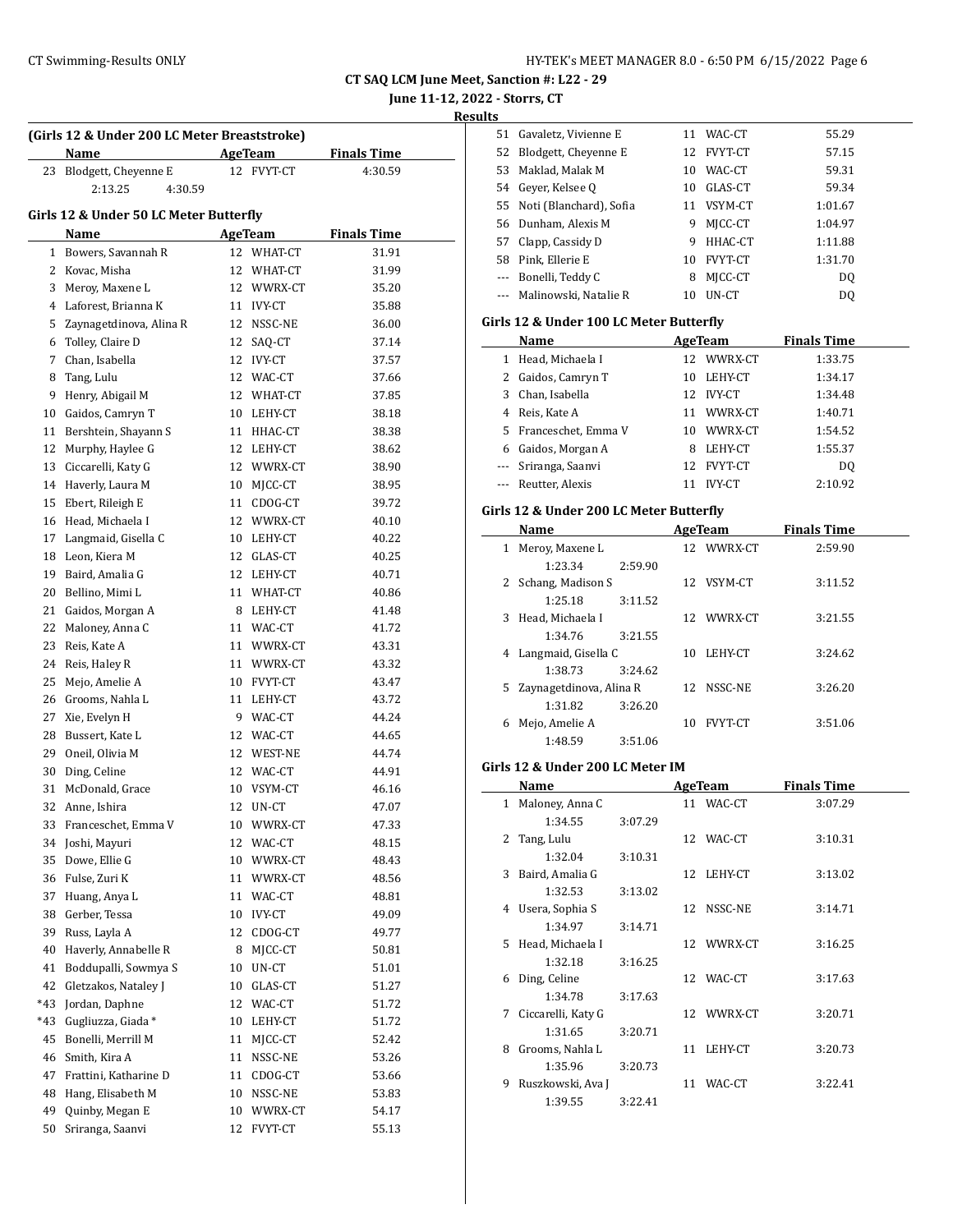**CT SAQ LCM June Meet, Sanction #: L22 - 29**

### **June 11-12, 2022 - Storrs, CT Results**

| (Girls 12 & Under 200 LC Meter IM) |                     |         |     |               |                    |  |  |
|------------------------------------|---------------------|---------|-----|---------------|--------------------|--|--|
|                                    | Name                |         |     | AgeTeam       | <b>Finals Time</b> |  |  |
| 10                                 | Bussert, Kate L     |         | 12. | WAC-CT        | 3:22.86            |  |  |
|                                    | 1:37.66             | 3:22.86 |     |               |                    |  |  |
| 11                                 | Berling, Caroline A |         |     | 12 NSSC-NE    | 3:25.83            |  |  |
|                                    | 1:45.18             | 3:25.83 |     |               |                    |  |  |
|                                    | 12 Reutter, Alexis  |         | 11  | <b>IVY-CT</b> | 3:26.70            |  |  |
|                                    | 1:37.58             | 3:26.70 |     |               |                    |  |  |
| 13                                 | Jordan, Daphne      |         | 12. | WAC-CT        | 3:28.52            |  |  |
|                                    | 1:44.98             | 3:28.52 |     |               |                    |  |  |

| 11  | Berling, Caroline A  | 12 | NSSC-NE    | 3:25.83 |  |
|-----|----------------------|----|------------|---------|--|
|     | 1:45.18<br>3:25.83   |    |            |         |  |
| 12  | Reutter, Alexis      | 11 | IVY-CT     | 3:26.70 |  |
|     | 1:37.58<br>3:26.70   |    |            |         |  |
| 13  | Jordan, Daphne       |    | 12 WAC-CT  | 3:28.52 |  |
|     | 1:44.98<br>3:28.52   |    |            |         |  |
| 14  | Radu, Alexia M       | 10 | FVYT-CT    | 3:28.61 |  |
|     | 1:42.34<br>3:28.61   |    |            |         |  |
| 15  | Sanchez, Emily N     |    | 12 FVYT-CT | 3:29.36 |  |
|     | 1:40.88<br>3:29.36   |    |            |         |  |
| 16  | Scherber, Emma M     |    | 10 VSYM-CT | 3:30.97 |  |
|     | 1:43.25<br>3:30.97   |    |            |         |  |
| 17  | Gaidos, Morgan A     | 8  | LEHY-CT    | 3:31.07 |  |
|     | 1:42.62<br>3:31.07   |    |            |         |  |
| 18  | Platonov, Reena      |    | 11 WAC-CT  | 3:32.33 |  |
|     | 1:43.29<br>3:32.33   |    |            |         |  |
| 19  | Nottingham, Emma G   | 10 | CDOG-CT    | 3:35.38 |  |
|     | 1:45.72<br>3:35.38   |    |            |         |  |
| 20  | Haverly, Annabelle R | 8  | MJCC-CT    | 3:36.46 |  |
|     | 1:43.98<br>3:36.46   |    |            |         |  |
| 21  | Franceschet, Emma V  |    | 10 WWRX-CT | 3:37.99 |  |
|     | 1:48.85<br>3:37.99   |    |            |         |  |
| 22  | Xie, Evelyn H        | 9  | WAC-CT     | 3:38.69 |  |
|     | 1:51.35<br>3:38.69   |    |            |         |  |
| 23  | Boddupalli, Sowmya S |    | 10 UN-CT   | 3:38.83 |  |
|     | 1:46.52<br>3:38.83   |    |            |         |  |
| 24  | Richards, Abigail C  | 11 | LEHY-CT    | 3:42.55 |  |
|     | 1:47.98<br>3:42.55   |    |            |         |  |
| 25  | Lee, Jaycee Y        |    | 12 WAC-CT  | 3:44.40 |  |
|     | 1:52.90<br>3:44.40   |    |            |         |  |
| 26  | Gavaletz, Vivienne E |    | 11 WAC-CT  | 3:48.00 |  |
|     | 1:56.38<br>3:48.00   |    |            |         |  |
| 27  | Huang, Anya L        |    | 11 WAC-CT  | 3:48.50 |  |
|     | 1:46.77<br>3:48.50   |    |            |         |  |
| 28  | Ashe, Michaela R     | 9  | FVYT-CT    | 3:56.91 |  |
|     | 1:53.34<br>3:56.91   |    |            |         |  |
| 29  | Maklad, Malak M      | 10 | WAC-CT     | 4:16.68 |  |
|     | 2:12.06<br>4:16.68   |    |            |         |  |
| 30  | Clapp, Cassidy D     | 9  | HHAC-CT    | 4:17.89 |  |
|     | 2:09.86<br>4:17.89   |    |            |         |  |
| 31  | Eiseman, Hannah M    | 11 | HHAC-CT    | 4:25.04 |  |
| --- | Haverly, Laura M     | 10 | MJCC-CT    | DQ      |  |
|     | 1:28.27<br>DQ        |    |            |         |  |
| --- | Joshi, Mayuri        | 12 | WAC-CT     | DQ      |  |
|     | 1:47.16<br>DQ        |    |            |         |  |
|     | Cosby, Genevieve P   | 10 | LEHY-CT    | DQ      |  |
|     | 1:48.90<br>DQ        |    |            |         |  |

#### **Women 13 & Over 50 LC Meter Freestyle**

| <b>Name</b>          | AgeTeam    | <b>Finals Time</b> |
|----------------------|------------|--------------------|
| 1 Campbell, Hallie P | 20 GLAS-CT | 28.56              |
| 2 Oleary, Katrine V  | 16 UN-CT   | 28.72              |
| 3 Barker, Lily H     | 19 NSSC-NE | 28.75              |

| 4  | Schuster, Sabrina M    | 15 | LEHY-CT       | 28.94 |
|----|------------------------|----|---------------|-------|
| 5  | Brodowicz, Milena A    | 13 | LEHY-CT       | 28.96 |
| 6  | McKirryher, Kylie M    | 14 | CDOG-CT       | 29.16 |
| 7  | Thompson, Olivia A     | 19 | LEHY-CT       | 29.35 |
| 8  | Savoie, Emma           | 18 | WAC-CT        | 29.66 |
| 9  | Potyrala, Avery L      | 17 | CDOG-CT       | 29.74 |
| 10 | Cahill, Carly A        | 14 | CDOG-CT       | 29.82 |
| 11 | Snow, Julia A          | 17 | CDOG-CT       | 29.86 |
| 12 | DeGennaro, Laura M     | 15 | CDOG-CT       | 30.09 |
| 13 | Woolbert, Linnea E     | 13 | WAC-CT        | 30.14 |
| 14 | Richardson, Elise C    | 16 | CDOG-CT       | 30.22 |
| 15 | Ford, Amanda M         | 14 | WAC-CT        | 30.25 |
| 16 | Myott, Amanda E        | 13 | WAC-CT        | 30.34 |
| 17 | Milhomens, Sophie C    |    | 16 CDOG-CT    | 30.39 |
| 18 | Barto, Julia W         | 15 | CDOG-CT       | 30.44 |
| 19 | Caldwell, Sophia L     | 14 | WWRX-CT       | 30.45 |
| 20 | Myott, MaryKate        | 15 | WAC-CT        | 30.61 |
| 21 | Houseman, Izzy L       | 17 | NSSC-NE       | 30.68 |
| 22 | Gangaway, Megan R      | 16 | LEHY-CT       | 30.71 |
| 23 | Sampara, Mary M        |    | 14 WAC-CT     | 30.76 |
| 24 | Miner, Carolyn E       | 16 | LEHY-CT       | 30.88 |
| 25 | Harhay, Jane S         | 15 | MICC-CT       | 30.90 |
| 26 | Perkel, Sophie A       | 16 | NWYL-CT       | 30.96 |
| 27 | Niemczyk, Jocelyn D    | 15 | <b>IVY-CT</b> | 31.00 |
| 28 | Bodie, Elizabeth A     | 15 | CDOG-CT       | 31.10 |
| 29 | Sokolik, Gabrielle M   | 17 | CDOG-CT       | 31.22 |
| 30 | Tray, Kaya L           | 16 | CDOG-CT       | 31.35 |
| 31 | Liang, Sophie          | 13 | WWRX-CT       | 31.44 |
| 32 | Miller, Lillian        | 15 | VSYM-CT       | 31.54 |
| 33 | Tejeda, Julia A        | 14 | CDOG-CT       | 31.69 |
| 34 | Johnson, Jaiden E      | 16 | HHAC-CT       | 31.81 |
| 35 | Gutmann, Courtney M    | 13 | CDOG-CT       | 31.88 |
| 36 | Peck, Cecelia G        | 14 | MJCC-CT       | 31.91 |
| 37 | Mingolla, Lindsay E    | 17 | NSSC-NE       | 32.08 |
| 38 | Hodum, Isabelle R      | 14 | CDOG-CT       | 32.13 |
| 39 | Stevens, Jillian M     | 19 | CDOG-CT       | 32.16 |
| 40 | Gallagher, Anna E      | 14 | SAQ-CT        | 32.24 |
| 41 | Lamour, Laila G        | 14 | WAC-CT        | 32.30 |
| 42 | Boisoneau, Lucy C      | 15 | LEHY-CT       | 32.32 |
| 43 | Plourde, Audrey L      | 15 | IVY-CT        | 32.35 |
| 44 | Zhao, Mindy M          | 15 | MJCC-CT       | 32.61 |
| 45 | Barker, Ella K         | 16 | NSSC-NE       | 32.62 |
| 46 | Mastroianni, Juliana M | 18 | GLAS-CT       | 32.63 |
| 47 | Jackson, Samantha B    | 14 | CDOG-CT       | 32.66 |
| 48 | Anderson, Vanessa M    | 13 | CDOG-CT       | 32.75 |
| 49 | Niejelow, Larissa N    | 13 | UN-CT         | 32.86 |
| 50 | Haverly, Claire E      | 14 | MICC-CT       | 33.01 |
| 51 | Vitola, Abigail G      | 18 | VSYM-CT       | 33.02 |
| 52 | Adelman, Sophia        | 13 | MJCC-CT       | 33.03 |
| 53 | Superchi, Annie M      | 13 | CDOG-CT       | 33.05 |
| 54 | Harhay, Lyla F         | 13 | MJCC-CT       | 33.10 |
| 55 | Romero, Paeton M       | 15 | MJCC-CT       | 33.19 |
| 56 | Collins, Morgan A      | 16 | HHAC-CT       | 33.29 |
| 57 | Beltrami, Maura E      | 17 | CDOG-CT       | 33.31 |
| 58 | Langmaid, Sarah E      | 13 | LEHY-CT       | 33.34 |
| 59 | Graff, Colby E         | 15 | NSSC-NE       | 33.41 |
| 60 | Maciaszek, Vanessa M   | 15 | CDOG-CT       | 33.42 |
|    |                        |    |               |       |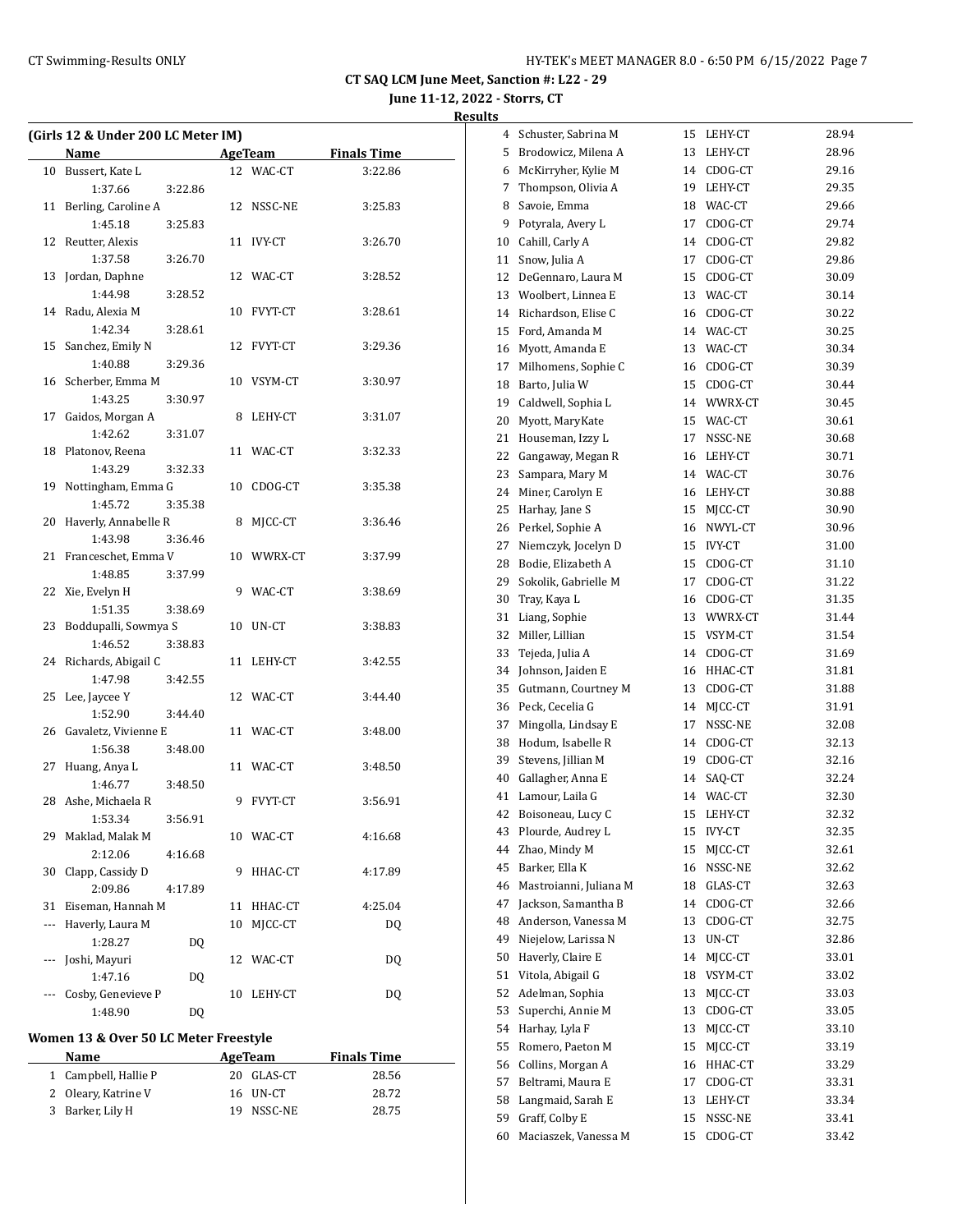# **June 11-12, 2022 - Storrs, CT Results**

|    | (Women 13 & Over 50 LC Meter Freestyle) |    |                |                    |  |  |  |  |
|----|-----------------------------------------|----|----------------|--------------------|--|--|--|--|
|    | Name                                    |    | AgeTeam        | <b>Finals Time</b> |  |  |  |  |
| 61 | Loughlin, Meredith E                    | 14 | CDOG-CT        | 33.56              |  |  |  |  |
| 62 | Kaufman, Hannah E                       | 14 | GLAS-CT        | 33.66              |  |  |  |  |
| 63 | Niemczyk, Alina M                       | 15 | IVY-CT         | 33.69              |  |  |  |  |
| 64 | Mathews, Rachel E                       | 15 | MJCC-CT        | 33.88              |  |  |  |  |
| 65 | Damico, Grace E                         | 14 | HHAC-CT        | 34.02              |  |  |  |  |
| 66 | Furtado, Grace M                        |    | 16 CDOG-CT     | 34.07              |  |  |  |  |
| 67 | White, Catherine E                      |    | 14 WAC-CT      | 34.17              |  |  |  |  |
| 68 | Sullivan, Jillian A                     |    | 15 WAC-CT      | 34.34              |  |  |  |  |
| 69 | Sullivan, Harper M                      |    | 14 IVY-CT      | 34.37              |  |  |  |  |
| 70 | Rivera, Emily E                         | 16 | CDOG-CT        | 34.48              |  |  |  |  |
| 71 | Green, Stella G                         |    | 13 CDOG-CT     | 34.58              |  |  |  |  |
| 72 | Gruskin, PJ J                           | 17 | NSSC-NE        | 34.63              |  |  |  |  |
| 73 | Long, Becky R                           |    | 14 WAC-CT      | 34.74              |  |  |  |  |
| 74 | Nguyen, Kelly                           |    | 13 CDOG-CT     | 34.83              |  |  |  |  |
| 75 | Salemi, Alison R                        | 15 | CDOG-CT        | 35.00              |  |  |  |  |
| 76 | Shatalov, Alicia I                      | 14 | CDOG-CT        | 35.42              |  |  |  |  |
| 77 | McLaughlin, Karlee A                    | 13 | LEHY-CT        | 35.43              |  |  |  |  |
| 78 | Nesta, Josie B                          | 15 | CDOG-CT        | 35.44              |  |  |  |  |
| 79 | Alonzo, Rosie J                         |    | 14 MJCC-CT     | 35.46              |  |  |  |  |
| 80 | Dale, Leah S                            | 14 | CDOG-CT        | 35.78              |  |  |  |  |
| 81 | Tomasio, Sophia H                       | 17 | NSSC-NE        | 35.99              |  |  |  |  |
| 82 | Kimball, Bailey R                       | 13 | LEHY-CT        | 36.28              |  |  |  |  |
| 83 | Lee, Yebon O                            |    | 14 WAC-CT      | 36.35              |  |  |  |  |
| 84 | Dominguez, Lexi J                       |    | 15 MICC-CT     | 36.44              |  |  |  |  |
| 85 | Ryerson, Macy L                         |    | 16 IVY-CT      | 36.56              |  |  |  |  |
| 86 | Froehle, Olivia M                       | 13 | WAC-CT         | 36.75              |  |  |  |  |
| 87 | Maloney, Maggie M                       |    | 13 WAC-CT      | 36.76              |  |  |  |  |
| 88 | Gomez, Avary K                          |    | 15 VSYM-CT     | 36.89              |  |  |  |  |
| 89 | Maklad, Salma M                         |    | 13 WAC-CT      | 36.90              |  |  |  |  |
| 90 | McNamara, Kayleigh M                    |    | 14 WAC-CT      | 37.00              |  |  |  |  |
| 91 | Thebeau, Kristen M                      | 17 | VSYM-CT        | 37.08              |  |  |  |  |
| 92 | Kariuki, Viktoria N                     | 14 | NSSC-NE        | 37.24              |  |  |  |  |
| 93 | Zea, Lilly *                            |    | 13 LEHY-CT     | 37.32              |  |  |  |  |
| 94 | Estrella, Kyla J                        |    | 16 NSSC-NE     | 39.33              |  |  |  |  |
| 95 | Yazici, Melisa L                        |    | 13 GLAS-CT     | 39.73              |  |  |  |  |
| 96 | Harris, Amy M                           | 14 | <b>IVY-CT</b>  | 41.30              |  |  |  |  |
| 97 | Tesla, Reese I                          | 13 | HHAC-CT        | 47.59              |  |  |  |  |
|    | Women 13 & Over 100 LC Meter Freestyle  |    |                |                    |  |  |  |  |
|    | Name                                    |    | <b>AgeTeam</b> | <b>Finals Time</b> |  |  |  |  |
|    |                                         |    |                |                    |  |  |  |  |

|    | Name                |    | Age leam      | rinais Time |  |
|----|---------------------|----|---------------|-------------|--|
| 1  | Oleary, Katrine V   | 16 | UN-CT         | 1:01.64     |  |
| 2  | Barker, Lily H      | 19 | NSSC-NE       | 1:02.35     |  |
| 3  | Campbell, Hallie P  | 20 | GLAS-CT       | 1:03.04     |  |
| 4  | Gangaway, Megan R   |    | 16 LEHY-CT    | 1:04.11     |  |
| 5  | McKirryher, Kylie M | 14 | CDOG-CT       | 1:04.15     |  |
| 6  | Brodowicz, Milena A | 13 | LEHY-CT       | 1:04.29     |  |
| 7  | Myott, MaryKate     | 15 | WAC-CT        | 1:04.50     |  |
| 8  | Paluska, Annika G   | 16 | LEHY-CT       | 1:04.59     |  |
| 9  | Schuster, Sabrina M | 15 | LEHY-CT       | 1:04.87     |  |
| 10 | Krawec, Caroline J  | 18 | HHAC-CT       | 1:05.26     |  |
| 11 | Myott, Amanda E     | 13 | WAC-CT        | 1:05.43     |  |
| 12 | Potyrala, Avery L   | 17 | CDOG-CT       | 1:05.47     |  |
| 13 | DePinto, Alanna B   | 18 | LEHY-CT       | 1:05.69     |  |
| 14 | Thompson, Olivia A  | 19 | LEHY-CT       | 1:05.77     |  |
| 15 | Niemczyk, Jocelyn D | 15 | <b>IVY-CT</b> | 1:05.81     |  |
|    |                     |    |               |             |  |

| 16    | Tyler, Julianna M      | 17 | CDOG-CT       | 1:06.14 |
|-------|------------------------|----|---------------|---------|
| 17    | Houseman, Izzy L       | 17 | NSSC-NE       | 1:06.63 |
| 18    | Caldwell, Sophia L     | 14 | WWRX-CT       | 1:06.73 |
| 19    | DeGennaro, Laura M     | 15 | CDOG-CT       | 1:06.79 |
| 20    | Milhomens, Sophie C    | 16 | CDOG-CT       | 1:06.85 |
| 21    | Velleco, Olivia J      | 18 | WAC-CT        | 1:07.05 |
| 22    | Mahon, Grace N         | 17 | HHAC-CT       | 1:07.23 |
| 23    | Starzman, Emme J       | 15 | CDOG-CT       | 1:07.40 |
| 24    | Sampara, Mary M        | 14 | WAC-CT        | 1:07.45 |
| 25    | Tray, Kaya L           | 16 | CDOG-CT       | 1:07.50 |
| 26    | Soillis, Lilly M       | 16 | NSSC-NE       | 1:07.96 |
| 27    | Chemacki, Samy R       | 15 | HHAC-CT       | 1:08.06 |
| 28    | Miner, Carolyn E       | 16 | LEHY-CT       | 1:08.08 |
| 29    | Harhay, Jane S         | 15 | MJCC-CT       | 1:08.67 |
| 30    | Bodie, Elizabeth A     | 15 | CDOG-CT       | 1:08.94 |
| 31    | Miller, Lillian        | 15 | VSYM-CT       | 1:09.22 |
| 32    | Sokolik, Gabrielle M   | 17 | CDOG-CT       | 1:09.24 |
| *33   | Liang, Sophie          | 13 | WWRX-CT       | 1:09.68 |
| *33   | Mastroianni, Juliana M | 18 | GLAS-CT       | 1:09.68 |
| 35    | Johnson, Jasmine       | 16 | NWYL-CT       | 1:09.69 |
| 36    | Behrle, Kyla P         | 18 | CDOG-CT       | 1:09.82 |
| 37    | Powell, Kaitlyn I      | 13 | <b>IVY-CT</b> | 1:09.91 |
| 38    | Harhay, Lyla F         | 13 | MJCC-CT       | 1:10.21 |
| 39    | Romero, Paeton M       | 15 | MICC-CT       | 1:10.45 |
| 40    | Tevelde, Ella M        | 15 | <b>IVY-CT</b> | 1:10.47 |
| 41    | Plourde, Audrey L      | 15 | <b>IVY-CT</b> | 1:11.52 |
| 42    | Gutmann, Courtney M    | 13 | CDOG-CT       | 1:11.72 |
| 43    | Haverly, Claire E      | 14 | MJCC-CT       | 1:11.75 |
| $*44$ | Boisoneau, Lucy C      | 15 | LEHY-CT       | 1:11.79 |
| *44   | Gallagher, Anna E      | 14 | SAQ-CT        | 1:11.79 |
| *46   | Stevens, Jillian M     | 19 | CDOG-CT       | 1:12.29 |
| *46   | Franceschet, Alice     | 15 | WWRX-CT       | 1:12.29 |
| 48    | Damico, Grace E        | 14 | HHAC-CT       | 1:12.47 |
| 49    | Langmaid, Sarah E      | 13 | LEHY-CT       | 1:12.65 |
| 50    | Estrella, Kyla J       | 16 | NSSC-NE       | 1:12.71 |
| 51    | Graff, Colby E         | 15 | NSSC-NE       | 1:12.74 |
| 52    | Adelman, Sophia        | 13 | MJCC-CT       | 1:12.89 |
| 53    | Barker, Ella K         | 16 | NSSC-NE       | 1:12.95 |
| 54    | Zhao, Mindy M          | 15 | MJCC-CT       | 1:13.01 |
| 55    | Niejelow, Larissa N    | 13 | UN-CT         | 1:13.06 |
| *56   | Lamour, Laila G        | 14 | WAC-CT        | 1:13.12 |
| $*56$ | Beltrami, Maura E      | 17 | CDOG-CT       | 1:13.12 |
| 58    | Ficalora, Amelia       | 16 | NWYL-CT       | 1:13.17 |
| 59    | Sullivan, Jillian A    | 15 | WAC-CT        | 1:13.22 |
| 60    | Furtado, Grace M       | 16 | CDOG-CT       | 1:13.44 |
| 61    | Maciaszek, Vanessa M   | 15 | CDOG-CT       | 1:13.45 |
| 62    | Buban, Kelly E         | 15 | CDOG-CT       | 1:13.50 |
| 63    | Pincince, Lucy K       | 13 | MJCC-CT       | 1:13.60 |
| 64    | Collins, Morgan A      | 16 | HHAC-CT       | 1:13.92 |
| 65    | Green, Stella G        | 13 | CDOG-CT       | 1:14.56 |
| 66    | Pincince, Sophia Q     | 16 | MJCC-CT       | 1:14.67 |
| 67    | Kim, Kate S            | 16 | HHAC-CT       | 1:14.84 |
| 68    | Horesco, Tali A        | 14 | GLAS-CT       | 1:15.59 |
| 69    | Gruskin, PJ J          | 17 | NSSC-NE       | 1:15.95 |
| 70    | Nesta, Josie B         | 15 | CDOG-CT       | 1:16.08 |
| 71    | Sullivan, Harper M     | 14 | IVY-CT        | 1:16.70 |
| 72    | Nguyen, Kelly          | 13 | CDOG-CT       | 1:17.08 |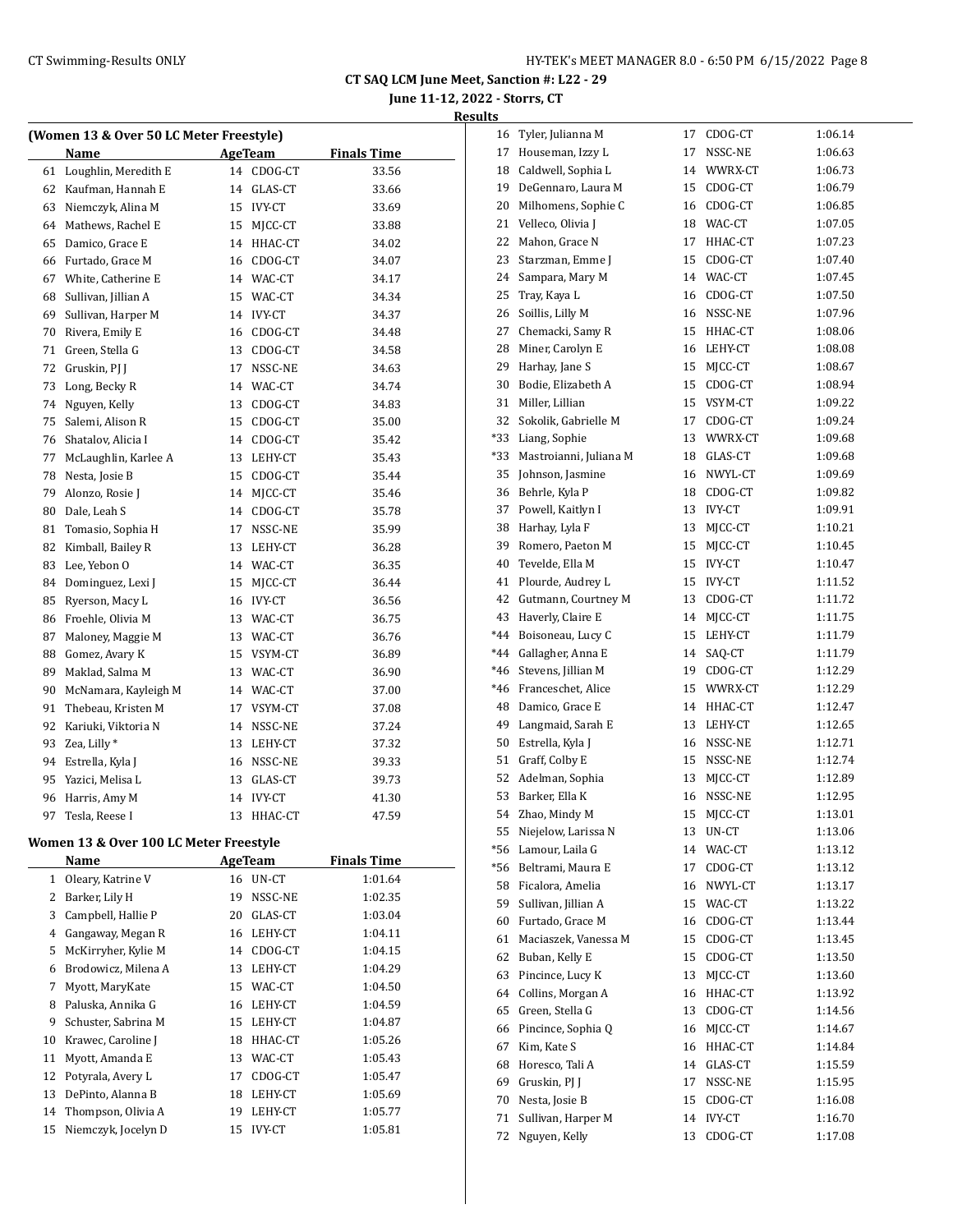18 Snow, Julia A 17 CDOG-CT 2:22.77

**CT SAQ LCM June Meet, Sanction #: L22 - 29**

**June 11-12, 2022 - Storrs, CT**

#### **Results**

| (Women 13 & Over 100 LC Meter Freestyle) |                                        |         |                |               |                    |  |  |
|------------------------------------------|----------------------------------------|---------|----------------|---------------|--------------------|--|--|
|                                          | Name                                   |         | <b>AgeTeam</b> |               | <b>Finals Time</b> |  |  |
| 73                                       | McLaughlin, Karlee A                   |         | 13             | LEHY-CT       | 1:17.11            |  |  |
| 74                                       | Charkow, Eliza D                       |         | 15             | HHAC-CT       | 1:17.28            |  |  |
| 75                                       | Long, Becky R                          |         | 14             | WAC-CT        | 1:17.34            |  |  |
| 76                                       | Smith, Martha J                        |         | 13             | GLAS-CT       | 1:17.69            |  |  |
| 77                                       | Rivera, Emily E                        |         | 16             | CDOG-CT       | 1:17.88            |  |  |
| 78                                       | Ryerson, Macy L                        |         | 16             | <b>IVY-CT</b> | 1:19.09            |  |  |
| 79                                       | White, Catherine E                     |         |                | 14 WAC-CT     | 1:19.11            |  |  |
| 80                                       | Mejnartowicz, Mila A                   |         | 14             | WAC-CT        | 1:19.24            |  |  |
| 81                                       | McNamara, Kayleigh M                   |         | 14             | WAC-CT        | 1:19.92            |  |  |
| 82                                       | Froehle, Olivia M                      |         | 13             | WAC-CT        | 1:20.03            |  |  |
| 83                                       | Maloney, Maggie M                      |         | 13             | WAC-CT        | 1:20.06            |  |  |
| 84                                       | Maklad, Salma M                        |         | 13             | WAC-CT        | 1:21.24            |  |  |
| 85                                       | Dominguez, Lexi J                      |         | 15             | MJCC-CT       | 1:22.07            |  |  |
| 86                                       | McNamara, Taylor R                     |         | 13             | WAC-CT        | 1:22.40            |  |  |
| 87                                       | Roy, Aahana                            |         | 14             | <b>IVY-CT</b> | 1:26.27            |  |  |
| 88                                       | Yazici, Melisa L                       |         | 13             | GLAS-CT       | 1:30.23            |  |  |
| 89                                       | Tesla, Reese I                         |         | 13             | HHAC-CT       | 1:40.57            |  |  |
|                                          | Women 13 & Over 200 LC Meter Freestyle |         |                |               |                    |  |  |
|                                          | Name                                   |         | <b>AgeTeam</b> |               | <b>Finals Time</b> |  |  |
| $\mathbf{1}$                             | Velleco, Sophia G                      |         | 16             | WAC-CT        | 2:10.91            |  |  |
|                                          | 1:03.68                                | 2:10.91 |                |               |                    |  |  |
| 2                                        | Gangaway, Megan R                      |         | 16             | LEHY-CT       | 2:15.20            |  |  |
|                                          | 1:06.22                                | 2:15.20 |                |               |                    |  |  |
| 3                                        | Tiernan, Meghan A                      |         | 17             | CDOG-CT       | 2:15.89            |  |  |
|                                          | 1:07.25                                | 2:15.89 |                |               |                    |  |  |
| 4                                        | Savoie, Emma                           |         | 18             | WAC-CT        | 2:15.96            |  |  |
|                                          | 1:06.61                                | 2:15.96 |                |               |                    |  |  |

5 Myott, MaryKate 15 WAC-CT 2:19.44

6 Potyrala, Avery L 17 CDOG-CT 2:19.76

7 Barto, Julia W 15 CDOG-CT 2:19.90

8 Milhomens, Sophie C 16 CDOG-CT 2:19.99

9 Tyler, Julianna M 17 CDOG-CT 2:20.46

10 Campbell, Hallie P 20 GLAS-CT 2:20.49

11 Barker, Lily H 19 NSSC-NE 2:21.05

12 Brodowicz, Milena A 13 LEHY-CT 2:21.18

13 Ford, Amanda M 14 WAC-CT 2:21.61

14 McKirryher, Kylie M 14 CDOG-CT 2:21.88

15 Oleary, Katrine V 16 UN-CT 2:22.01

16 Tejeda, Julia A 14 CDOG-CT 2:22.25

17 Chemacki, Samy R 15 HHAC-CT 2:22.32

1:08.48 2:19.44

1:08.49 2:19.76

1:08.09 2:19.90

1:09.66 2:19.99

1:08.82 2:20.46

1:09.05 2:20.49

1:07.94 2:21.05

1:08.13 2:21.18

1:08.86 2:21.61

1:08.98 2:21.88

1:10.48 2:22.01

1:08.97 2:22.25

1:09.12 2:22.32

|       | 1:09.30                    | 2:22.77 |    |               |         |
|-------|----------------------------|---------|----|---------------|---------|
| 19    | DeGennaro, Laura M         |         |    | 15 CDOG-CT    | 2:23.22 |
|       | 1:10.73                    | 2:23.22 |    |               |         |
|       | 20 Paluska, Annika G       |         |    | 16 LEHY-CT    | 2:23.23 |
|       | 1:10.15                    | 2:23.23 |    |               |         |
| 21    | Krawec, Caroline J         |         |    | 18 HHAC-CT    | 2:23.56 |
|       | 1:09.10                    | 2:23.56 |    |               |         |
| 22    | Thompson, Olivia A         |         |    | 19 LEHY-CT    | 2:24.06 |
|       | 1:09.71                    | 2:24.06 |    |               |         |
| 23    | Schuster, Sabrina M        |         |    | 15 LEHY-CT    | 2:24.11 |
|       | 1:09.77                    | 2:24.11 |    |               |         |
| 24    | Myott, Amanda E            |         |    | 13 WAC-CT     | 2:24.25 |
|       | 1:11.88                    | 2:24.25 |    |               |         |
| 25    | Mingolla, Lindsay E        |         |    | 17 NSSC-NE    | 2:24.78 |
|       | 1:09.17                    | 2:24.78 |    |               |         |
| 26    | Sampara, Mary M            |         |    | 14 WAC-CT     | 2:25.81 |
|       | 1:09.50                    | 2:25.81 |    |               |         |
| 27    | Tray, Kaya L               |         |    | 16 CDOG-CT    | 2:25.83 |
|       | 1:11.66                    | 2:25.83 |    |               |         |
| 28    | Harhay, Jane S             |         | 15 | MJCC-CT       | 2:26.60 |
|       | 1:10.97                    | 2:26.60 |    |               |         |
| 29    | DePinto, Alanna B          |         |    | 18 LEHY-CT    | 2:26.61 |
|       | 1:11.42                    | 2:26.61 |    |               |         |
| 30    | Mahon, Grace N             |         | 17 | HHAC-CT       | 2:26.70 |
|       | 1:10.88                    | 2:26.70 |    |               |         |
| 31    | Cahill, Carly A            |         | 14 | CDOG-CT       | 2:26.78 |
|       | 1:11.04                    | 2:26.78 |    |               |         |
| 32    | Behrle, Kyla P             |         | 18 | CDOG-CT       | 2:27.69 |
|       | 1:13.16                    | 2:27.69 |    |               |         |
| 33    | Miller, Lillian            |         |    | 15 VSYM-CT    | 2:27.88 |
|       | 1:12.11                    | 2:27.88 |    |               |         |
|       | 34 Starzman, Emme J        |         |    | 15 CDOG-CT    | 2:28.73 |
|       | 1:12.95                    | 2:28.73 |    |               |         |
| 35    | Sokolik, Gabrielle M       |         | 17 | CDOG-CT       | 2:29.00 |
|       | 1:12.24                    | 2:29.00 |    |               |         |
| 36    | Zhao, Mindy M              |         | 15 | MJCC-CT       | 2:29.66 |
|       | 1:11.89                    | 2:29.66 |    |               |         |
| 37    | Hanke, Grace W             |         |    | 16 CDOG-CT    | 2:29.71 |
|       | 1:12.76                    | 2:29.71 |    |               |         |
| 38    | Jackson, Samantha B        |         |    | 14 CDOG-CT    | 2:30.63 |
|       | 1:13.63                    | 2:30.63 |    |               |         |
| 39    | Soillis, Lilly M           |         |    | 16 NSSC-NE    | 2:30.71 |
|       | 1:13.27                    | 2:30.71 |    |               |         |
| $*40$ | Miner, Carolyn E           |         | 16 | LEHY-CT       | 2:30.93 |
| $*40$ | 1:12.92                    | 2:30.93 |    |               |         |
|       | Bodie, Elizabeth A         |         | 15 | CDOG-CT       | 2:30.93 |
|       | 1:13.28                    | 2:30.93 |    |               |         |
| 42    | Tevelde, Ella M<br>1:14.06 |         | 15 | <b>IVY-CT</b> | 2:31.58 |
| 43    | Anderson, Vanessa M        | 2:31.58 | 13 | CDOG-CT       | 2:31.91 |
|       | 1:14.49                    | 2:31.91 |    |               |         |
| 44    | Johnson, Jasmine           |         | 16 | NWYL-CT       | 2:32.01 |
|       | 1:12.42                    | 2:32.01 |    |               |         |
| 45    | Harhay, Lyla F             |         | 13 | MJCC-CT       | 2:32.47 |
|       | 1:13.95                    | 2:32.47 |    |               |         |
|       |                            |         |    |               |         |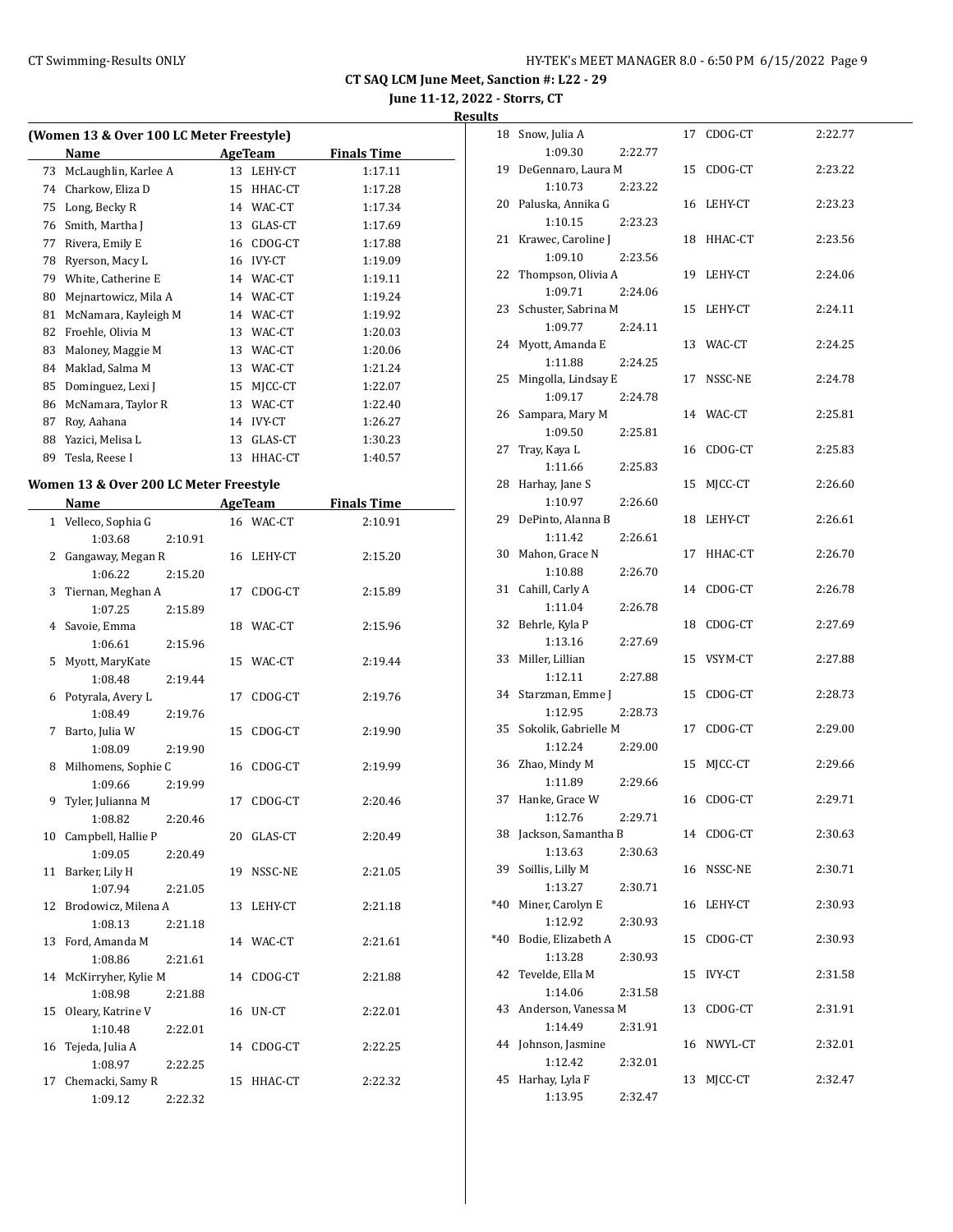**June 11-12, 2022 - Storrs, CT Results**

| (Women 13 & Over 200 LC Meter Freestyle) |                           |         |  |            |                    |  |  |
|------------------------------------------|---------------------------|---------|--|------------|--------------------|--|--|
|                                          | Name                      |         |  | AgeTeam    | <b>Finals Time</b> |  |  |
|                                          | 46 Liang, Sophie          |         |  | 13 WWRX-CT | 2:32.59            |  |  |
|                                          | 1:15.28                   | 2:32.59 |  |            |                    |  |  |
| 47                                       | Caldwell, Sophia L        |         |  | 14 WWRX-CT | 2:32.93            |  |  |
|                                          | 1:13.60                   | 2:32.93 |  |            |                    |  |  |
|                                          | 48 Graff, Colby E         |         |  | 15 NSSC-NE | 2:34.02            |  |  |
|                                          | 1:14.01                   | 2:34.02 |  |            |                    |  |  |
| 49                                       | Boisoneau, Lucy C         |         |  | 15 LEHY-CT | 2:34.05            |  |  |
|                                          | 1:14.13                   | 2:34.05 |  |            |                    |  |  |
| 50                                       | Damico, Grace E           |         |  | 14 HHAC-CT | 2:34.80            |  |  |
|                                          | 1:14.21                   | 2:34.80 |  |            |                    |  |  |
|                                          | 51 Franceschet, Alice     |         |  | 15 WWRX-CT | 2:35.61            |  |  |
|                                          | 1:15.60                   | 2:35.61 |  |            |                    |  |  |
|                                          | 52 Estrella, Kyla J       |         |  | 16 NSSC-NE | 2:35.83            |  |  |
|                                          | 1:14.47                   | 2:35.83 |  |            |                    |  |  |
|                                          | 53 Furtado, Grace M       |         |  | 16 CDOG-CT | 2:36.34            |  |  |
|                                          | 1:15.15                   | 2:36.34 |  |            |                    |  |  |
|                                          | 54 Mastroianni, Juliana M |         |  | 18 GLAS-CT | 2:36.61            |  |  |
|                                          | 1:16.22                   | 2:36.61 |  |            |                    |  |  |
|                                          | 55 Romero, Paeton M       |         |  | 15 MJCC-CT | 2:37.08            |  |  |
|                                          | 1:14.94                   | 2:37.08 |  |            |                    |  |  |
|                                          | 56 Gutmann, Courtney M    |         |  | 13 CDOG-CT | 2:37.39            |  |  |
|                                          | 1:15.46                   | 2:37.39 |  |            |                    |  |  |
|                                          | 57 Alonzo, Rosie J        |         |  | 14 MJCC-CT | 2:38.44            |  |  |
|                                          | 1:15.96                   | 2:38.44 |  |            |                    |  |  |
| 58                                       | Adelman, Sophia           |         |  | 13 MJCC-CT | 2:39.36            |  |  |
|                                          | 1:15.99                   | 2:39.36 |  |            |                    |  |  |
|                                          | 59 Langmaid, Sarah E      |         |  | 13 LEHY-CT | 2:39.44            |  |  |
|                                          | 1:19.07                   | 2:39.44 |  |            |                    |  |  |
|                                          | 60 Shatalov, Alicia I     |         |  | 14 CDOG-CT | 2:40.02            |  |  |
|                                          | 1:18.10                   | 2:40.02 |  |            |                    |  |  |
| 61                                       | Lamour, Laila G           |         |  | 14 WAC-CT  | 2:40.26            |  |  |
|                                          | 1:19.59                   | 2:40.26 |  |            |                    |  |  |
| 62                                       | Maciaszek, Vanessa M      |         |  | 15 CDOG-CT | 2:40.60            |  |  |
|                                          | 1:19.04                   | 2:40.60 |  |            |                    |  |  |
|                                          | 63 Gruskin, PJ J          |         |  | 17 NSSC-NE | 2:40.61            |  |  |
|                                          | 1:17.26                   | 2:40.61 |  |            |                    |  |  |
|                                          | 64 Buban, Kelly E         |         |  | 15 CDOG-CT | 2:40.97            |  |  |
|                                          | 1:18.14                   | 2:40.97 |  |            |                    |  |  |
| 65                                       | Green, Stella G           |         |  | 13 CDOG-CT | 2:41.43            |  |  |
|                                          | 1:19.42                   | 2:41.43 |  |            |                    |  |  |
| 66                                       | Pincince, Sophia Q        |         |  | 16 MJCC-CT | 2:41.78            |  |  |
|                                          | 1:16.03                   | 2:41.78 |  |            |                    |  |  |
| 67                                       | Horesco, Tali A           |         |  | 14 GLAS-CT | 2:42.28            |  |  |
|                                          | 1:19.32                   | 2:42.28 |  |            |                    |  |  |
| 68                                       | Kim, Kate S               |         |  | 16 HHAC-CT | 2:42.56            |  |  |
|                                          | 1:18.53                   | 2:42.56 |  |            |                    |  |  |
| 69                                       | Loughlin, Meredith E      |         |  | 14 CDOG-CT | 2:42.81            |  |  |
|                                          | 1:17.36                   | 2:42.81 |  |            |                    |  |  |
| 70                                       | Collins, Morgan A         |         |  | 16 HHAC-CT | 2:43.11            |  |  |
|                                          | 1:18.25                   | 2:43.11 |  |            |                    |  |  |
| 71                                       | Pincince, Lucy K          |         |  | 13 MJCC-CT | 2:43.79            |  |  |
|                                          | 1:15.06                   | 2:43.79 |  |            |                    |  |  |
| 72                                       | McLaughlin, Karlee A      |         |  | 13 LEHY-CT | 2:44.36            |  |  |
|                                          | 1:18.30                   | 2:44.36 |  |            |                    |  |  |
|                                          |                           |         |  |            |                    |  |  |

|    | 73 Dale, Leah S                 |         |    | 14 CDOG-CT | 2:44.55 |
|----|---------------------------------|---------|----|------------|---------|
|    | 1:20.14                         | 2:44.55 |    |            |         |
|    | 74 Rivera, Emily E              |         |    | 16 CDOG-CT | 2:44.58 |
|    | 1:20.08                         | 2:44.58 |    |            |         |
| 75 | Haverly, Claire E               |         |    | 14 MJCC-CT | 2:46.12 |
|    | 1:18.19                         | 2:46.12 |    |            |         |
| 76 | Nesta, Josie B                  |         | 15 | CDOG-CT    | 2:46.21 |
|    | 1:20.56                         | 2:46.21 |    |            |         |
| 77 | Sullivan, Harper M              |         |    | 14 IVY-CT  | 2:47.78 |
|    | 1:20.40                         | 2:47.78 |    |            |         |
|    | 78 Horan, Ainsley J             |         |    | 15 IVY-CT  | 2:48.28 |
|    | 1:22.50                         | 2:48.28 |    |            |         |
|    | 79 Maklad, Salma M              |         |    | 13 WAC-CT  | 2:49.08 |
|    | 1:22.23                         | 2:49.08 |    |            |         |
|    | 80 Niejelow, Larissa N          |         | 13 | UN-CT      | 2:49.32 |
|    | 1:22.09                         | 2:49.32 |    |            |         |
| 81 | Barker, Ella K                  |         |    | 16 NSSC-NE | 2:50.16 |
|    | 1:20.04                         | 2:50.16 |    |            |         |
|    | 82 Charkow, Eliza D             |         |    | 15 HHAC-CT | 2:51.94 |
|    | 1:22.64                         | 2:51.94 |    |            |         |
|    | 83 McNamara, Taylor R           |         |    | 13 WAC-CT  | 2:51.99 |
|    | 1:23.61                         | 2:51.99 |    |            |         |
|    | 84 Froehle, Olivia M            |         |    | 13 WAC-CT  | 2:52.46 |
|    | 1:26.31                         | 2:52.46 |    |            |         |
| 85 | Ryerson, Macy L                 |         |    | 16 IVY-CT  | 2:52.72 |
|    | 1:22.74                         | 2:52.72 |    |            |         |
|    | 86 White, Catherine E           |         |    | 14 WAC-CT  | 2:53.82 |
|    | 1:22.10                         | 2:53.82 |    |            |         |
| 87 | Maloney, Maggie M               |         |    | 13 WAC-CT  | 2:54.19 |
|    | 1:24.60                         | 2:54.19 |    |            |         |
| 88 | Long, Becky R                   |         |    | 14 WAC-CT  | 2:54.61 |
|    | 1:26.96                         | 2:54.61 |    |            |         |
|    | 89 McNamara, Kayleigh M         |         |    | 14 WAC-CT  | 2:55.57 |
|    | 1:28.91<br>90 Dominguez, Lexi J | 2:55.57 | 15 | MJCC-CT    | 3:00.59 |
|    | 1:23.59                         | 3:00.59 |    |            |         |
|    |                                 |         |    |            |         |

## **Women 13 & Over 100 LC Meter Backstroke**

|    | Name                |    | <b>AgeTeam</b> | Finals Time |
|----|---------------------|----|----------------|-------------|
| 1  | Oleary, Katrine V   | 16 | UN-CT          | 1:09.29     |
| 2  | Barto, Julia W      | 15 | CDOG-CT        | 1:09.98     |
| 3  | Milhomens, Sophie C | 16 | CDOG-CT        | 1:12.15     |
| 4  | Richardson, Elise C | 16 | CDOG-CT        | 1:13.63     |
| 5  | Perkel, Sophie A    | 16 | NWYL-CT        | 1:14.33     |
| 6  | Bodie, Elizabeth A  | 15 | CDOG-CT        | 1:14.79     |
| 7  | Stevens, Jillian M  | 19 | CDOG-CT        | 1:14.80     |
| 8  | Krawec, Caroline J  | 18 | HHAC-CT        | 1:15.15     |
| 9  | Snow, Julia A       | 17 | CDOG-CT        | 1:15.38     |
| 10 | Myott, MaryKate     | 15 | WAC-CT         | 1:15.65     |
| 11 | Barker, Lily H      | 19 | NSSC-NE        | 1:15.75     |
| 12 | Tyler, Julianna M   | 17 | CDOG-CT        | 1:16.00     |
| 13 | Myott, Amanda E     | 13 | WAC-CT         | 1:16.26     |
| 14 | Thompson, Olivia A  | 19 | LEHY-CT        | 1:16.57     |
| 15 | Velleco, Olivia J   | 18 | WAC-CT         | 1:16.62     |
| 16 | Starzman, Emme J    | 15 | CDOG-CT        | 1:17.72     |
| 17 | Damico, Grace E     | 14 | HHAC-CT        | 1:17.86     |
| 18 | Hanke, Grace W      | 16 | CDOG-CT        | 1:18.99     |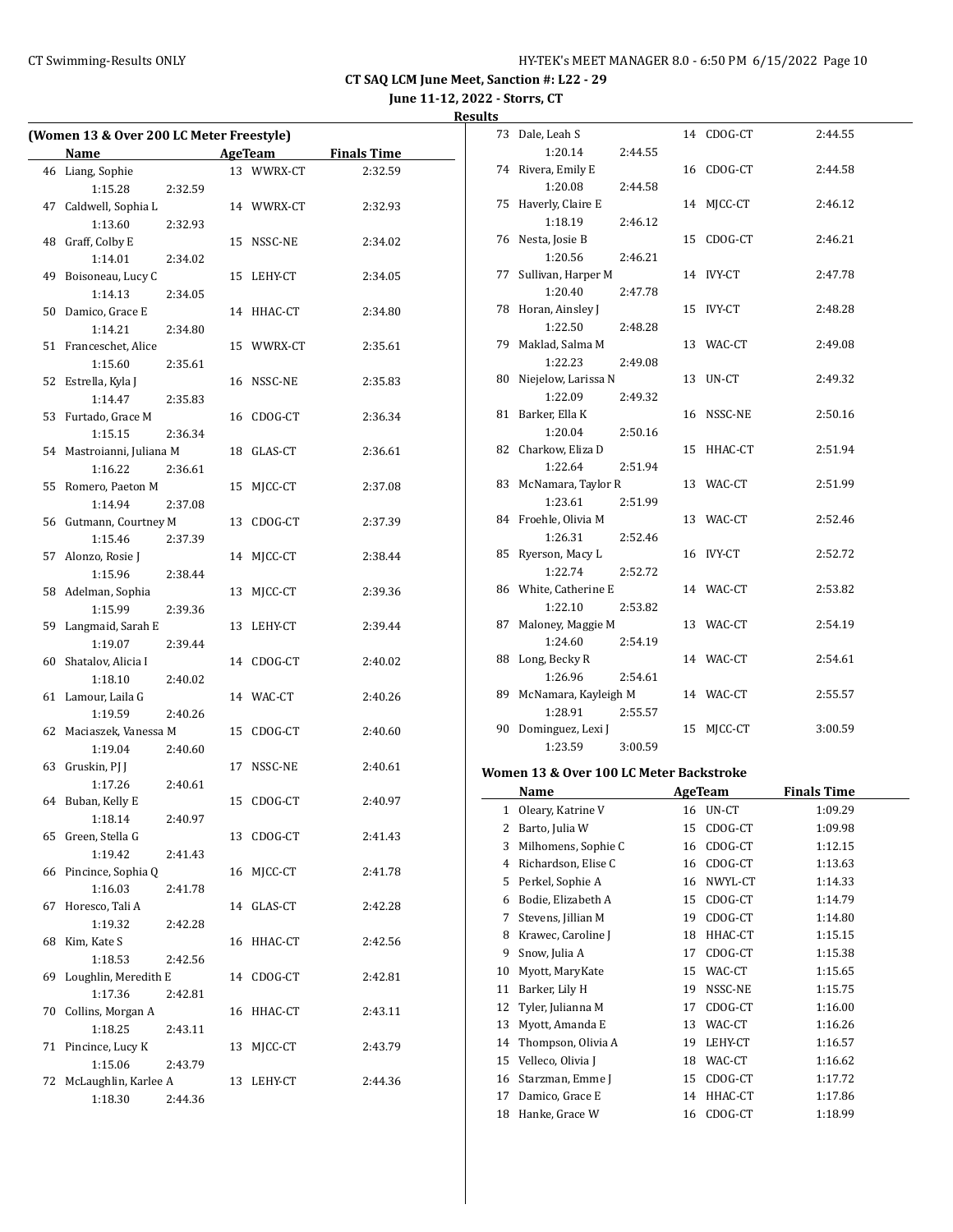**June 11-12, 2022 - Storrs, CT**

#### **Results**

| (Women 13 & Over 100 LC Meter Backstroke) |                                                                    |               |                                                                                                                                                                                                                                                                                                                                                                                                                                                                               |  |  |  |  |  |  |
|-------------------------------------------|--------------------------------------------------------------------|---------------|-------------------------------------------------------------------------------------------------------------------------------------------------------------------------------------------------------------------------------------------------------------------------------------------------------------------------------------------------------------------------------------------------------------------------------------------------------------------------------|--|--|--|--|--|--|
| Name                                      |                                                                    |               | <b>Finals Time</b>                                                                                                                                                                                                                                                                                                                                                                                                                                                            |  |  |  |  |  |  |
| Chemacki, Samy R                          |                                                                    | HHAC-CT       | 1:19.08                                                                                                                                                                                                                                                                                                                                                                                                                                                                       |  |  |  |  |  |  |
| Miner, Carolyn E                          |                                                                    |               | 1:19.11                                                                                                                                                                                                                                                                                                                                                                                                                                                                       |  |  |  |  |  |  |
| Harhay, Jane S                            |                                                                    |               | 1:19.23                                                                                                                                                                                                                                                                                                                                                                                                                                                                       |  |  |  |  |  |  |
| Miller, Lillian                           |                                                                    |               | 1:19.31                                                                                                                                                                                                                                                                                                                                                                                                                                                                       |  |  |  |  |  |  |
| Hodum, Isabelle R                         |                                                                    |               | 1:19.31                                                                                                                                                                                                                                                                                                                                                                                                                                                                       |  |  |  |  |  |  |
| DeGennaro, Laura M                        |                                                                    |               | 1:19.70                                                                                                                                                                                                                                                                                                                                                                                                                                                                       |  |  |  |  |  |  |
| Cahill, Carly A                           |                                                                    |               | 1:19.81                                                                                                                                                                                                                                                                                                                                                                                                                                                                       |  |  |  |  |  |  |
| Sullivan, Jillian A                       |                                                                    |               | 1:20.02                                                                                                                                                                                                                                                                                                                                                                                                                                                                       |  |  |  |  |  |  |
| Buban, Kelly E                            |                                                                    |               | 1:20.22                                                                                                                                                                                                                                                                                                                                                                                                                                                                       |  |  |  |  |  |  |
| DePinto, Alanna B                         |                                                                    |               | 1:20.45                                                                                                                                                                                                                                                                                                                                                                                                                                                                       |  |  |  |  |  |  |
| Graff, Colby E                            |                                                                    |               | 1:21.56                                                                                                                                                                                                                                                                                                                                                                                                                                                                       |  |  |  |  |  |  |
| Langmaid, Sarah E                         | 13                                                                 | LEHY-CT       | 1:22.22                                                                                                                                                                                                                                                                                                                                                                                                                                                                       |  |  |  |  |  |  |
| Estrella, Kyla J                          |                                                                    |               | 1:22.48                                                                                                                                                                                                                                                                                                                                                                                                                                                                       |  |  |  |  |  |  |
| Peck, Cecelia G                           |                                                                    | MJCC-CT       | 1:22.82                                                                                                                                                                                                                                                                                                                                                                                                                                                                       |  |  |  |  |  |  |
| Mastroianni, Juliana M                    |                                                                    | GLAS-CT       | 1:23.30                                                                                                                                                                                                                                                                                                                                                                                                                                                                       |  |  |  |  |  |  |
| Vitola, Abigail G                         |                                                                    |               | 1:23.33                                                                                                                                                                                                                                                                                                                                                                                                                                                                       |  |  |  |  |  |  |
| Harhay, Lyla F                            |                                                                    | MJCC-CT       | 1:24.03                                                                                                                                                                                                                                                                                                                                                                                                                                                                       |  |  |  |  |  |  |
| Romero, Paeton M                          |                                                                    | MICC-CT       | 1:24.42                                                                                                                                                                                                                                                                                                                                                                                                                                                                       |  |  |  |  |  |  |
| Adelman, Sophia                           |                                                                    | MJCC-CT       | 1:24.55                                                                                                                                                                                                                                                                                                                                                                                                                                                                       |  |  |  |  |  |  |
| McLaughlin, Karlee A                      |                                                                    |               | 1:25.13                                                                                                                                                                                                                                                                                                                                                                                                                                                                       |  |  |  |  |  |  |
| Furtado, Grace M                          |                                                                    |               | 1:25.22                                                                                                                                                                                                                                                                                                                                                                                                                                                                       |  |  |  |  |  |  |
| Gutmann, Courtney M                       |                                                                    |               | 1:25.27                                                                                                                                                                                                                                                                                                                                                                                                                                                                       |  |  |  |  |  |  |
| Froehle, Olivia M                         |                                                                    |               | 1:25.44                                                                                                                                                                                                                                                                                                                                                                                                                                                                       |  |  |  |  |  |  |
| Barker, Ella K                            |                                                                    | NSSC-NE       | 1:26.34                                                                                                                                                                                                                                                                                                                                                                                                                                                                       |  |  |  |  |  |  |
| Daukas, Emily M                           |                                                                    |               | 1:26.77                                                                                                                                                                                                                                                                                                                                                                                                                                                                       |  |  |  |  |  |  |
| Horan, Ainsley J                          |                                                                    |               | 1:26.88                                                                                                                                                                                                                                                                                                                                                                                                                                                                       |  |  |  |  |  |  |
| Ryerson, Macy L                           |                                                                    |               | 1:27.09                                                                                                                                                                                                                                                                                                                                                                                                                                                                       |  |  |  |  |  |  |
| Thebeau, Kristen M                        |                                                                    |               | 1:27.09                                                                                                                                                                                                                                                                                                                                                                                                                                                                       |  |  |  |  |  |  |
| Lamour, Laila G                           |                                                                    |               | 1:27.78                                                                                                                                                                                                                                                                                                                                                                                                                                                                       |  |  |  |  |  |  |
| Maciaszek, Vanessa M                      |                                                                    |               | 1:28.21                                                                                                                                                                                                                                                                                                                                                                                                                                                                       |  |  |  |  |  |  |
| Dominguez, Lexi J                         |                                                                    |               | 1:28.64                                                                                                                                                                                                                                                                                                                                                                                                                                                                       |  |  |  |  |  |  |
| Maklad, Salma M                           |                                                                    |               | 1:30.30                                                                                                                                                                                                                                                                                                                                                                                                                                                                       |  |  |  |  |  |  |
| Nguyen, Kelly                             |                                                                    |               | 1:30.43                                                                                                                                                                                                                                                                                                                                                                                                                                                                       |  |  |  |  |  |  |
| Long, Becky R                             |                                                                    |               | 1:30.74                                                                                                                                                                                                                                                                                                                                                                                                                                                                       |  |  |  |  |  |  |
| Rivera, Emily E                           |                                                                    |               | 1:31.04                                                                                                                                                                                                                                                                                                                                                                                                                                                                       |  |  |  |  |  |  |
|                                           | 17                                                                 | NSSC-NE       | 1:31.11                                                                                                                                                                                                                                                                                                                                                                                                                                                                       |  |  |  |  |  |  |
| Maloney, Maggie M                         |                                                                    |               | 1:31.66                                                                                                                                                                                                                                                                                                                                                                                                                                                                       |  |  |  |  |  |  |
|                                           |                                                                    |               | 1:32.38                                                                                                                                                                                                                                                                                                                                                                                                                                                                       |  |  |  |  |  |  |
| Sullivan, Harper M                        | 14                                                                 | <b>IVY-CT</b> | 1:33.76                                                                                                                                                                                                                                                                                                                                                                                                                                                                       |  |  |  |  |  |  |
|                                           | 16                                                                 | HHAC-CT       | 1:33.95                                                                                                                                                                                                                                                                                                                                                                                                                                                                       |  |  |  |  |  |  |
|                                           | 13                                                                 | LEHY-CT       | 1:34.29                                                                                                                                                                                                                                                                                                                                                                                                                                                                       |  |  |  |  |  |  |
| Charkow, Eliza D                          | 15                                                                 | HHAC-CT       | 1:35.08                                                                                                                                                                                                                                                                                                                                                                                                                                                                       |  |  |  |  |  |  |
| McNamara, Kayleigh M                      | 14                                                                 |               | 1:35.16                                                                                                                                                                                                                                                                                                                                                                                                                                                                       |  |  |  |  |  |  |
| Kariuki, Viktoria N                       | 14                                                                 | NSSC-NE       | 1:38.61                                                                                                                                                                                                                                                                                                                                                                                                                                                                       |  |  |  |  |  |  |
| Yazici, Melisa L                          | 13                                                                 | GLAS-CT       | 1:42.80                                                                                                                                                                                                                                                                                                                                                                                                                                                                       |  |  |  |  |  |  |
|                                           | Tomasio, Sophia H<br>Green, Stella G<br>Kim, Kate S<br>Zea, Lilly* | 13            | <b>AgeTeam</b><br>15<br>16 LEHY-CT<br>15 MJCC-CT<br>15 VSYM-CT<br>14 CDOG-CT<br>15 CDOG-CT<br>14 CDOG-CT<br>15 WAC-CT<br>15 CDOG-CT<br>18 LEHY-CT<br>15 NSSC-NE<br>16 NSSC-NE<br>14<br>18<br>18 VSYM-CT<br>13<br>15<br>13<br>13 LEHY-CT<br>16 CDOG-CT<br>13 CDOG-CT<br>13 WAC-CT<br>16<br>14 CDOG-CT<br>15 IVY-CT<br>16 IVY-CT<br>17 VSYM-CT<br>14 WAC-CT<br>15 CDOG-CT<br>15 MJCC-CT<br>13 WAC-CT<br>13 CDOG-CT<br>14 WAC-CT<br>16 CDOG-CT<br>13 WAC-CT<br>CDOG-CT<br>WAC-CT |  |  |  |  |  |  |

#### **Women 13 & Over 200 LC Meter Backstroke**

|  | Name                  |         |     | AgeTeam    | <b>Finals Time</b> |  |
|--|-----------------------|---------|-----|------------|--------------------|--|
|  | 1 Velleco, Sophia G   |         | 16. | WAC-CT     | 2:25.54            |  |
|  | 1:11.71               | 2:25.54 |     |            |                    |  |
|  | 2 Oleary, Katrine V   |         |     | 16 UN-CT   | 2:31.66            |  |
|  | 1:13.74               | 2:31.66 |     |            |                    |  |
|  | 3 Milhomens, Sophie C |         |     | 16 CDOG-CT | 2:32.27            |  |
|  | 1:14.50               | 2.32.27 |     |            |                    |  |

| 4  | Snow, Julia A                |         | 17 | CDOG-CT | 2:36.41 |
|----|------------------------------|---------|----|---------|---------|
|    | 1:17.52                      | 2:36.41 |    |         |         |
| 5  | Tejeda, Julia A              |         | 14 | CDOG-CT | 2:39.90 |
|    | 1:19.03                      | 2:39.90 |    |         |         |
| 6  | Bodie, Elizabeth A           |         | 15 | CDOG-CT | 2:40.06 |
|    | 1:19.42                      | 2:40.06 |    |         |         |
| 7  | Myott, Amanda E              |         | 13 | WAC-CT  | 2:40.72 |
|    | 1:20.92                      | 2:40.72 |    |         |         |
| 8  | Potyrala, Avery L            |         | 17 | CDOG-CT | 2:42.05 |
|    | 1:19.70                      | 2:42.05 |    |         |         |
| 9  | Barker, Lily H               |         | 19 | NSSC-NE | 2:42.41 |
|    | 1:20.51                      | 2:42.41 |    |         |         |
| 10 | Velleco, Olivia J            |         | 18 | WAC-CT  | 2:43.66 |
|    | 1:21.39                      | 2:43.66 |    |         |         |
| 11 | Stevens, Jillian M           |         | 19 | CDOG-CT | 2:46.25 |
|    | 1:20.57                      | 2:46.25 |    |         |         |
| 12 | Miller, Lillian              |         | 15 | VSYM-CT | 2:48.39 |
|    | 1:23.30                      | 2:48.39 |    |         |         |
| 13 | Damico, Grace E              |         | 14 | HHAC-CT | 2:48.85 |
|    | 1:21.87                      | 2:48.85 |    |         |         |
| 14 | Miner, Carolyn E             |         | 16 | LEHY-CT | 2:49.66 |
|    | 1:20.85                      | 2:49.66 |    |         |         |
| 15 | Harhay, Jane S               |         | 15 | MICC-CT | 2:50.02 |
|    |                              |         |    |         |         |
|    | 1:22.60<br>16 Hanke, Grace W | 2:50.02 |    |         |         |
|    |                              |         | 16 | CDOG-CT | 2:50.76 |
|    | 1:22.59                      | 2:50.76 |    |         |         |
| 17 | Sullivan, Jillian A          |         | 15 | WAC-CT  | 2:50.93 |
|    | 1:22.66                      | 2:50.93 |    |         |         |
| 18 | DeGennaro, Laura M           |         | 15 | CDOG-CT | 2:51.73 |
|    | 1:24.95                      | 2:51.73 |    |         |         |
| 19 | Estrella, Kyla J             |         | 16 | NSSC-NE | 2:51.74 |
|    | 1:23.80                      | 2:51.74 |    |         |         |
|    | 20 Cahill, Carly A           |         | 14 | CDOG-CT | 2:51.95 |
|    | 1:24.86                      | 2:51.95 |    |         |         |
| 21 | Graff, Colby E               |         | 15 | NSSC-NE | 2:53.13 |
|    | 1:25.00                      | 2:53.13 |    |         |         |
| 22 | Buban, Kelly E               |         | 15 | CDOG-CT | 2:53.43 |
| 23 | Langmaid, Sarah E            |         | 13 | LEHY-CT | 2:53.73 |
|    | 1:26.80                      | 2:53.73 |    |         |         |
| 24 | Furtado, Grace M             |         | 16 | CDOG-CT | 2:56.63 |
|    | 1:26.08                      | 2:56.63 |    |         |         |
| 25 | Anderson, Vanessa M          |         | 13 | CDOG-CT | 2:59.88 |
|    | 1:28.98                      | 2:59.88 |    |         |         |
| 26 | McLaughlin, Karlee A         |         | 13 | LEHY-CT | 3:00.17 |
|    | 1:31.21                      | 3:00.17 |    |         |         |
| 27 | Beltrami, Maura E            |         | 17 | CDOG-CT | 3:00.85 |
|    | 1:29.19                      | 3:00.85 |    |         |         |
| 28 | Froehle, Olivia M            |         | 13 | WAC-CT  | 3:01.98 |
|    | 1:31.31                      | 3:01.98 |    |         |         |
| 29 | Horan, Ainsley J             |         | 15 | IVY-CT  | 3:04.80 |
|    | 1:31.87                      | 3:04.80 |    |         |         |
| 30 | Maciaszek, Vanessa M         |         | 15 | CDOG-CT | 3:05.13 |
|    | 1:31.69                      | 3:05.13 |    |         |         |
| 31 | Maklad, Salma M              |         | 13 | WAC-CT  | 3:05.87 |
|    | 1:31.89                      | 3:05.87 |    |         |         |
| 32 | Lamour, Laila G              |         | 14 | WAC-CT  | 3:07.53 |
|    | 1:33.94                      | 3:07.53 |    |         |         |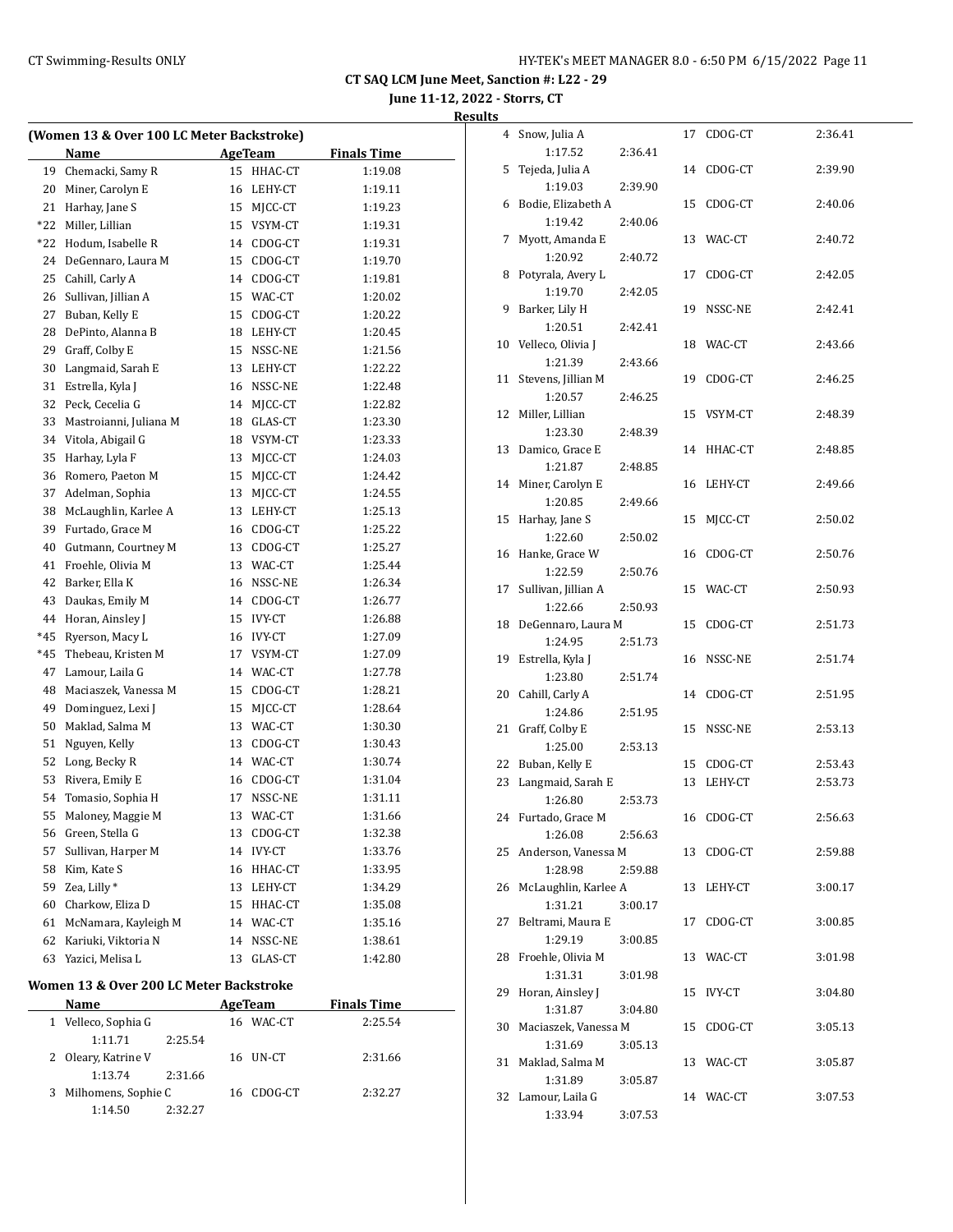**CT SAQ LCM June Meet, Sanction #: L22 - 29 June 11-12, 2022 - Storrs, CT**

**Results**

|    | Name                    |         |    | AgeTeam    | <b>Finals Time</b> |
|----|-------------------------|---------|----|------------|--------------------|
| 33 | Nguyen, Kelly           |         |    | 13 CDOG-CT | 3:08.00            |
|    | 1:34.45                 | 3:08.00 |    |            |                    |
| 34 | Nesta, Josie B          |         | 15 | CDOG-CT    | 3:08.62            |
|    | 1:32.47                 | 3:08.62 |    |            |                    |
| 35 | Long, Becky R           |         |    | 14 WAC-CT  | 3:11.17            |
| 36 | Dominguez, Lexi J       |         | 15 | MICC-CT    | 3:11.77            |
|    | 1:32.42                 | 3:11.77 |    |            |                    |
| 37 | Maloney, Maggie M       |         |    | 13 WAC-CT  | 3:12.14            |
|    | 1:37.03                 | 3:12.14 |    |            |                    |
|    | 38 McNamara, Kayleigh M |         |    | 14 WAC-CT  | 3:13.48            |
|    | 1:36.37                 | 3:13.48 |    |            |                    |
| 39 | McNamara, Taylor R      |         | 13 | WAC-CT     | 3:23.61            |
|    | 1:40.97                 | 3:23.61 |    |            |                    |
| 40 | Collins, Morgan A       |         | 16 | HHAC-CT    | 3:24.03            |
|    | 1:37.24                 | 3:24.03 |    |            |                    |

#### **Women 13 & Over 100 LC Meter Breaststroke**

|              | Name                 |    | <b>AgeTeam</b> | <b>Finals Time</b> |  |
|--------------|----------------------|----|----------------|--------------------|--|
| $\mathbf{1}$ | Brodowicz, Milena A  |    | 13 LEHY-CT     | 1:20.92            |  |
| 2            | Krawec, Caroline J   | 18 | HHAC-CT        | 1:21.61            |  |
| 3            | Tiernan, Meghan A    | 17 | CDOG-CT        | 1:21.69            |  |
| 4            | Niemczyk, Jocelyn D  | 15 | <b>IVY-CT</b>  | 1:22.12            |  |
| 5            | Chemacki, Samy R     | 15 | HHAC-CT        | 1:23.46            |  |
| 6            | Velleco, Olivia J    | 18 | WAC-CT         | 1:23.64            |  |
| 7            | Tray, Kaya L         | 16 | CDOG-CT        | 1:24.00            |  |
| 8            | Barto, Julia W       | 15 | CDOG-CT        | 1:24.16            |  |
| 9            | Savoie, Emma         | 18 | WAC-CT         | 1:24.21            |  |
| 10           | Starzman, Emme J     | 15 | CDOG-CT        | 1:24.36            |  |
| 11           | Paluska, Annika G    | 16 | LEHY-CT        | 1:24.64            |  |
| 12           | Houseman, Izzy L     | 17 | NSSC-NE        | 1:25.41            |  |
| 13           | Zhao, Mindy M        | 15 | MJCC-CT        | 1:25.49            |  |
| 14           | Sokolik, Gabrielle M | 17 | CDOG-CT        | 1:27.40            |  |
| 15           | Mingolla, Lindsay E  | 17 | NSSC-NE        | 1:27.79            |  |
| 16           | Schuster, Sabrina M  | 15 | LEHY-CT        | 1:28.14            |  |
| 17           | Jackson, Samantha B  | 14 | CDOG-CT        | 1:28.69            |  |
| 18           | Powell, Kaitlyn I    | 13 | <b>IVY-CT</b>  | 1:28.89            |  |
| 19           | Sullivan, Jillian A  | 15 | WAC-CT         | 1:28.90            |  |
| 20           | DePinto, Alanna B    | 18 | LEHY-CT        | 1:29.32            |  |
| 21           | Ford, Amanda M       |    | 14 WAC-CT      | 1:29.84            |  |
| 22           | Gruskin, PJ J        | 17 | NSSC-NE        | 1:30.09            |  |
| 23           | Franceschet, Alice   | 15 | WWRX-CT        | 1:30.81            |  |
| 24           | Thompson, Olivia A   | 19 | LEHY-CT        | 1:32.10            |  |
| 25           | Behrle, Kyla P       | 18 | CDOG-CT        | 1:33.04            |  |
| 26           | Snow, Julia A        | 17 | CDOG-CT        | 1:33.20            |  |
| 27           | Nguyen, Kelly        | 13 | CDOG-CT        | 1:33.77            |  |
| 28           | Tejeda, Julia A      | 14 | CDOG-CT        | 1:33.79            |  |
| 29           | McKirryher, Kylie M  | 14 | CDOG-CT        | 1:33.86            |  |
| 30           | Pincince, Sophia Q   | 16 | MJCC-CT        | 1:35.13            |  |
| 31           | Beltrami, Maura E    | 17 | CDOG-CT        | 1:35.55            |  |
| 32           | Boisoneau, Lucy C    | 15 | LEHY-CT        | 1:35.58            |  |
| 33           | Kim, Kate S          | 16 | HHAC-CT        | 1:36.13            |  |
| 34           | Harhay, Lyla F       | 13 | MICC-CT        | 1:36.24            |  |
| 35           | Adelman, Sophia      | 13 | MJCC-CT        | 1:36.59            |  |
| 36           | Niemczyk, Alina M    | 15 | <b>IVY-CT</b>  | 1:37.25            |  |
| 37           | Ficalora, Amelia     | 16 | NWYL-CT        | 1:37.37            |  |
|              |                      |    |                |                    |  |

| 38 | Gutmann, Courtney M                       | 13 | CDOG-CT       | 1:37.44            |
|----|-------------------------------------------|----|---------------|--------------------|
| 39 | Gallagher, Anna E                         | 14 | SAQ-CT        | 1:37.89            |
| 40 | Alonzo, Rosie J                           | 14 | MJCC-CT       | 1:38.19            |
| 41 | Dale, Leah S                              | 14 | CDOG-CT       | 1:38.66            |
|    | 42 Gangaway, Megan R                      | 16 | LEHY-CT       | 1:38.97            |
| 43 | Niejelow, Larissa N                       | 13 | UN-CT         | 1:39.17            |
|    | 44 Green, Stella G                        | 13 | CDOG-CT       | 1:39.75            |
| 45 | Barker, Ella K                            | 16 | NSSC-NE       | 1:40.42            |
| 46 | Haverly, Claire E                         | 14 | MJCC-CT       | 1:40.48            |
|    | 47 Charkow, Eliza D                       | 15 | HHAC-CT       | 1:40.83            |
|    | 48 Stevens, Jillian M                     |    | 19 CDOG-CT    | 1:41.90            |
| 49 | Sullivan, Harper M                        | 14 | IVY-CT        | 1:42.11            |
| 50 | Rivera, Emily E                           | 16 | CDOG-CT       | 1:42.23            |
| 51 | Romero, Paeton M                          | 15 | MJCC-CT       | 1:42.24            |
| 52 | Shatalov, Alicia I                        | 14 | CDOG-CT       | 1:43.97            |
| 53 | Mejnartowicz, Mila A                      |    | 14 WAC-CT     | 1:45.94            |
|    | 54 Loughlin, Meredith E                   | 14 | CDOG-CT       | 1:47.08            |
| 55 | Maloney, Maggie M                         | 13 | WAC-CT        | 1:47.78            |
|    | 56 Pincince, Lucy K                       | 13 | MJCC-CT       | 1:52.21            |
| 57 | Smith, Martha J                           | 13 | GLAS-CT       | 1:54.09            |
| 58 | White, Catherine E                        | 14 | WAC-CT        | 1:55.92            |
| 59 | Yazici, Melisa L                          | 13 | GLAS-CT       | 1:57.89            |
|    | Women 13 & Over 200 LC Meter Breaststroke |    |               |                    |
|    | Name                                      |    | AgeTeam       | <b>Finals Time</b> |
|    | 1 Niemczyk, Jocelyn D                     |    | 15 IVY-CT     | 2:53.89            |
|    | 2 Tiernan, Meghan A                       | 17 | CDOG-CT       | 2:54.80            |
|    | 3 Chemacki, Samy R                        | 15 | HHAC-CT       | 2:55.54            |
|    | 4 Brodowicz, Milena A                     | 13 | LEHY-CT       | 3:01.44            |
|    | 1:25.40<br>3:01.44                        |    |               |                    |
| 5  | Krawec, Caroline J                        | 18 | HHAC-CT       | 3:02.35            |
| 6  | Powell, Kaitlyn I                         | 13 | <b>IVY-CT</b> | 3:05.59            |
|    | 1:30.36<br>3:05.59                        |    |               |                    |
| 7  | Zhao, Mindy M                             | 15 | MJCC-CT       | 3:06.62            |
|    | 1:30.28<br>3:06.62                        |    |               |                    |
| 8  | Schuster, Sabrina M                       | 15 | LEHY-CT       | 3:06.75            |
|    | 1:30.41<br>3:06.75                        |    |               |                    |
| 9  | Tray, Kaya L                              | 16 | CDOG-CT       | 3:06.94            |
|    | 1:29.05<br>3:06.94                        |    |               |                    |
| 10 | Vitola, Abigail G                         | 18 | VSYM-CT       | 3:07.76            |
|    | 11 Houseman, Izzy L                       | 17 | NSSC-NE       | 3:08.38            |
| 12 | Sokolik, Gabrielle M                      | 17 | CDOG-CT       | 3:09.37            |
|    | 1:30.84<br>3:09.37                        |    |               |                    |
| 13 | Sullivan, Jillian A                       | 15 | WAC-CT        | 3:09.40            |
|    | 1:30.83<br>3:09.40                        |    |               |                    |
|    | 14 Gruskin, PJ J                          | 17 | NSSC-NE       | 3:11.33            |
|    | 1:30.12<br>3:11.33                        |    |               |                    |
| 15 | Jackson, Samantha B                       |    | 14 CDOG-CT    | 3:12.17            |
|    | 1:32.53<br>3:12.17                        |    |               |                    |
| 16 | Behrle, Kyla P                            | 18 | CDOG-CT       | 3:15.26            |
|    | 1:34.25<br>3:15.26                        |    |               |                    |
| 17 | Nguyen, Kelly                             | 13 | CDOG-CT       | 3:18.03            |
|    | 1:35.91<br>3:18.03                        |    |               |                    |
| 18 | Gangaway, Megan R                         | 16 | LEHY-CT       | 3:21.49            |
|    | 1:36.55<br>3:21.49                        |    |               |                    |
|    |                                           |    |               |                    |
| 19 | Gallagher, Anna E<br>1:37.90<br>3:23.44   |    | 14 SAQ-CT     | 3:23.44            |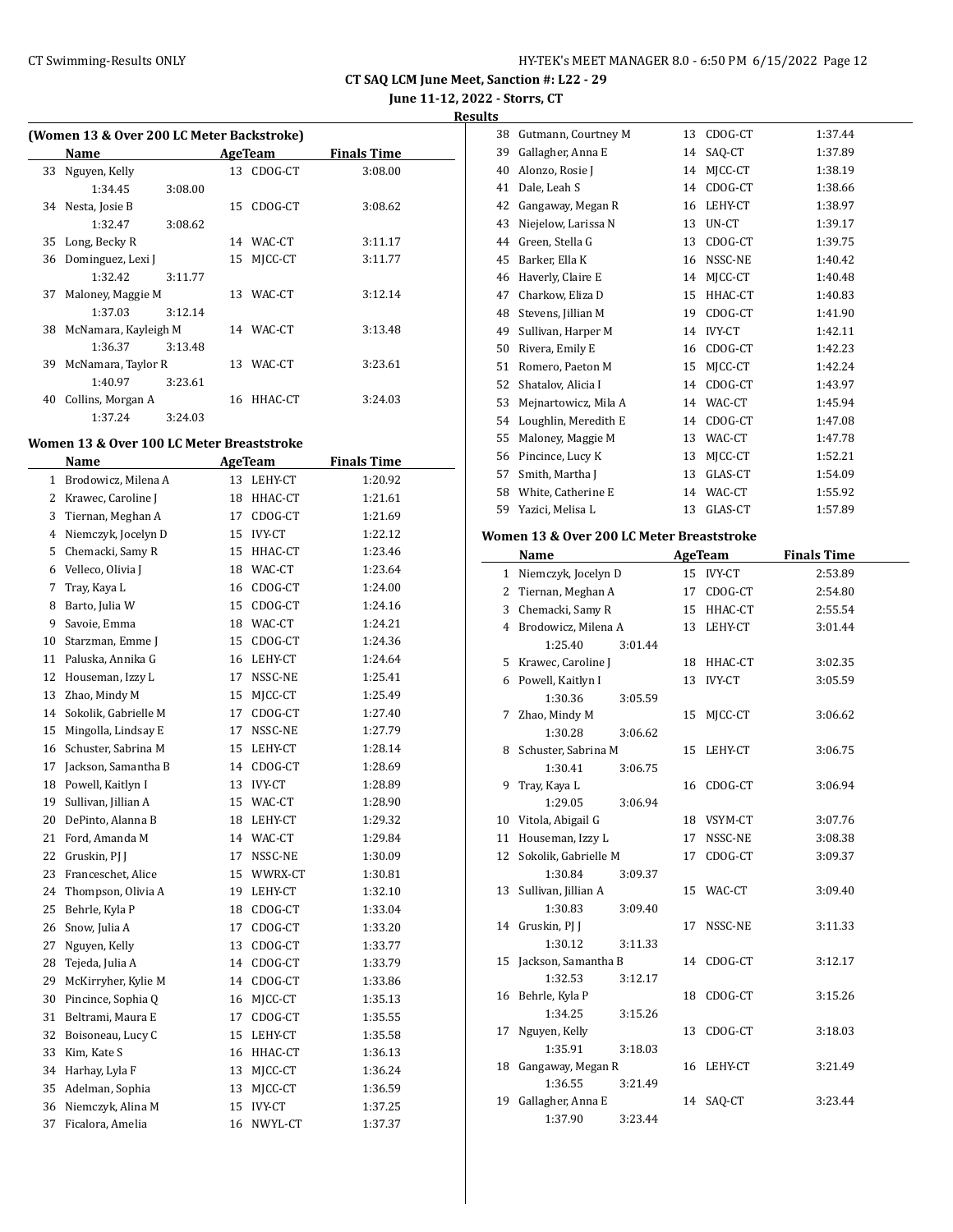**CT SAQ LCM June Meet, Sanction #: L22 - 29 June 11-12, 2022 - Storrs, CT**

# **Results**

 $\overline{\phantom{0}}$ 

| (Women 13 & Over 200 LC Meter Breaststroke) |                      |         |    |            |                    |  |  |  |
|---------------------------------------------|----------------------|---------|----|------------|--------------------|--|--|--|
|                                             | Name                 |         |    | AgeTeam    | <b>Finals Time</b> |  |  |  |
| 20                                          | Hodum, Isabelle R    |         |    | 14 CDOG-CT | 3:23.46            |  |  |  |
|                                             | 1:38.79              | 3:23.46 |    |            |                    |  |  |  |
| 21                                          | Kim, Kate S          |         | 16 | HHAC-CT    | 3:26.43            |  |  |  |
|                                             | 1:39.17              | 3:26.43 |    |            |                    |  |  |  |
| 22                                          | Nesta, Josie B       |         | 15 | CDOG-CT    | 3:26.85            |  |  |  |
|                                             | 1:40.05              | 3:26.85 |    |            |                    |  |  |  |
| 23                                          | Beltrami, Maura E    |         | 17 | CDOG-CT    | 3:30.01            |  |  |  |
|                                             | 1:40.15              | 3:30.01 |    |            |                    |  |  |  |
| 24                                          | Dale, Leah S         |         | 14 | CDOG-CT    | 3:31.86            |  |  |  |
|                                             | 1:39.55              | 3:31.86 |    |            |                    |  |  |  |
| 25                                          | Haverly, Claire E    |         |    | 14 MJCC-CT | 3:33.18            |  |  |  |
|                                             | 1:42.72              | 3:33.18 |    |            |                    |  |  |  |
| 26                                          | Connolly, Cailyn A   |         |    | 16 CDOG-CT | 3:36.69            |  |  |  |
|                                             | 1:47.80              | 3:36.69 |    |            |                    |  |  |  |
| 27                                          | Lee, Yebon O         |         |    | 14 WAC-CT  | 3:38.17            |  |  |  |
|                                             | 1:50.10              | 3:38.17 |    |            |                    |  |  |  |
| 28                                          | Niejelow, Larissa N  |         | 13 | UN-CT      | 3:38.63            |  |  |  |
| 29                                          | Anderson. Vanessa M  |         | 13 | CDOG-CT    | 3:38.89            |  |  |  |
|                                             | 1:43.24              | 3:38.89 |    |            |                    |  |  |  |
| 30                                          | Shatalov, Alicia I   |         | 14 | CDOG-CT    | 3:39.21            |  |  |  |
|                                             | 1:48.53              | 3:39.21 |    |            |                    |  |  |  |
| 31                                          | Harris, Amy M        |         |    | 14 IVY-CT  | 3:41.94            |  |  |  |
| 32                                          | Salemi, Alison R     |         | 15 | CDOG-CT    | 3:49.24            |  |  |  |
| 33                                          | Kimball, Bailey R    |         | 13 | LEHY-CT    | 3:50.84            |  |  |  |
|                                             | 1:46.58              | 3:50.84 |    |            |                    |  |  |  |
| 34                                          | Loughlin, Meredith E |         |    | 14 CDOG-CT | 3:51.39            |  |  |  |
|                                             | 1:51.33              | 3:51.39 |    |            |                    |  |  |  |
| 35                                          | White, Catherine E   |         |    | 14 WAC-CT  | 3:56.95            |  |  |  |
|                                             | 1:55.52              | 3:56.95 |    |            |                    |  |  |  |

#### **Women 13 & Over 100 LC Meter Butterfly**

|    | Name                | <b>AgeTeam</b> |               | <b>Finals Time</b> |  |
|----|---------------------|----------------|---------------|--------------------|--|
| 1  | McKirryher, Kylie M | 14             | CDOG-CT       | 1:09.26            |  |
| 2  | Tyler, Julianna M   | 17             | CDOG-CT       | 1:09.51            |  |
| 3  | Tiernan, Meghan A   | 17             | CDOG-CT       | 1:10.75            |  |
| 4  | Bodie, Elizabeth A  | 15             | CDOG-CT       | 1:11.04            |  |
| 5  | Savoie, Emma        | 18             | WAC-CT        | 1:11.07            |  |
| 6  | Johnson, Jaiden E   | 16             | HHAC-CT       | 1:11.44            |  |
| 7  | Ford, Amanda M      | 14             | WAC-CT        | 1:11.56            |  |
| 8  | Mingolla, Lindsay E | 17             | NSSC-NE       | 1:12.42            |  |
| 9  | Velleco, Olivia J   | 18             | WAC-CT        | 1:12.85            |  |
| 10 | Cahill, Carly A     | 14             | CDOG-CT       | 1:12.89            |  |
| 11 | Behrle, Kyla P      | 18             | CDOG-CT       | 1:13.67            |  |
| 12 | DePinto, Alanna B   | 18             | LEHY-CT       | 1:14.16            |  |
| 13 | Starzman, Emme J    | 15             | CDOG-CT       | 1:14.65            |  |
| 14 | Myott, MaryKate     | 15             | WAC-CT        | 1:14.74            |  |
| 15 | DeGennaro, Laura M  | 15             | CDOG-CT       | 1:14.87            |  |
| 16 | Potyrala, Avery L   | 17             | CDOG-CT       | 1:15.76            |  |
| 17 | Woolbert, Linnea E  | 13             | WAC-CT        | 1:15.85            |  |
| 18 | Niemczyk, Alina M   | 15             | <b>IVY-CT</b> | 1:16.06            |  |
| 19 | Sampara, Mary M     | 14             | WAC-CT        | 1:16.09            |  |
| 20 | Hanke, Grace W      | 16             | CDOG-CT       | 1:16.34            |  |
| 21 | Myott, Amanda E     | 13             | WAC-CT        | 1:16.97            |  |
| 22 | Tejeda, Julia A     | 14             | CDOG-CT       | 1:17.52            |  |
| 23 | Boisoneau, Lucy C   | 15             | LEHY-CT       | 1:18.38            |  |

| 24 | Zhao, Mindy M        | 15 | MJCC-CT       | 1:18.94 |
|----|----------------------|----|---------------|---------|
| 25 | Snow, Julia A        | 17 | CDOG-CT       | 1:19.25 |
| 26 | Miller, Lillian      | 15 | VSYM-CT       | 1:20.14 |
| 27 | Plourde, Audrey L    | 15 | IVY-CT        | 1:20.61 |
| 28 | Liang, Sophie        | 13 | WWRX-CT       | 1:20.72 |
| 29 | Superchi, Annie M    | 13 | CDOG-CT       | 1:20.88 |
| 30 | Furtado, Grace M     | 16 | CDOG-CT       | 1:21.73 |
| 31 | Connolly, Cailyn A   | 16 | CDOG-CT       | 1:23.32 |
| 32 | Langmaid, Sarah E    | 13 | LEHY-CT       | 1:24.40 |
| 33 | Collins, Morgan A    | 16 | HHAC-CT       | 1:24.60 |
| 34 | Mathews, Rachel E    | 15 | MJCC-CT       | 1:25.23 |
| 35 | Green, Stella G      | 13 | CDOG-CT       | 1:25.45 |
| 36 | Charkow, Eliza D     | 15 | HHAC-CT       | 1:25.64 |
| 37 | Kaufman, Hannah E    | 14 | GLAS-CT       | 1:26.43 |
| 38 | Alonzo, Rosie J      | 14 | MJCC-CT       | 1:26.52 |
| 39 | Anderson, Vanessa M  | 13 | CDOG-CT       | 1:27.08 |
| 40 | Daukas, Emily M      | 14 | CDOG-CT       | 1:27.14 |
| 41 | Niejelow, Larissa N  | 13 | UN-CT         | 1:27.39 |
| 42 | Lamour, Laila G      | 14 | WAC-CT        | 1:30.01 |
| 43 | Shatalov, Alicia I   | 14 | CDOG-CT       | 1:30.59 |
| 44 | Loughlin, Meredith E | 14 | CDOG-CT       | 1:30.74 |
| 45 | Sullivan, Harper M   | 14 | <b>IVY-CT</b> | 1:32.31 |
| 46 | Buban, Kelly E       | 15 | CDOG-CT       | 1:34.62 |
| 47 | Dominguez, Lexi J    | 15 | MICC-CT       | 1:34.66 |
| 48 | Long, Becky R        | 14 | WAC-CT        | 1:35.38 |
| 49 | Maloney, Maggie M    | 13 | WAC-CT        | 1:36.97 |
| 50 | Froehle, Olivia M    | 13 | WAC-CT        | 1:40.38 |
| 51 | Gomez, Avary K       | 15 | VSYM-CT       | 1:46.41 |
| 52 | Kariuki, Viktoria N  | 14 | NSSC-NE       | 1:53.37 |

#### **Women 13 & Over 200 LC Meter Butterfly**

|                | Name                |         | <b>AgeTeam</b> |            | <b>Finals Time</b> |
|----------------|---------------------|---------|----------------|------------|--------------------|
|                | 1 Velleco, Sophia G |         |                | 16 WAC-CT  | 2:28.69            |
|                | 1:11.26             | 2:28.69 |                |            |                    |
| 2              | Barto, Julia W      |         |                | 15 CDOG-CT | 2:31.16            |
|                | 1:12.71             | 2:31.16 |                |            |                    |
| 3              | Tyler, Julianna M   |         |                | 17 CDOG-CT | 2:31.81            |
|                | 1:13.23             | 2:31.81 |                |            |                    |
| $\overline{4}$ | Tiernan, Meghan A   |         |                | 17 CDOG-CT | 2:32.97            |
|                | 1:13.19             | 2:32.97 |                |            |                    |
| 5              | Mingolla, Lindsay E |         |                | 17 NSSC-NE | 2:36.75            |
|                | 1:13.09             | 2:36.75 |                |            |                    |
| 6              | Savoie, Emma        |         |                | 18 WAC-CT  | 2:39.16            |
|                | 1:14.72             | 2:39.16 |                |            |                    |
| 7              | Mahon, Grace N      |         |                | 17 HHAC-CT | 2:39.45            |
|                | 1:15.02             | 2:39.45 |                |            |                    |
| 8              | Ford, Amanda M      |         |                | 14 WAC-CT  | 2:40.01            |
|                | 1:16.45             | 2:40.01 |                |            |                    |
| 9              | Houseman, Izzy L    |         |                | 17 NSSC-NE | 2:46.30            |
|                | 1:18.24             | 2:46.30 |                |            |                    |
| 10             | Sampara, Mary M     |         |                | 14 WAC-CT  | 2:50.74            |
|                | 1:20.12             | 2:50.74 |                |            |                    |
| 11             | Hanke, Grace W      |         |                | 16 CDOG-CT | 2:51.44            |
|                | 1:19.62             | 2:51.44 |                |            |                    |
| 12             | Myott, MaryKate     |         |                | 15 WAC-CT  | 2:54.29            |
|                | 1:23.29             | 2:54.29 |                |            |                    |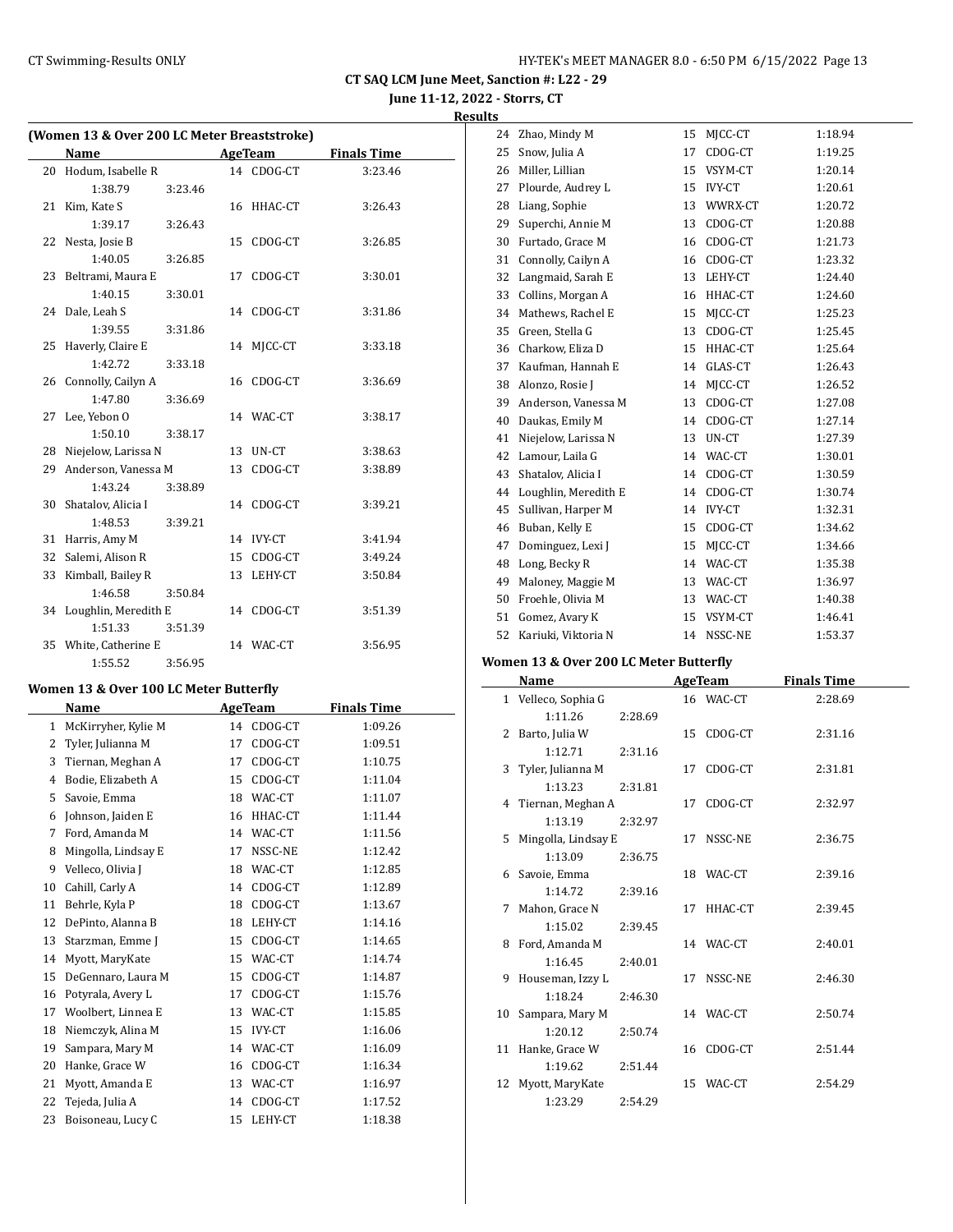**June 11-12, 2022 - Storrs, CT**

**Results**

| (Women 13 & Over 200 LC Meter Butterfly) |                     |         |    |               |                    |  |  |  |  |
|------------------------------------------|---------------------|---------|----|---------------|--------------------|--|--|--|--|
|                                          | Name                |         |    | AgeTeam       | <b>Finals Time</b> |  |  |  |  |
| 13                                       | Niemczyk, Alina M   |         |    | 15 IVY-CT     | 2:54.59            |  |  |  |  |
|                                          | 1:24.03             | 2:54.59 |    |               |                    |  |  |  |  |
| 14                                       | Cahill, Carly A     |         | 14 | CDOG-CT       | 2:56.08            |  |  |  |  |
|                                          | 1:19.19             | 2:56.08 |    |               |                    |  |  |  |  |
| 15                                       | Plourde, Audrey L   |         | 15 | <b>IVY-CT</b> | 3:04.36            |  |  |  |  |
|                                          | 1:26.46             | 3:04.36 |    |               |                    |  |  |  |  |
| 16                                       | Alonzo, Rosie J     |         | 14 | MICC-CT       | 3:08.40            |  |  |  |  |
|                                          | 1:28.73             | 3:08.40 |    |               |                    |  |  |  |  |
| 17                                       | Anderson, Vanessa M |         | 13 | CDOG-CT       | 3:09.14            |  |  |  |  |
|                                          | 1:29.75             | 3:09.14 |    |               |                    |  |  |  |  |
| 18                                       | Liang, Sophie       |         | 13 | WWRX-CT       | 3:11.04            |  |  |  |  |
|                                          | 1:30.80             | 3:11.04 |    |               |                    |  |  |  |  |
| 19                                       | Shatalov, Alicia I  |         | 14 | CDOG-CT       | 3:20.23            |  |  |  |  |
|                                          | 1:33.32             | 3:20.23 |    |               |                    |  |  |  |  |
| 20                                       | Dale, Leah S        |         | 14 | CDOG-CT       | 3:29.14            |  |  |  |  |
|                                          | 1:35.35             | 3:29.14 |    |               |                    |  |  |  |  |

#### **Women 13 & Over 200 LC Meter IM**

|              | <b>Name</b>           |         | <b>AgeTeam</b> |            | <b>Finals Time</b> |  |
|--------------|-----------------------|---------|----------------|------------|--------------------|--|
| $\mathbf{1}$ | Barto, Julia W        |         | 15             | CDOG-CT    | 2:30.11            |  |
|              | 1:11.21               | 2:30.11 |                |            |                    |  |
| 2            | Tiernan, Meghan A     |         | 17             | CDOG-CT    | 2:32.33            |  |
|              | 1:13.91               | 2:32.33 |                |            |                    |  |
| 3            | Savoie, Emma          |         |                | 18 WAC-CT  | 2:36.57            |  |
|              | 1:14.99               | 2:36.57 |                |            |                    |  |
| 4            | Ford, Amanda M        |         |                | 14 WAC-CT  | 2:37.80            |  |
|              | 1:15.85               | 2:37.80 |                |            |                    |  |
| 5.           | Schuster, Sabrina M   |         | 15             | LEHY-CT    | 2:38.20            |  |
|              | 1:16.01               | 2:38.20 |                |            |                    |  |
| 6            | Chemacki, Samy R      |         | 15             | HHAC-CT    | 2:38.61            |  |
|              | 1:17.87               | 2:38.61 |                |            |                    |  |
| 7            | Krawec, Caroline J    |         | 18             | HHAC-CT    | 2:39.76            |  |
|              | 1:15.01               | 2:39.76 |                |            |                    |  |
| 8            | Tyler, Julianna M     |         | 17             | CDOG-CT    | 2:39.91            |  |
|              | 1:15.47               | 2:39.91 |                |            |                    |  |
| 9            | McKirryher, Kylie M   |         | 14             | CDOG-CT    | 2:40.07            |  |
|              | 1:15.21               | 2:40.07 |                |            |                    |  |
|              | 10 Velleco, Olivia J  |         |                | 18 WAC-CT  | 2:40.12            |  |
|              | 1:16.09               | 2:40.12 |                |            |                    |  |
| 11           | Tejeda, Julia A       |         | 14             | CDOG-CT    | 2:40.39            |  |
|              | 1:15.80               | 2:40.39 |                |            |                    |  |
| 12           | Potyrala, Avery L     |         | 17             | CDOG-CT    | 2:40.52            |  |
|              | 1:15.33               | 2:40.52 |                |            |                    |  |
| 13           | Starzman, Emme J      |         | 15             | CDOG-CT    | 2:41.00            |  |
|              | 1:16.86               | 2:41.00 |                |            |                    |  |
|              | 14 Campbell, Hallie P |         | 20             | GLAS-CT    | 2:41.20            |  |
|              | 1:16.20               | 2:41.20 |                |            |                    |  |
| 15           | Gangaway, Megan R     |         | 16             | LEHY-CT    | 2:41.54            |  |
|              | 1:15.74               | 2:41.54 |                |            |                    |  |
| 16           | Brodowicz, Milena A   |         | 13             | LEHY-CT    | 2:41.61            |  |
|              | 1:20.44               | 2:41.61 |                |            |                    |  |
| 17           | Milhomens, Sophie C   |         |                | 16 CDOG-CT | 2:41.87            |  |
|              | 1:14.18               | 2:41.87 |                |            |                    |  |
| 18           | Oleary, Katrine V     |         | 16             | UN-CT      | 2:41.92            |  |
|              | 1:15.23               | 2:41.92 |                |            |                    |  |

|    | 19 Barker, Lily H               |         |    | 19 NSSC-NE | 2:42.19 |
|----|---------------------------------|---------|----|------------|---------|
|    | 1:15.61                         | 2:42.19 |    |            |         |
|    | 20 Richardson, Elise C          |         |    | 16 CDOG-CT | 2:43.16 |
|    | 1:16.25                         | 2:43.16 |    |            |         |
|    | 21 DePinto, Alanna B            |         | 18 | LEHY-CT    | 2:43.20 |
|    | 1:18.57                         | 2:43.20 |    |            |         |
|    | 22 Houseman, Izzy L             |         | 17 | NSSC-NE    | 2:43.29 |
|    | 1:16.33                         | 2:43.29 |    |            |         |
|    | 23 Mingolla, Lindsay E          |         | 17 | NSSC-NE    | 2:43.57 |
|    | 1:16.06                         | 2:43.57 |    |            |         |
|    | 24 Thompson, Olivia A           |         | 19 | LEHY-CT    | 2:44.67 |
|    | 1:16.62                         |         |    |            |         |
|    |                                 | 2:44.67 |    |            | 2:45.12 |
|    | 25 Perkel, Sophie A             |         |    | 16 NWYL-CT |         |
|    | 1:16.35                         | 2:45.12 |    |            |         |
|    | 26 Powell, Kaitlyn I            |         |    | 13 IVY-CT  | 2:45.16 |
|    | 1:22.87                         | 2:45.16 |    |            |         |
|    | 27 Zhao, Mindy M                |         | 15 | MJCC-CT    | 2:46.01 |
|    | 1:19.27                         | 2:46.01 |    |            |         |
|    | 28 Woolbert, Linnea E           |         | 13 | WAC-CT     | 2:46.09 |
|    | 1:19.89                         | 2:46.09 |    |            |         |
|    | 29 Behrle, Kyla P               |         | 18 | CDOG-CT    | 2:46.30 |
|    | 1:17.67                         | 2:46.30 |    |            |         |
|    | 30 Hanke, Grace W               |         | 16 | CDOG-CT    | 2:47.11 |
|    | 1:18.37                         | 2:47.11 |    |            |         |
|    | 31 Miner, Carolyn E             |         |    | 16 LEHY-CT | 2:48.09 |
|    | 1:16.37                         | 2:48.09 |    |            |         |
| 32 | Tray, Kaya L                    |         |    | 16 CDOG-CT | 2:48.22 |
|    | 1:20.33                         | 2:48.22 |    |            |         |
|    |                                 |         |    |            |         |
| 33 | Sokolik, Gabrielle M            |         | 17 | CDOG-CT    | 2:48.61 |
|    | 1:23.25                         | 2:48.61 |    |            |         |
|    | 34 Johnson, Jaiden E            |         |    | 16 HHAC-CT | 2:50.03 |
|    | 1:18.92                         | 2:50.03 |    |            |         |
|    | 35 Superchi, Annie M            |         |    | 13 CDOG-CT | 2:51.96 |
|    | 1:20.90                         | 2:51.96 |    |            |         |
|    | 36 Jackson, Samantha B          |         |    | 14 CDOG-CT | 2:51.98 |
|    | 1:22.51                         | 2:51.98 |    |            |         |
|    |                                 |         | 15 | LEHY-CT    | 2:52.24 |
|    | 37 Boisoneau, Lucy C<br>1:20.50 |         |    |            |         |
| 38 |                                 | 2:52.24 | 17 | NSSC-NE    | 2:52.48 |
|    | Gruskin, PJ J                   |         |    |            |         |
|    | 1:23.81                         | 2:52.48 |    |            |         |
|    | 39 Harhay, Jane S               |         | 15 | MJCC-CT    | 2:53.23 |
|    | 1:20.69                         | 2:53.23 |    |            |         |
| 40 | Harhay, Lyla F                  |         | 13 | MJCC-CT    | 2:54.44 |
|    | 1:25.67                         | 2:54.44 |    |            |         |
| 41 | Graff, Colby E                  |         | 15 | NSSC-NE    | 2:54.69 |
|    | 1:21.95                         | 2:54.69 |    |            |         |
| 42 | Beltrami, Maura E               |         | 17 | CDOG-CT    | 2:56.56 |
|    | 1:24.32                         | 2:56.56 |    |            |         |
| 43 | Caldwell, Sophia L              |         |    | 14 WWRX-CT | 2:56.93 |
|    | 1:23.20                         | 2:56.93 |    |            |         |
| 44 | Damico, Grace E                 |         | 14 | HHAC-CT    | 2:58.03 |
|    | 1:22.62                         | 2:58.03 |    |            |         |
| 45 | Gallagher, Anna E               |         | 14 | SAQ-CT     | 2:58.34 |
|    | 1:28.13                         | 2:58.34 |    |            |         |
| 46 | Adelman, Sophia<br>1:27.07      | 3:00.22 | 13 | MJCC-CT    | 3:00.22 |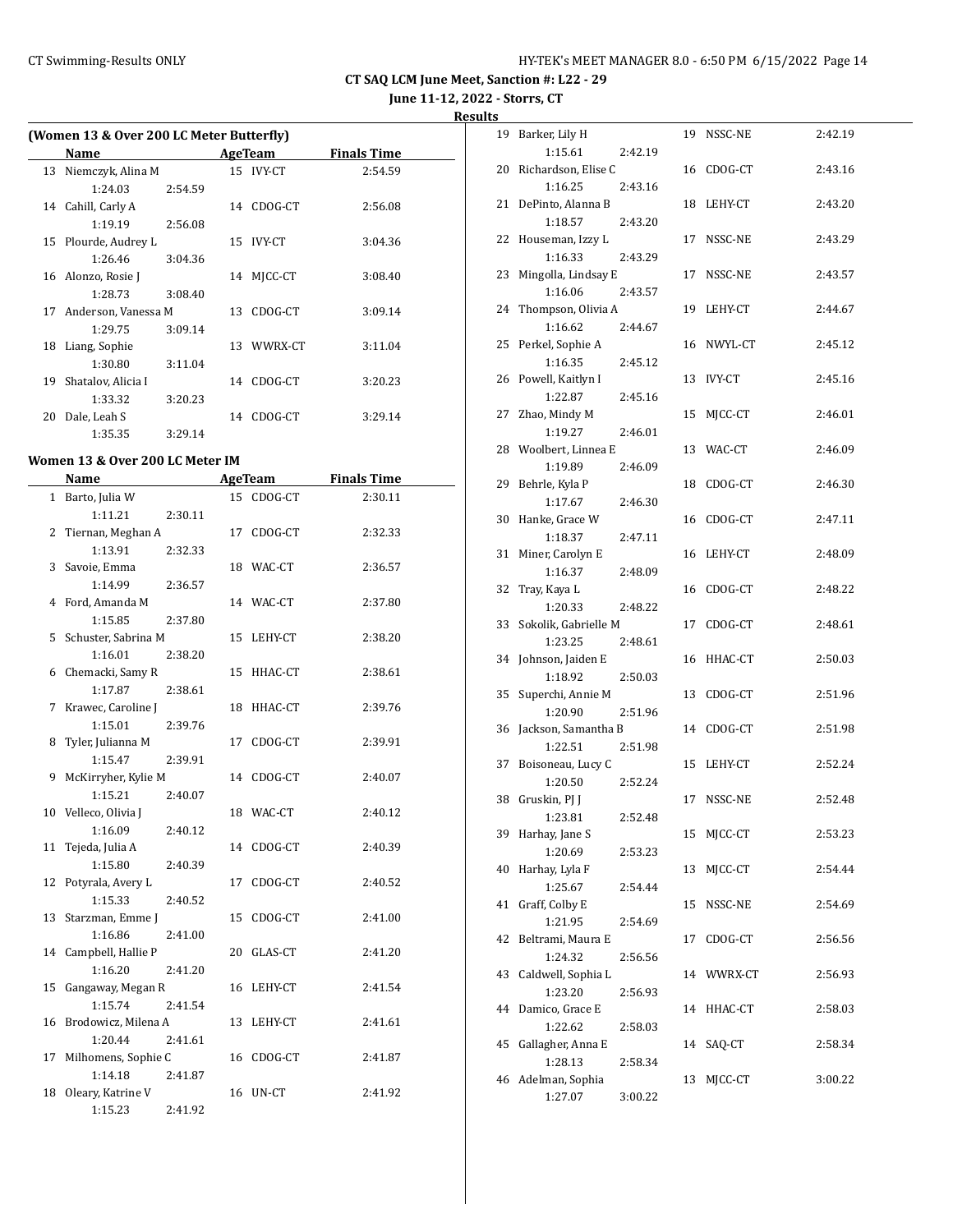| HY-TEK's MEET MANAGER 8.0 - 6:50 PM 6/15/2022 Page 15 |  |  |  |
|-------------------------------------------------------|--|--|--|
|-------------------------------------------------------|--|--|--|

**June 11-12, 2022 - Storrs, CT**

| (Women 13 & Over 200 LC Meter IM) |                              |         |    |            |                    |  |  |
|-----------------------------------|------------------------------|---------|----|------------|--------------------|--|--|
|                                   | Name                         |         |    | AgeTeam    | <b>Finals Time</b> |  |  |
| 47                                | Alonzo, Rosie J              |         |    | 14 MJCC-CT | 3:00.30            |  |  |
|                                   | 1:26.83                      | 3:00.30 |    |            |                    |  |  |
| 48                                | Gutmann, Courtney M          |         | 13 | CDOG-CT    | 3:00.54            |  |  |
|                                   | 1:29.49                      | 3:00.54 |    |            |                    |  |  |
| 49                                | Kim, Kate S                  |         | 16 | HHAC-CT    | 3:00.82            |  |  |
|                                   | 1:31.34                      | 3:00.82 |    |            |                    |  |  |
| 50                                | Connolly, Cailyn A           |         | 16 | CDOG-CT    | 3:01.05            |  |  |
|                                   | 1:27.47                      | 3:01.05 |    |            |                    |  |  |
| 51                                | Nesta, Josie B               |         | 15 | CDOG-CT    | 3:01.24            |  |  |
|                                   | 1:23.84                      | 3:01.24 |    |            |                    |  |  |
| 52                                | Mathews, Rachel E            |         | 15 | MJCC-CT    | 3:02.18            |  |  |
| 53                                | Romero, Paeton M             |         | 15 | MJCC-CT    | 3:04.58            |  |  |
|                                   | 1:29.22                      | 3:04.58 |    |            |                    |  |  |
| 54                                | Maciaszek, Vanessa M         |         | 15 | CDOG-CT    | 3:04.68            |  |  |
|                                   | 1:28.98                      | 3:04.68 |    |            |                    |  |  |
| 55                                | McLaughlin, Karlee A         |         |    | 13 LEHY-CT | 3:05.33            |  |  |
|                                   | 1:27.84                      | 3:05.33 |    |            |                    |  |  |
| 56                                | Daukas, Emily M              |         |    | 14 CDOG-CT | 3:06.00            |  |  |
|                                   | 1:28.55                      | 3:06.00 |    |            |                    |  |  |
| 57                                | Maloney, Maggie M            |         | 13 | WAC-CT     | 3:07.86            |  |  |
|                                   | 1:28.62                      | 3:07.86 |    |            |                    |  |  |
| 58                                | Dale, Leah S                 |         | 14 | CDOG-CT    | 3:08.21            |  |  |
|                                   | 1:30.31                      | 3:08.21 |    |            |                    |  |  |
| 59                                | Haverly, Claire E            |         | 14 | MJCC-CT    | 3:08.27            |  |  |
|                                   | 1:31.16                      | 3:08.27 |    |            |                    |  |  |
| 60                                | Maklad, Salma M              |         | 13 | WAC-CT     | 3:08.56            |  |  |
|                                   | 1:28.58                      | 3:08.56 |    |            |                    |  |  |
| 61                                | Buban, Kelly E               |         | 15 | CDOG-CT    | 3:08.97            |  |  |
|                                   | 1:28.70                      | 3:08.97 |    |            |                    |  |  |
| 62                                | Charkow, Eliza D             |         | 15 | HHAC-CT    | 3:09.01            |  |  |
|                                   | 1:30.47                      | 3:09.01 |    |            |                    |  |  |
| 63                                | Kaufman, Hannah E            |         |    | 14 GLAS-CT | 3:09.60            |  |  |
|                                   | 1:30.55                      | 3:09.60 |    |            |                    |  |  |
| 64                                | Lee, Yebon O                 |         |    | 14 WAC-CT  | 3:11.69            |  |  |
|                                   | 1:33.92                      | 3:11.69 |    |            |                    |  |  |
| 65                                | Rivera, Emily E              |         | 16 | CDOG-CT    | 3:13.43            |  |  |
|                                   | 1:36.24                      | 3:13.43 |    |            |                    |  |  |
| 66                                | White, Catherine E           |         | 14 | WAC-CT     | 3:19.10            |  |  |
|                                   | 1:33.26                      | 3:19.10 |    |            |                    |  |  |
| 67                                | Thebeau, Kristen M           |         | 17 | VSYM-CT    | 3:21.92            |  |  |
|                                   | 1:34.31                      | 3:21.92 |    |            |                    |  |  |
| 68                                | Zea, Lilly *                 |         | 13 | LEHY-CT    | 3:22.41            |  |  |
|                                   | 1:35.60                      | 3:22.41 |    |            |                    |  |  |
| 69                                | McNamara, Kayleigh M         |         | 14 | WAC-CT     | 3:25.80            |  |  |
|                                   |                              |         |    |            |                    |  |  |
| 70                                | 1:44.02                      | 3:25.80 |    |            |                    |  |  |
|                                   | Gomez, Avary K               |         | 15 | VSYM-CT    | 3:28.61            |  |  |
|                                   | 1:41.07                      | 3:28.61 |    |            |                    |  |  |
| 71                                | Kimball, Bailey R<br>1:41.20 |         | 13 | LEHY-CT    | 3:28.87            |  |  |
|                                   |                              | 3:28.87 |    |            |                    |  |  |
| ---                               | Collins, Morgan A            |         | 16 | HHAC-CT    | DQ                 |  |  |
|                                   | 1:33.21                      | DQ      |    |            |                    |  |  |
| ---                               | Salemi, Alison R             |         | 15 | CDOG-CT    | DQ                 |  |  |
| ---                               | Tomasio, Sophia H            |         | 17 | NSSC-NE    | DQ                 |  |  |
|                                   | 1:33.52                      | DQ      |    |            |                    |  |  |
| ---                               | Estrella, Kyla J             |         | 16 | NSSC-NE    | DNF                |  |  |

| Boys 12 & Under 50 LC Meter Freestyle |                               |    |               |                    |  |  |
|---------------------------------------|-------------------------------|----|---------------|--------------------|--|--|
|                                       | Name                          |    | AgeTeam       | <b>Finals Time</b> |  |  |
| 1                                     | Richards, Jacob M             |    | 12 WAC-CT     | 29.42              |  |  |
|                                       | 2 Szymczyk, Filip             | 12 | WHAT-CT       | 29.73              |  |  |
|                                       | 3 Resch, Calder C             | 12 | WAC-CT        | 31.10              |  |  |
|                                       | 4 Kassem, Yasseen             | 12 | GLAS-CT       | 31.16              |  |  |
| 5                                     | Nazarczuk, Gabriel M          | 11 | WHAT-CT       | 31.22              |  |  |
| 6                                     | Krajewski, Will R             | 12 | UN-CT         | 31.37              |  |  |
| 7                                     | Krajewski, Beckett M          | 11 | UN-CT         | 31.67              |  |  |
| 8                                     | Valentine, Sam E              | 12 | NSSC-NE       | 31.78              |  |  |
| 9                                     | Kovac, Marco                  | 10 | WHAT-CT       | 32.18              |  |  |
| 10                                    | Laganovskis, David            | 11 | WAC-CT        | 32.59              |  |  |
|                                       | 11 Choi, Sean J               | 12 | WAC-CT        | 32.74              |  |  |
| 12                                    | Feng, Ethan W                 | 12 | <b>IVY-CT</b> | 33.70              |  |  |
|                                       | 13 Grady, Garrett W           | 12 | FVYT-CT       | 34.15              |  |  |
|                                       | 14 Cummins, Bradley A         | 12 | WWRX-CT       | 34.28              |  |  |
| 15                                    | Villarreal Rodriguez, Roberto | 10 | CDOG-CT       | 34.34              |  |  |
|                                       | 16 Schoen, Hudson R           | 10 | WEST-NE       | 34.66              |  |  |
| 17                                    | Isakoff, Dylan M              | 11 | WHAT-CT       | 35.51              |  |  |
| 18                                    | Sandoval, Gabriel A           | 12 | WAC-CT        | 35.58              |  |  |
| 19                                    | Delviscio, Simon A            | 12 | CDOG-CT       | 36.13              |  |  |
|                                       | 20 Lin, Yibin L               | 11 |               | 36.91              |  |  |
|                                       | 21 Skiba, Julian              | 12 | SAQ-CT        |                    |  |  |
|                                       |                               |    | WAC-CT        | 36.94              |  |  |
| 22                                    | Thompson, Knox R              | 11 | LEHY-CT       | 37.10              |  |  |
| 23                                    | Rosenberg, Sam J              | 10 | GLAS-CT       | 37.37              |  |  |
| 24                                    | Aloi, James S                 | 12 | NSSC-NE       | 37.64              |  |  |
| *25                                   | Cadoff, Ryan                  | 11 | FVYT-CT       | 37.70              |  |  |
| *25                                   | Avery, Landon P               | 12 | GLAS-CT       | 37.70              |  |  |
| 27                                    | Izikson, Phin A               | 10 | MJCC-CT       | 38.00              |  |  |
|                                       | 28 Grant, Luke V              | 9  | LEHY-CT       | 39.15              |  |  |
| 29                                    | Reuter, Tyler A               | 12 | NSSC-NE       | 39.35              |  |  |
| 30                                    | Gerber, Jackson               | 11 | <b>IVY-CT</b> | 39.50              |  |  |
| 31                                    | Forsberg, Cole                | 10 | NWYL-CT       | 39.55              |  |  |
|                                       | 32 Grant, Gabriel B           | 9  | LEHY-CT       | 40.22              |  |  |
|                                       | 33 Thompson, Mac C            | 9  | LEHY-CT       | 40.47              |  |  |
|                                       | 34 Oliver, Seamus C           | 11 | WAC-CT        | 40.53              |  |  |
|                                       | 35 Zhao, Andy Y               | 8  | MJCC-CT       | 40.58              |  |  |
|                                       | 36 Charkow, David I           | 12 | HHAC-CT       | 40.84              |  |  |
| 37                                    | Smith, Oliver                 | 12 | VSYM-CT       | 41.59              |  |  |
| 38                                    | Chan, William                 |    | 8 IVY-CT      | 41.74              |  |  |
| *39                                   | Song, Leon J                  | 10 | WAC-CT        | 43.04              |  |  |
| *39                                   | Maliar, Christopher D         | 10 | CDOG-CT       | 43.04              |  |  |
| 41                                    | Gvinter. Liam M               | 10 | FVYT-CT       | 43.93              |  |  |
| 42                                    | Jin, Yubo                     | 12 | WAC-CT        | 44.00              |  |  |
| 43                                    | Santos, David R               | 10 | LEHY-CT       | 44.89              |  |  |
| 44                                    | Singh, Advik                  | 11 | GLAS-CT       | 45.42              |  |  |
| 45                                    | Hamama, Kareem M              | 12 | SAQ-CT        | 47.70              |  |  |
| 46                                    | Zacherl, Caeden M             | 8  | LEHY-CT       | 48.30              |  |  |
| 47                                    | Torres, Aaron A               | 9  | HHAC-CT       | 48.39              |  |  |
| 48                                    | Zhao, Ethan                   | 10 | WAC-CT        | 48.58              |  |  |
| 49                                    | Diaz, Xavier H                | 9  | UN-CT         | 50.90              |  |  |
| 50                                    | Meng, Timothy                 | 10 | WAC-CT        | 51.72              |  |  |
| 51                                    | Kim, Ayden                    | 10 | VSYM-CT       | 57.60              |  |  |
| 52                                    | Hagert, Carl                  | 9  | VSYM-CT       | 58.02              |  |  |
| 53                                    | Hawley, Sean W                | 10 | HHAC-CT       | 1:00.58            |  |  |
| 54                                    | Summers, Noah R               | 11 | CDOG-CT       | 1:00.80            |  |  |
|                                       |                               |    |               |                    |  |  |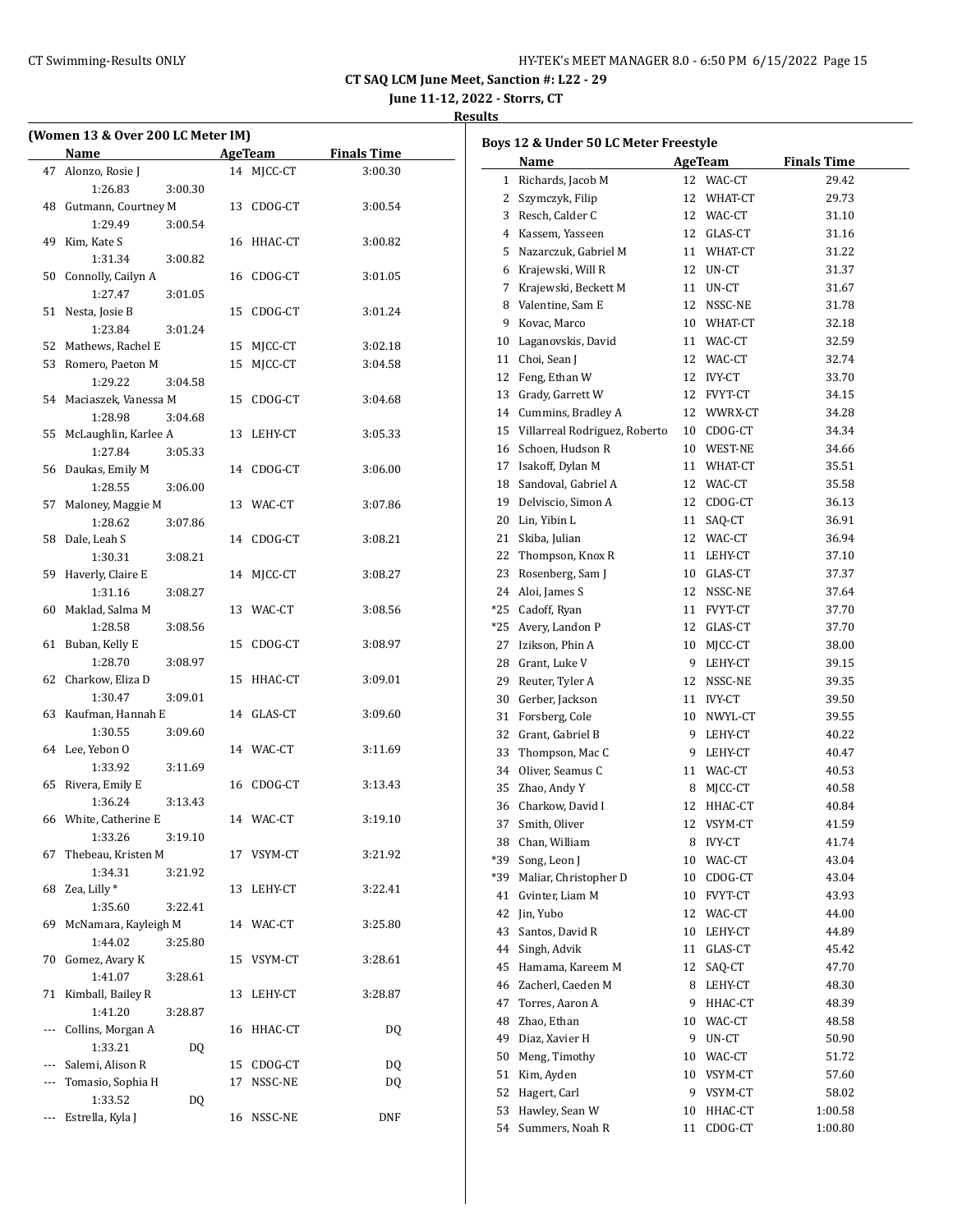| HY-TEK's MEET MANAGER 8.0 - 6:50 PM 6/15/2022 Page 16 |  |  |  |
|-------------------------------------------------------|--|--|--|
|-------------------------------------------------------|--|--|--|

# **June 11-12, 2022 - Storrs, CT**

**Results**

| (Boys 12 & Under 50 LC Meter Freestyle)<br>Name<br><b>AgeTeam</b><br><b>Finals Time</b> |                                        |    |               |                    |  |  |  |
|-----------------------------------------------------------------------------------------|----------------------------------------|----|---------------|--------------------|--|--|--|
|                                                                                         | Tolley, Kellen S                       | 10 | SAQ-CT        | DQ                 |  |  |  |
|                                                                                         |                                        |    |               |                    |  |  |  |
|                                                                                         | Boys 12 & Under 100 LC Meter Freestyle |    |               |                    |  |  |  |
|                                                                                         | <b>Name</b>                            |    | AgeTeam       | <b>Finals Time</b> |  |  |  |
| $\mathbf{1}$                                                                            | Richards, Jacob M                      |    | 12 WAC-CT     | 1:08.59            |  |  |  |
| 2                                                                                       | Resch, Calder C                        |    | 12 WAC-CT     | 1:09.63            |  |  |  |
| 3                                                                                       | Myott, Christopher P                   |    | 11 WAC-CT     | 1:10.33            |  |  |  |
| 4                                                                                       | Krajewski, Beckett M                   |    | 11 UN-CT      | 1:10.37            |  |  |  |
| 5                                                                                       | Laganovskis, David                     |    | 11 WAC-CT     | 1:11.44            |  |  |  |
| *6                                                                                      | Adlianitski-Pachobut, Sebasti          | 11 | CDOG-CT       | 1:12.16            |  |  |  |
| $*6$                                                                                    | Krajewski, Will R                      | 12 | UN-CT         | 1:12.16            |  |  |  |
| 8                                                                                       | Choi, Sean J                           |    | 12 WAC-CT     | 1:13.94            |  |  |  |
| 9                                                                                       | Grady, Garrett W                       | 12 | FVYT-CT       | 1:14.22            |  |  |  |
| 10                                                                                      | Schoen, Hudson R                       |    | 10 WEST-NE    | 1:14.34            |  |  |  |
| 11                                                                                      | Cummins, Bradley A                     |    | 12 WWRX-CT    | 1:16.70            |  |  |  |
| 12                                                                                      | Villarreal Rodriguez, Roberto          |    | 10 CDOG-CT    | 1:17.21            |  |  |  |
| 13                                                                                      | Tolley, Kellen S                       | 10 | SAQ-CT        | 1:17.56            |  |  |  |
| 14                                                                                      | Baron, Luke H                          | 11 | NSSC-NE       | 1:19.37            |  |  |  |
| 15                                                                                      | Lin, Yibin L                           | 11 | SAQ-CT        | 1:19.76            |  |  |  |
| 16                                                                                      | Thompson, Knox R                       |    | 11 LEHY-CT    | 1:21.53            |  |  |  |
| 17                                                                                      | Delviscio, Simon A                     |    | 12 CDOG-CT    | 1:22.70            |  |  |  |
| 18                                                                                      | Strazimiri, Alex R                     |    | 11 NSSC-NE    | 1:23.34            |  |  |  |
| 19                                                                                      | Avery, Landon P                        | 12 | GLAS-CT       | 1:23.66            |  |  |  |
| 20                                                                                      | Franceschet, Filippo G                 |    | 10 WWRX-CT    | 1:24.09            |  |  |  |
| 21                                                                                      | Izikson, Phin A                        | 10 | MJCC-CT       | 1:25.31            |  |  |  |
| 22                                                                                      | Skiba, Julian                          |    | 12 WAC-CT     | 1:25.51            |  |  |  |
| 23                                                                                      | Grant, Gabriel B                       | 9  | LEHY-CT       | 1:25.57            |  |  |  |
| 24                                                                                      | Gorenbeyn, Samuel J                    |    | 12 LEHY-CT    | 1:25.81            |  |  |  |
| 25                                                                                      | Reuter, Tyler A                        |    | 12 NSSC-NE    | 1:26.10            |  |  |  |
| 26                                                                                      | Head, Mason V                          |    | 11 WWRX-CT    | 1:26.48            |  |  |  |
| 27                                                                                      | Charkow, David I                       |    | 12 HHAC-CT    | 1:26.83            |  |  |  |
| 28                                                                                      | Schreiber, Colin J                     | 9  | MJCC-CT       | 1:29.50            |  |  |  |
| 29                                                                                      | Thompson, Mac C                        |    | 9 LEHY-CT     | 1:29.67            |  |  |  |
| 30                                                                                      | Zhao, Andy Y                           | 8  | MJCC-CT       | 1:29.72            |  |  |  |
| 31                                                                                      | Wu, Dennis                             | 9  | <b>IVY-CT</b> | 1:30.03            |  |  |  |
| 32                                                                                      | Rosenberg, Sam J                       | 10 | GLAS-CT       | 1:31.08            |  |  |  |
| 33                                                                                      | Maciaszek, Aiden T                     | 11 | CDOG-CT       | 1:31.31            |  |  |  |
| 34                                                                                      | Grant, Luke V                          | 9  | LEHY-CT       | 1:32.23            |  |  |  |
| 35                                                                                      | Tamilselvan, Varan A                   | 10 | IVY-CT        | 1:32.94            |  |  |  |
| 36                                                                                      | Jin, Justin                            | 11 | IVY-CT        | 1:35.27            |  |  |  |
| 37                                                                                      | Chan, William                          | 8  | IVY-CT        | 1:35.70            |  |  |  |
| 38                                                                                      | Song, Leon J                           |    | 10 WAC-CT     | 1:36.43            |  |  |  |
| 39                                                                                      | Carr, Zach H                           | 10 | NSSC-NE       | 1:39.96            |  |  |  |
| 40                                                                                      | Jin, Yubo                              | 12 | WAC-CT        | 1:42.67            |  |  |  |
| 41                                                                                      | Reid, Ollie W                          | 8  | FVYT-CT       | 1:44.89            |  |  |  |
| 42                                                                                      | Wu, Michael                            | 7  | IVY-CT        | 1:45.70            |  |  |  |
| 43                                                                                      | Zacherl, Caeden M                      | 8  | LEHY-CT       | 1:47.88            |  |  |  |
| 44                                                                                      | Torres, Aaron A                        | 9  | HHAC-CT       | 1:48.10            |  |  |  |
| 45                                                                                      | Santos, David R                        | 10 | LEHY-CT       | 1:48.74            |  |  |  |
| 46                                                                                      | Diaz, Xavier H                         | 9  | UN-CT         | 1:51.81            |  |  |  |
| 47                                                                                      | Meng, Timothy                          | 10 | WAC-CT        | 1:51.91            |  |  |  |
| 48                                                                                      | Bures, Lincoln C                       | 11 | NSSC-NE       | 1:57.46            |  |  |  |
| 49                                                                                      | Malinowski, Andrew T                   | 8  | GLAS-CT       | 1:58.20            |  |  |  |
| 50                                                                                      | Singh, Advik                           | 11 | GLAS-CT       | 1:59.29            |  |  |  |
| 51                                                                                      | Krajewski, Owen J                      | 7  | UN-CT         |                    |  |  |  |
|                                                                                         |                                        |    |               | 2:07.17            |  |  |  |

|   | 52 Hawley, Sean W                      |         |    | 10 HHAC-CT                    | 2:10.11 |  |  |  |
|---|----------------------------------------|---------|----|-------------------------------|---------|--|--|--|
|   | Boys 12 & Under 200 LC Meter Freestyle |         |    |                               |         |  |  |  |
|   | Name                                   |         |    | AgeTeam<br><b>Finals Time</b> |         |  |  |  |
|   | 1 Resch, Calder C                      |         |    | 12 WAC-CT                     | 2:34.45 |  |  |  |
|   | 1:17.35                                | 2:34.45 |    |                               |         |  |  |  |
|   | 2 Villarreal Rodriguez, Roberto        |         |    | 10 CDOG-CT                    | 2:35.44 |  |  |  |
|   | 1:17.49                                | 2:35.44 |    |                               |         |  |  |  |
|   | 3 Valentine, Sam E                     |         |    | 12 NSSC-NE                    | 2:40.74 |  |  |  |
|   | 1:19.21                                | 2:40.74 |    |                               |         |  |  |  |
|   | 4 Schoen, Hudson R                     |         |    | 10 WEST-NE                    | 2:44.80 |  |  |  |
|   | 1:19.45                                | 2:44.80 |    |                               |         |  |  |  |
|   | 5 Choi, Sean J                         |         |    | 12 WAC-CT                     | 2:47.18 |  |  |  |
|   | 1:21.74                                | 2:47.18 |    |                               |         |  |  |  |
|   | 6 Sandoval, Gabriel A                  |         |    | 12 WAC-CT                     | 2:52.42 |  |  |  |
|   | 1:28.47                                | 2:52.42 |    |                               |         |  |  |  |
| 7 | Thompson, Knox R                       |         |    | 11 LEHY-CT                    | 2:52.88 |  |  |  |
|   | 1:23.40                                | 2:52.88 |    |                               |         |  |  |  |
|   | 8 Aloi, James S                        |         |    | 12 NSSC-NE                    | 2:56.24 |  |  |  |
|   | 1:26.58                                | 2:56.24 |    |                               |         |  |  |  |
|   | 9 Izikson, Phin A                      |         | 10 | MICC-CT                       | 2:59.45 |  |  |  |
|   | 1:26.82                                | 2:59.45 |    |                               |         |  |  |  |
|   | 10 Oliver, Seamus C                    |         |    | 11 WAC-CT                     | 3:15.25 |  |  |  |
|   | 1:36.12                                | 3:15.25 |    |                               |         |  |  |  |
|   | 11 Reuter, Tyler A                     |         |    | 12 NSSC-NE                    | 3:15.90 |  |  |  |
|   | 1:35.53                                | 3:15.90 |    |                               |         |  |  |  |
|   | 12 Maciaszek, Aiden T                  |         | 11 | CDOG-CT                       | 3:17.85 |  |  |  |
|   | 1:38.09                                | 3:17.85 |    |                               |         |  |  |  |

# **Boys 12 & Under 50 LC Meter Backstroke**

|    | Name                          | <b>AgeTeam</b> |                | <b>Finals Time</b> |
|----|-------------------------------|----------------|----------------|--------------------|
| 1  | Richards, Jacob M             | 12             | WAC-CT         | 35.09              |
| 2  | Coyne, Caleb J                | 11             | WHAT-CT        | 35.41              |
| 3  | Choi, Sean J                  | 12             | WAC-CT         | 35.43              |
| 4  | Myott, Christopher P          | 11             | WAC-CT         | 38.06              |
| 5  | Laganovskis, David            | 11             | WAC-CT         | 38.30              |
| 6  | Adlianitski-Pachobut, Sebasti | 11             | CDOG-CT        | 38.95              |
| 7  | Tolley, Kellen S              | 10             | SAQ-CT         | 39.69              |
| 8  | Galeota, Ollie T              | 11             | <b>IVY-CT</b>  | 39.84              |
| 9  | Baron, Luke H                 | 11             | NSSC-NE        | 39.96              |
| 10 | Villarreal Rodriguez, Roberto | 10             | CDOG-CT        | 40.27              |
| 11 | Thompson, Knox R              | 11             | LEHY-CT        | 40.37              |
| 12 | Delviscio, Simon A            | 12             | CDOG-CT        | 40.95              |
| 13 | Cadoff, Ryan                  | 11             | FVYT-CT        | 41.08              |
| 14 | Reuter, Tyler A               | 12             | NSSC-NE        | 41.60              |
| 15 | Grady, Garrett W              | 12             | <b>FVYT-CT</b> | 42.11              |
| 16 | Isakoff, Dylan M              | 11             | WHAT-CT        | 42.30              |
| 17 | Gorenbeyn, Samuel J           | 12             | LEHY-CT        | 43.02              |
| 18 | Feng, Ethan W                 | 12             | <b>IVY-CT</b>  | 43.05              |
| 19 | Jin, Yubo                     | 12             | WAC-CT         | 43.62              |
| 20 | Izikson, Phin A               | 10             | MJCC-CT        | 44.49              |
| 21 | Strazimiri, Alex R            | 11             | NSSC-NE        | 45.13              |
| 22 | Chan, William                 | 8              | <b>IVY-CT</b>  | 46.59              |
| 23 | Rosenberg, Sam J              | 10             | GLAS-CT        | 47.01              |
| 24 | Thompson, Mac C               | 9              | LEHY-CT        | 47.35              |
| 25 | Charkow, David I              | 12             | HHAC-CT        | 47.43              |
| 26 | Skiba, Julian                 | 12             | WAC-CT         | 47.94              |
|    |                               |                |                |                    |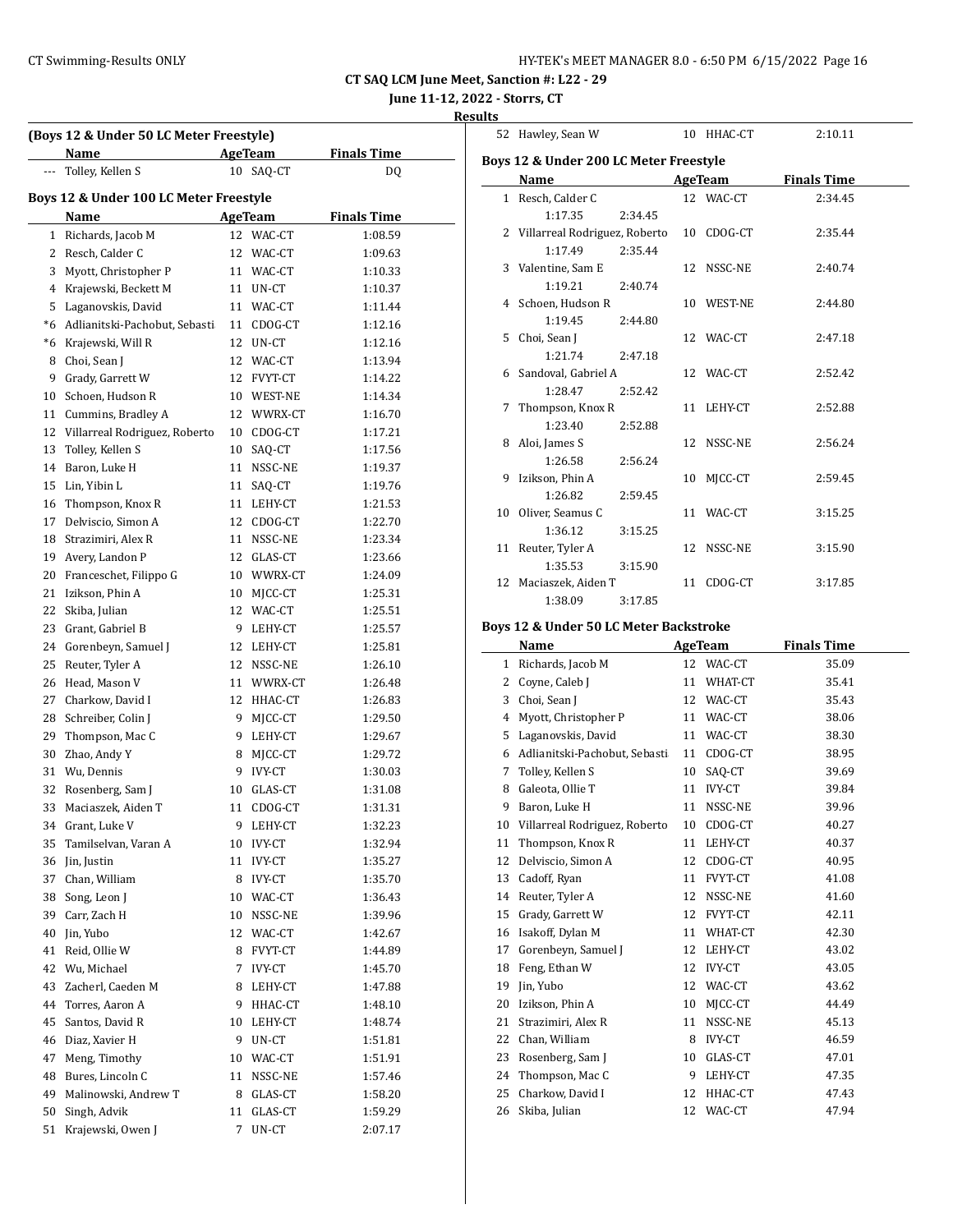# **June 11-12, 2022 - Storrs, CT**

| Results |  |
|---------|--|
|         |  |

 $\overline{a}$ 

| (Boys 12 & Under 50 LC Meter Backstroke) |                                         |                 |                |                    |  |  |
|------------------------------------------|-----------------------------------------|-----------------|----------------|--------------------|--|--|
|                                          | Name                                    |                 | AgeTeam        | <b>Finals Time</b> |  |  |
| 27                                       | Zhao, Andy Y                            | 8               | MJCC-CT        | 48.30              |  |  |
| 28                                       | Gerber, Jackson                         | 11              | <b>IVY-CT</b>  | 48.38              |  |  |
| 29                                       | Tamilselvan, Varan A                    | 10 <sup>1</sup> | IVY-CT         | 49.18              |  |  |
| 30                                       | Maciaszek, Aiden T                      | 11              | CDOG-CT        | 49.68              |  |  |
| 31                                       | Avery, Landon P                         | 12              | GLAS-CT        | 49.73              |  |  |
| 32                                       | Song, Leon J                            | 10              | WAC-CT         | 50.32              |  |  |
| 33                                       | Schreiber, Colin J                      | 9               | MJCC-CT        | 51.30              |  |  |
| 34                                       | Jin, Justin                             | 11              | <b>IVY-CT</b>  | 51.65              |  |  |
| 35                                       | Reid, Ollie W                           | 8               | FVYT-CT        | 54.51              |  |  |
| 36                                       | Diaz, Xavier H                          | 9               | UN-CT          | 54.82              |  |  |
| 37                                       | Santos, David R                         | 10              | LEHY-CT        | 55.42              |  |  |
| 38                                       | Wu, Michael                             | 7               | <b>IVY-CT</b>  | 55.52              |  |  |
| 39                                       | Torres, Aaron A                         | 9               | HHAC-CT        | 56.13              |  |  |
| 40                                       | Malinowski, Andrew T                    | 8               | GLAS-CT        | 56.91              |  |  |
| 41                                       | Zacherl, Caeden M                       | 8               | LEHY-CT        | 57.93              |  |  |
| 42                                       | Bures, Lincoln C                        | 11              | NSSC-NE        | 58.64              |  |  |
| 43                                       | Singh, Advik                            | 11              | GLAS-CT        | 59.65              |  |  |
| 44                                       | Meng, Timothy                           | 10              | WAC-CT         | 1:01.65            |  |  |
| 45                                       | Krajewski, Owen J                       | 7               | UN-CT          | 1:03.47            |  |  |
| 46                                       | Hawley, Sean W                          | 10              | HHAC-CT        | 1:03.86            |  |  |
|                                          | --- Wu, Dennis                          | 9               | <b>IVY-CT</b>  | DQ                 |  |  |
|                                          | Boys 12 & Under 100 LC Meter Backstroke |                 |                |                    |  |  |
|                                          | Name                                    |                 | <b>AgeTeam</b> | <b>Finals Time</b> |  |  |
|                                          | 1 Alejandro, Neil M                     | 12              | CDOG-CT        | 1:11.62            |  |  |
|                                          | 2 Richards, Jacob M                     | 12              | WAC-CT         | 1:20.07            |  |  |
| 3                                        | Hadden, Fisher B                        | 12              | IVY-CT         | 1:20.57            |  |  |
|                                          | 4 Choi, Sean J                          | 12              | WAC-CT         | 1:23.56            |  |  |
| 5                                        | Laganovskis, David                      | 11              | WAC-CT         | 1:23.91            |  |  |
| 6                                        | Galeota, Ollie T                        | 11              | <b>IVY-CT</b>  | 1:24.32            |  |  |
| 7                                        | Sandoval, Gabriel A                     | 12              | WAC-CT         | 1:24.87            |  |  |
| 8                                        | Grady, Garrett W                        | 12              | FVYT-CT        | 1:28.38            |  |  |
| 9                                        | Tolley, Kellen S                        | 10              | SAQ-CT         | 1:28.50            |  |  |
| 10                                       | Delviscio, Simon A                      | 12              | CDOG-CT        | 1:32.32            |  |  |
| 11                                       | Izikson, Phin A                         | 10              | MJCC-CT        | 1:33.06            |  |  |
| 12                                       | Cadoff, Ryan                            | 11              | FVYT-CT        | 1:34.07            |  |  |
| $*13$                                    | Reuter, Tyler A                         | 12              | NSSC-NE        | 1:36.49            |  |  |
| $*13$                                    | Lin, Yibin L                            | 11              | SAQ-CT         | 1:36.49            |  |  |
| 15                                       | Zhao, Andy Y                            | 8               | MJCC-CT        | 1:38.10            |  |  |

16 Chan, William 8 IVY-CT 1:38.35 17 Rosenberg, Sam J 10 GLAS-CT 1:40.24 18 Jin, Yubo 12 WAC-CT 1:41.09 19 Charkow, David I 12 HHAC-CT 1:42.81 20 Maciaszek, Aiden T 11 CDOG-CT 1:45.17 21 Maliar, Christopher D 10 CDOG-CT 1:46.09 22 Thompson, Mac C 9 LEHY-CT 1:46.66 23 Song, Leon J 10 WAC-CT 1:47.50 24 Oliver, Seamus C 11 WAC-CT 1:50.67 25 Smith, Oliver 12 VSYM-CT 1:52.29 Zhao, Ethan 10 WAC-CT 1:54.88 27 Gvinter, Liam M 10 FVYT-CT 1:58.56 28 Diaz, Xavier H 9 UN-CT 1:59.80 Hamama, Kareem M 12 SAQ-CT 2:06.76 Meng, Timothy 10 WAC-CT 2:07.72 Santos, David R 10 LEHY-CT 2:15.93

|       | 32 Kim, Ayden                                       |    | 10 VSYM-CT     | 2:16.89            |  |  |  |  |  |
|-------|-----------------------------------------------------|----|----------------|--------------------|--|--|--|--|--|
|       | --- Hagert, Carl                                    |    | 9 VSYM-CT      | DQ                 |  |  |  |  |  |
|       | --- Summers, Noah R                                 |    | 11 CDOG-CT     | DQ                 |  |  |  |  |  |
|       | <b>Boys 12 &amp; Under 200 LC Meter Backstroke</b>  |    |                |                    |  |  |  |  |  |
|       | <b>Finals Time</b><br>AgeTeam                       |    |                |                    |  |  |  |  |  |
|       | Name                                                |    |                |                    |  |  |  |  |  |
| $1\,$ | Alejandro, Neil M                                   |    | 12 CDOG-CT     | 2:36.45            |  |  |  |  |  |
|       | 1:18.19<br>2:36.45                                  |    |                |                    |  |  |  |  |  |
| 2     | Szymczyk, Filip                                     |    | 12 WHAT-CT     | 2:41.48            |  |  |  |  |  |
|       | 1:21.66<br>2:41.48                                  |    |                |                    |  |  |  |  |  |
| 3     | Coyne, Caleb J                                      |    | 11 WHAT-CT     | 2:49.49            |  |  |  |  |  |
|       | 1:21.88<br>2:49.49                                  |    |                |                    |  |  |  |  |  |
| 4     | Choi, Sean J                                        |    | 12 WAC-CT      | 2:49.96            |  |  |  |  |  |
|       | 1:25.22<br>2:49.96                                  |    |                |                    |  |  |  |  |  |
| 5     | Laganovskis, David                                  | 11 | WAC-CT         | 2:54.81            |  |  |  |  |  |
|       | 1:27.88<br>2:54.81                                  |    |                |                    |  |  |  |  |  |
| 6     | Baron, Luke H                                       | 11 | NSSC-NE        | 3:00.19            |  |  |  |  |  |
|       | 1:27.25<br>3:00.19                                  |    |                |                    |  |  |  |  |  |
| 7     | Resch, Calder C                                     |    | 12 WAC-CT      | 3:01.43            |  |  |  |  |  |
|       | 1:30.48<br>3:01.43                                  |    |                |                    |  |  |  |  |  |
| 8     | Kovac, Marco                                        |    | 10 WHAT-CT     | 3:02.24            |  |  |  |  |  |
|       | 1:30.30<br>3:02.24                                  |    |                |                    |  |  |  |  |  |
| 9     | Thompson, Knox R                                    |    | 11 LEHY-CT     | 3:07.89            |  |  |  |  |  |
|       | 1:32.36<br>3:07.89                                  |    |                |                    |  |  |  |  |  |
| 10    | Grady, Garrett W                                    |    | 12 FVYT-CT     | 3:10.76            |  |  |  |  |  |
| 11    | Izikson, Phin A                                     | 10 | MJCC-CT        | 3:15.96            |  |  |  |  |  |
|       | 1:36.54<br>3:15.96                                  |    |                |                    |  |  |  |  |  |
|       |                                                     |    |                |                    |  |  |  |  |  |
| 12    | Isakoff, Dylan M                                    |    | 11 WHAT-CT     | 3:17.27            |  |  |  |  |  |
|       | 1:37.22<br>3:17.27                                  |    |                |                    |  |  |  |  |  |
|       | <b>Boys 12 &amp; Under 50 LC Meter Breaststroke</b> |    |                |                    |  |  |  |  |  |
|       | Name                                                |    | <b>AgeTeam</b> | <b>Finals Time</b> |  |  |  |  |  |
|       | 1 Krajewski, Will R                                 |    | 12 UN-CT       | 38.87              |  |  |  |  |  |
|       | 2 Krajewski, Beckett M                              |    | 11 UN-CT       | 42.13              |  |  |  |  |  |
| 3     | Myott, Christopher P                                |    | 11 WAC-CT      | 42.77              |  |  |  |  |  |
|       | 4 Galeota, Ollie T                                  |    | 11 IVY-CT      | 43.36              |  |  |  |  |  |
|       | 5 Cummins, Bradley A                                |    | 12 WWRX-CT     | 44.47              |  |  |  |  |  |
| 6     | Cadoff, Ryan                                        |    | 11 FVYT-CT     | 45.79              |  |  |  |  |  |
| 7     | Lin, Yibin L                                        |    | 11 SAQ-CT      | 47.54              |  |  |  |  |  |
| 8     | Jin, Yubo                                           |    | 12 WAC-CT      | 47.61              |  |  |  |  |  |
|       | 9 Adlianitski-Pachobut, Sebasti 11 CDOG-CT          |    |                | 49.15              |  |  |  |  |  |
|       | 10 Kassem, Yasseen                                  |    | 12 GLAS-CT     | 49.40              |  |  |  |  |  |
| 11    | Skiba, Julian                                       | 12 | WAC-CT         | 49.93              |  |  |  |  |  |
| 12    | Villarreal Rodriguez, Roberto                       | 10 | CDOG-CT        | 52.71              |  |  |  |  |  |
| 13    | Zhao, Andy Y                                        | 8  | MJCC-CT        | 54.31              |  |  |  |  |  |
| 14    | Hamama, Kareem M                                    | 12 | SAQ-CT         | 54.33              |  |  |  |  |  |
| 15    | Forsberg, Cole                                      | 10 | NWYL-CT        | 54.88              |  |  |  |  |  |
| 16    | Oliver, Seamus C                                    | 11 | WAC-CT         | 54.99              |  |  |  |  |  |
| 17    | Diaz, Xavier H                                      | 9  | UN-CT          | 55.25              |  |  |  |  |  |
| 18    | Grant, Gabriel B                                    | 9  | LEHY-CT        | 55.37              |  |  |  |  |  |
| 19    | Head, Mason V                                       | 11 | WWRX-CT        | 55.48              |  |  |  |  |  |
| 20    | Grant, Luke V                                       | 9  | LEHY-CT        | 55.67              |  |  |  |  |  |
| 21    | Avery, Landon P                                     | 12 | GLAS-CT        | 56.05              |  |  |  |  |  |

23 Maliar, Christopher D 10 CDOG-CT 56.86 Franceschet, Filippo G 10 WWRX-CT 57.47 25 Gerber, Jackson 11 IVY-CT 58.49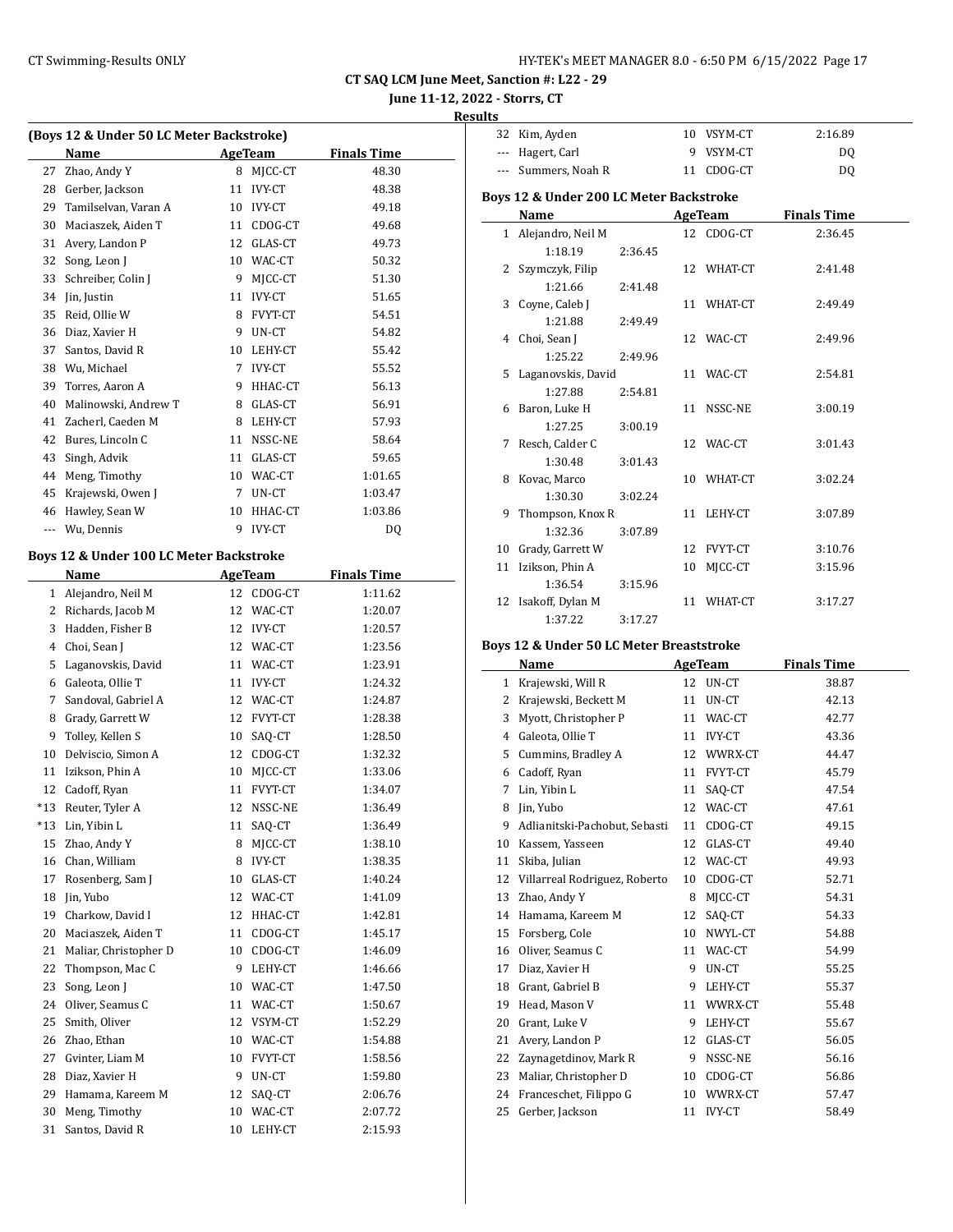**June 11-12, 2022 - Storrs, CT**

**Results**

|     | Name               |    | AgeTeam        | <b>Finals Time</b> |
|-----|--------------------|----|----------------|--------------------|
| 26  | Song, Leon J       | 10 | WAC-CT         | 58.80              |
| 27  | Charkow, David I   | 12 | HHAC-CT        | 59.09              |
| 28  | Maciaszek, Aiden T | 11 | CDOG-CT        | 59.95              |
| 29  | Zacherl, Caeden M  | 8  | LEHY-CT        | 1:00.91            |
| 30  | Zhao, Ethan        | 10 | WAC-CT         | 1:03.10            |
| 31  | Gvinter, Liam M    | 10 | <b>FVYT-CT</b> | 1:04.81            |
| 32  | Hawley, Sean W     | 10 | HHAC-CT        | 1:09.85            |
| 33  | Singh, Advik       | 11 | GLAS-CT        | 1:14.89            |
| 34  | Torres, Aaron A    | 9  | HHAC-CT        | 1:15.99            |
| 35  | Summers, Noah R    | 11 | CDOG-CT        | 1:33.71            |
| --- | Kim, Ayden         | 10 | VSYM-CT        | DQ                 |
| --- | Hagert, Carl       | 9  | VSYM-CT        | DQ                 |
| --- | Meng, Timothy      | 10 | WAC-CT         | DQ                 |
| --- | Santos, David R    | 10 | LEHY-CT        | DQ                 |
| --- | Smith, Oliver      | 12 | VSYM-CT        | DQ                 |

#### **Boys 12 & Under 100 LC Meter Breaststroke**

|    | Name                   |    | <b>AgeTeam</b> | <b>Finals Time</b> |
|----|------------------------|----|----------------|--------------------|
| 1  | Myott, Christopher P   | 11 | WAC-CT         | 1:31.62            |
| 2  | Resch, Calder C        | 12 | WAC-CT         | 1:31.68            |
| 3  | Krajewski, Will R      | 12 | UN-CT          | 1:31.75            |
| 4  | Krajewski, Beckett M   | 11 | UN-CT          | 1:31.87            |
| 5  | Galeota, Ollie T       | 11 | <b>IVY-CT</b>  | 1:33.00            |
| 6  | Cummins, Bradley A     | 12 | WWRX-CT        | 1:36.83            |
| 7  | Grady, Garrett W       | 12 | <b>FVYT-CT</b> | 1:37.24            |
| 8  | Schoen, Hudson R       | 10 | WEST-NE        | 1:38.94            |
| 9  | Delviscio, Simon A     | 12 | CDOG-CT        | 1:41.98            |
| 10 | Lin, Yibin L           | 11 | SAO-CT         | 1:42.62            |
| 11 | Gorenbeyn, Samuel J    | 12 | LEHY-CT        | 1:43.86            |
| 12 | Jin, Yubo              | 12 | WAC-CT         | 1:44.25            |
| 13 | Cadoff, Ryan           | 11 | FVYT-CT        | 1:46.28            |
| 14 | Strazimiri, Alex R     | 11 | NSSC-NE        | 1:46.65            |
| 15 | Skiba, Julian          | 12 | WAC-CT         | 1:47.81            |
| 16 | Zhao, Andy Y           | 8  | MJCC-CT        | 1:54.25            |
| 17 | Franceschet, Filippo G | 10 | WWRX-CT        | 1:55.22            |
| 18 | Head, Mason V          | 11 | WWRX-CT        | 1:56.22            |
| 19 | Zaynagetdinov, Mark R  | 9  | NSSC-NE        | 1:57.69            |
| 20 | Diaz, Xavier H         | 9  | UN-CT          | 1:58.74            |
| 21 | Grant, Gabriel B       | 9  | LEHY-CT        | 1:59.78            |
| 22 | Grant, Luke V          | 9  | LEHY-CT        | 2:01.01            |
| 23 | Charkow, David I       | 12 | HHAC-CT        | 2:05.34            |
| 24 | Reid, Ollie W          | 8  | FVYT-CT        | 2:07.30            |
| 25 | Zacherl, Caeden M      | 8  | LEHY-CT        | 2:10.60            |
| 26 | Song, Leon J           | 10 | WAC-CT         | 2:13.18            |

#### **Boys 12 & Under 200 LC Meter Breaststroke**

|   | <b>Name</b>            |         |    | AgeTeam    | <b>Finals Time</b> |  |
|---|------------------------|---------|----|------------|--------------------|--|
| 1 | Alejandro, Neil M      |         |    | 12 CDOG-CT | 3:02.70            |  |
|   | 1:30.77                | 3:02.70 |    |            |                    |  |
|   | 2 Krajewski, Will R    |         | 12 | UN-CT      | 3:12.97            |  |
|   | 1:33.90                | 3:12.97 |    |            |                    |  |
|   | 3 Szymczyk, Filip      |         |    | 12 WHAT-CT | 3:13.05            |  |
|   | 1:34.28                | 3:13.05 |    |            |                    |  |
|   | 4 Krajewski, Beckett M |         | 11 | UN-CT      | 3:14.53            |  |
|   | 1:34.50                | 3:14.53 |    |            |                    |  |

|     | 5 Galeota, Ollie T      |         |    | 11 IVY-CT  | 3:16.37 |
|-----|-------------------------|---------|----|------------|---------|
|     | 1:36.06                 | 3:16.37 |    |            |         |
|     | 6 Resch, Calder C       |         |    | 12 WAC-CT  | 3:18.78 |
|     | 1:36.58                 | 3:18.78 |    |            |         |
| 7   | Laganovskis, David      |         |    | 11 WAC-CT  | 3:19.95 |
|     | 1:38.89                 | 3:19.95 |    |            |         |
| 8   | Kovac, Marco            |         | 10 | WHAT-CT    | 3:28.71 |
|     | 1:41.35                 | 3:28.71 |    |            |         |
| 9   | Isakoff, Dylan M        |         | 11 | WHAT-CT    | 3:29.88 |
|     | 1:42.45                 | 3:29.88 |    |            |         |
| 10  | Grady, Garrett W        |         |    | 12 FVYT-CT | 3:35.12 |
|     | 1:44.67                 | 3:35.12 |    |            |         |
|     | 11 Nazarczuk, Gabriel M |         |    | 11 WHAT-CT | 3:35.36 |
|     | 1:45.78                 | 3:35.36 |    |            |         |
|     | 12 Skiba, Julian        |         |    | 12 WAC-CT  | 3:47.61 |
|     | 1:53.28                 | 3:47.61 |    |            |         |
| 13. | Franceschet, Filippo G  |         |    | 10 WWRX-CT | 3:58.21 |
|     | 1:57.06                 | 3:58.21 |    |            |         |
|     | 14 Head, Mason V        |         | 11 | WWRX-CT    | 4:00.91 |
|     | 2:00.49                 | 4:00.91 |    |            |         |

#### **Boys 12 & Under 50 LC Meter Butterfly**

|              | Name                          |    | <b>AgeTeam</b> | <b>Finals Time</b> |
|--------------|-------------------------------|----|----------------|--------------------|
| $\mathbf{1}$ | Alejandro, Neil M             | 12 | CDOG-CT        | 30.53              |
| 2            | Richards, Jacob M             | 12 | WAC-CT         | 30.61              |
| 3            | Szymczyk, Filip               | 12 | WHAT-CT        | 33.62              |
| 4            | Myott, Christopher P          | 11 | WAC-CT         | 33.98              |
| 5            | Krajewski, Will R             | 12 | UN-CT          | 34.73              |
| 6            | Nazarczuk, Gabriel M          | 11 | WHAT-CT        | 35.68              |
| 7            | Krajewski, Beckett M          | 11 | UN-CT          | 35.83              |
| 8            | Feng, Ethan W                 | 12 | IVY-CT         | 36.21              |
| 9            | Cummins, Bradley A            | 12 | WWRX-CT        | 36.35              |
| 10           | Laganovskis, David            | 11 | WAC-CT         | 36.95              |
| 11           | Adlianitski-Pachobut, Sebasti | 11 | CDOG-CT        | 38.29              |
| 12           | Kovac, Marco                  | 10 | WHAT-CT        | 38.68              |
| 13           | Schoen, Hudson R              | 10 | <b>WEST-NE</b> | 39.36              |
| 14           | Zaynagetdinov, Mark R         | 9  | NSSC-NE        | 41.41              |
| 15           | Villarreal Rodriguez, Roberto | 10 | CDOG-CT        | 41.64              |
| 16           | Lin, Yibin L                  | 11 | SAQ-CT         | 41.74              |
| 17           | Reuter, Tyler A               | 12 | NSSC-NE        | 43.50              |
| 18           | Thompson, Mac C               | 9  | LEHY-CT        | 43.98              |
| 19           | Cadoff, Ryan                  | 11 | FVYT-CT        | 44.19              |
| 20           | Avery, Landon P               | 12 | GLAS-CT        | 46.27              |
| 21           | Grant, Gabriel B              | 9  | LEHY-CT        | 47.15              |
| 22           | Skiba, Julian                 | 12 | WAC-CT         | 47.71              |
| 23           | Chan, William                 | 8  | <b>IVY-CT</b>  | 48.22              |
| 24           | Jin, Yubo                     | 12 | WAC-CT         | 48.62              |
| 25           | Maciaszek, Aiden T            | 11 | CDOG-CT        | 48.63              |
| 26           | Tamilselvan, Varan A          | 10 | <b>IVY-CT</b>  | 49.77              |
| 27           | Carr, Zach H                  | 10 | NSSC-NE        | 50.18              |
| 28           | Franceschet, Filippo G        | 10 | WWRX-CT        | 50.43              |
| 29           | Schreiber, Colin J            | 9  | MJCC-CT        | 52.01              |
| 30           | Izikson, Phin A               | 10 | MJCC-CT        | 52.13              |
| 31           | Gerber, Jackson               | 11 | <b>IVY-CT</b>  | 52.96              |
| 32           | Wu, Dennis                    | 9  | <b>IVY-CT</b>  | 53.37              |
| 33           | Head, Mason V                 | 11 | WWRX-CT        | 53.40              |
| 34           | Jin, Justin                   | 11 | <b>IVY-CT</b>  | 53.73              |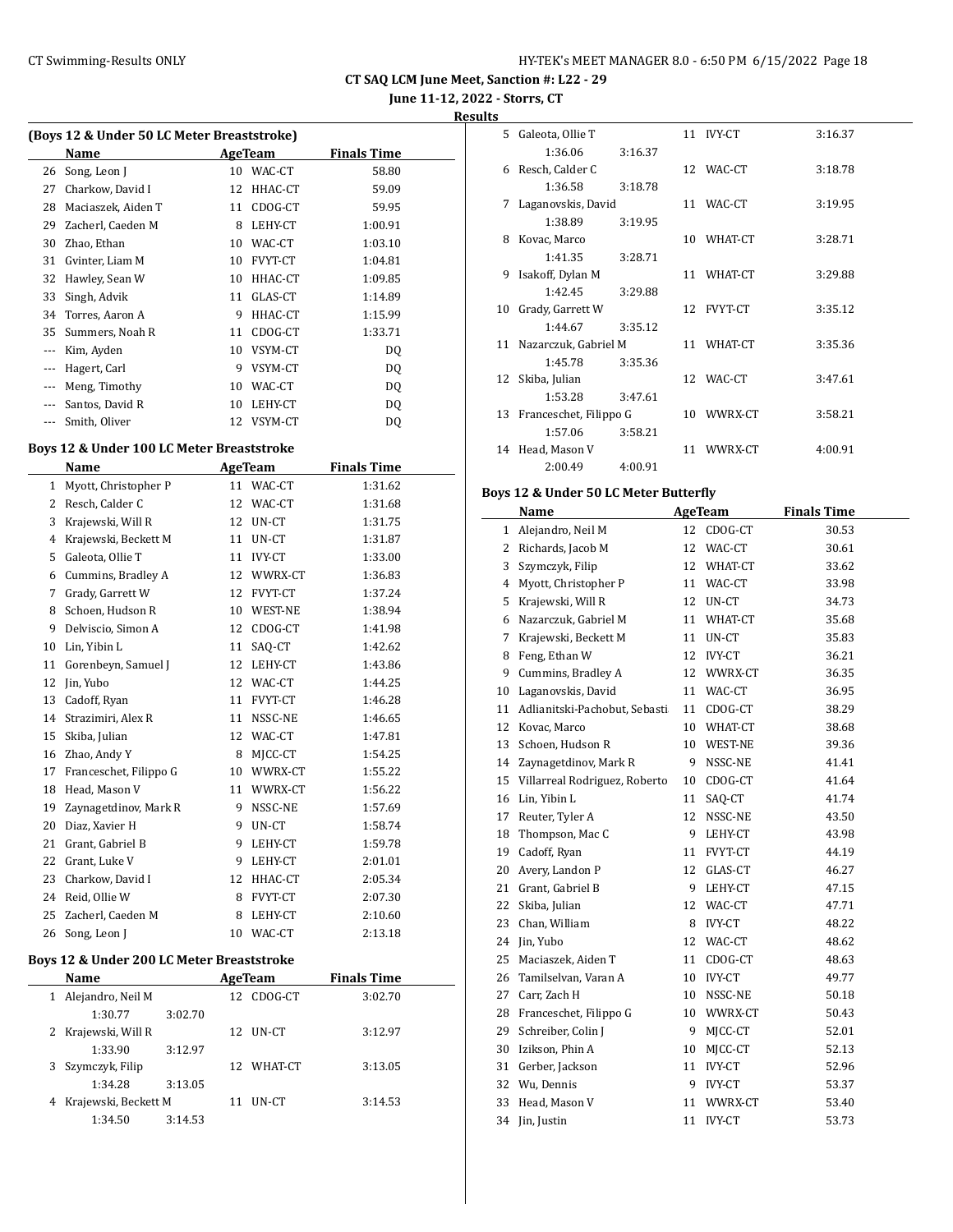**June 11-12, 2022 - Storrs, CT**

**Results**

 $\overline{\phantom{a}}$ 

| (Boys 12 & Under 50 LC Meter Butterfly) |                                        |    |                |                    |  |  |
|-----------------------------------------|----------------------------------------|----|----------------|--------------------|--|--|
|                                         | Name                                   |    | AgeTeam        | <b>Finals Time</b> |  |  |
|                                         | 35 Grant, Luke V                       |    | 9 LEHY-CT      | 55.42              |  |  |
|                                         | 36 Santos, David R                     |    | 10 LEHY-CT     | 1:11.66            |  |  |
|                                         | --- Malinowski, Andrew T               |    | 8 GLAS-CT      | XDO                |  |  |
|                                         | --- Meng, Timothy                      |    | 10 WAC-CT      | DQ                 |  |  |
|                                         | --- Song, Leon J                       |    | 10 WAC-CT      | DQ                 |  |  |
|                                         | Boys 12 & Under 100 LC Meter Butterfly |    |                |                    |  |  |
|                                         | Name                                   |    | <b>AgeTeam</b> | <b>Finals Time</b> |  |  |
|                                         | 1 Richards, Jacob M                    |    | 12 WAC-CT      | 1:19.34            |  |  |
|                                         | 2 Valentine, Sam E                     |    | 12 NSSC-NE     | 1:21.03            |  |  |
|                                         | 3 Adlianitski-Pachobut, Sebasti        |    | 11 CDOG-CT     | 1:36.11            |  |  |
|                                         | 4 Zaynagetdinov, Mark R                |    | 9 NSSC-NE      | 1:39.11            |  |  |
|                                         | 5 Aloi, James S                        |    | 12 NSSC-NE     | 1:47.85            |  |  |
|                                         | 6 Chan, William                        |    | 8 IVY-CT       | 1:55.29            |  |  |
|                                         | --- Thompson, Mac C                    |    | 9 LEHY-CT      | DQ                 |  |  |
|                                         | --- Head, Mason V                      |    | 11 WWRX-CT     | DQ                 |  |  |
|                                         | Boys 12 & Under 200 LC Meter Butterfly |    |                |                    |  |  |
|                                         | Name                                   |    | AgeTeam        | <b>Finals Time</b> |  |  |
| $\mathbf{1}$                            | Alejandro, Neil M                      |    | 12 CDOG-CT     | 2:55.47            |  |  |
|                                         | 1:22.57<br>2:55.47                     |    |                |                    |  |  |
| 2                                       | Feng, Ethan W                          |    | 12 IVY-CT      | 2:55.70            |  |  |
|                                         | 1:23.72<br>2:55.70                     |    |                |                    |  |  |
| 3                                       | Nazarczuk, Gabriel M                   |    | 11 WHAT-CT     | 3:16.29            |  |  |
|                                         | 1:31.19<br>3:16.29                     |    |                |                    |  |  |
| 4                                       | Richards, Jacob M                      |    | 12 WAC-CT      | 3:21.09            |  |  |
|                                         | 1:29.54<br>3:21.09                     |    |                |                    |  |  |
| 5                                       | Zaynagetdinov, Mark R                  | 9  | NSSC-NE        | 3:38.71            |  |  |
|                                         | 1:43.86<br>3:38.71                     |    |                |                    |  |  |
|                                         | Boys 12 & Under 200 LC Meter IM        |    |                |                    |  |  |
|                                         | Name                                   |    | AgeTeam        | <b>Finals Time</b> |  |  |
|                                         | 1 Alejandro, Neil M                    |    | 12 CDOG-CT     | 2:37.83            |  |  |
|                                         | 1:13.41<br>2:37.83                     |    |                |                    |  |  |
| 2                                       | Laganovskis, David                     |    | 11 WAC-CT      | 2:53.59            |  |  |
|                                         | 1:23.52<br>2:53.59                     |    |                |                    |  |  |
| 3                                       | Hadden, Fisher B                       |    | 12 IVY-CT      | 2:53.79            |  |  |
|                                         | 1:23.16<br>2:53.79                     |    |                |                    |  |  |
|                                         | 4 Resch, Calder C                      |    | 12 WAC-CT      | 2:58.18            |  |  |
|                                         | 1:26.72<br>2:58.18                     |    |                |                    |  |  |
| 5                                       | Adlianitski-Pachobut, Sebasti          | 11 | CDOG-CT        | 3:02.47            |  |  |
|                                         | 1:28.00<br>3:02.47                     |    |                |                    |  |  |
| 6                                       | Feng, Ethan W                          |    | 12 IVY-CT      | 3:04.40            |  |  |
|                                         | 1:27.52<br>3:04.40                     |    |                |                    |  |  |
| 7                                       | Schoen, Hudson R                       |    | 10 WEST-NE     | 3:07.45            |  |  |
|                                         | 1:32.76<br>3:07.45                     |    |                |                    |  |  |
| 8                                       | Choi, Sean J                           |    | 12 WAC-CT      | 3:09.61            |  |  |
|                                         | 1:27.03<br>3:09.61                     |    |                |                    |  |  |
| 9                                       | Cummins, Bradley A                     |    | 12 WWRX-CT     | 3:10.59            |  |  |
|                                         | 1:30.55<br>3:10.59                     |    |                |                    |  |  |
| 10                                      | Thompson, Knox R                       |    | 11 LEHY-CT     | 3:13.67            |  |  |
|                                         | 1:28.95<br>3:13.67                     |    |                |                    |  |  |
| 11                                      | Delviscio, Simon A                     |    | 12 CDOG-CT     | 3:17.54            |  |  |
|                                         | 1:41.21<br>3:17.54                     |    |                |                    |  |  |
| 12                                      | Skiba, Julian                          |    | 12 WAC-CT      | 3:18.69            |  |  |
|                                         | 1:42.80<br>3:18.69                     |    |                |                    |  |  |

| د. |                           |         |    |            |         |
|----|---------------------------|---------|----|------------|---------|
|    | 13 Franceschet, Filippo G |         |    | 10 WWRX-CT | 3:26.20 |
| 14 | Zaynagetdinov, Mark R     |         | 9  | NSSC-NE    | 3:27.50 |
|    | 1:40.25                   | 3:27.50 |    |            |         |
| 15 | Grant, Gabriel B          |         | 9  | LEHY-CT    | 3:32.84 |
|    | 1:45.87                   | 3:32.84 |    |            |         |
| 16 | Grant, Luke V             |         | 9  | LEHY-CT    | 3:44.86 |
|    | 1:52.24                   | 3:44.86 |    |            |         |
| 17 | Forsberg, Cole            |         | 10 | NWYL-CT    | 3:54.28 |
|    | 1:55.53                   | 3:54.28 |    |            |         |
|    | Zhao, Ethan               |         | 10 | WAC-CT     | DQ      |
|    | Jin, Yubo                 |         |    | 12 WAC-CT  | DQ      |
|    | 1:51.51                   | DO      |    |            |         |

#### **Men 13 & Over 50 LC Meter Freestyle**

|                | <u>Name</u>            |    | <b>AgeTeam</b> | <b>Finals Time</b> |
|----------------|------------------------|----|----------------|--------------------|
| $\mathbf{1}$   | Finkel, Justin P       | 18 | CDOG-CT        | 25.54              |
| $\overline{2}$ | Czartoryjski, Damian C | 15 | CDOG-CT        | 25.75              |
| $*3$           | Platonov, Edward A     |    | 19 WAC-CT      | 25.85              |
| *3             | Sautter, Joshua E      | 17 | NSSC-NE        | 25.85              |
| 5              | Schlessman, Nolan S    | 17 | NSSC-NE        | 25.99              |
| 6              | Zellner, Joseph A      | 19 | CDOG-CT        | 26.23              |
| 7              | Booth, Connor W        | 17 | CDOG-CT        | 26.45              |
| *8             | Zuev, Nikita D         | 18 | CDOG-CT        | 26.47              |
| *8             | Mazziotti, Kyle J      | 19 | UN-CT          | 26.47              |
| 10             | Fuller, Evan J         | 20 | GLAS-CT        | 26.60              |
| 11             | Schwab, Quinn D        |    | 16 NSSC-NE     | 26.64              |
| 12             | McFall, Campbell H     | 16 | IVY-CT         | 26.71              |
| 13             | San Vicente, Noah J    | 18 | CDOG-CT        | 26.75              |
| 14             | Gauthier, Peter J      | 17 | CDOG-CT        | 26.83              |
| 15             | Zalewski, Peter J      | 15 | CDOG-CT        | 26.86              |
| 16             | Pham, Antoine N        | 17 | NSSC-NE        | 26.92              |
| 17             | Silverman, Sander W    | 15 | <b>IVY-CT</b>  | 26.98              |
| 18             | Tomasko, Anthony M     | 15 | UN-CT          | 26.99              |
| $*19$          | Liu, Allen             | 17 | WAC-CT         | 27.01              |
| $*19$          | Rivera, Ellis M        | 17 | WWRX-CT        | 27.01              |
| 21             | Lonsberry, Cody L      | 14 | <b>IVY-CT</b>  | 27.15              |
| 22             | Pawlowski, Brian       | 17 | GLAS-CT        | 27.18              |
| 23             | Seymour, Justice N     | 18 | MJCC-CT        | 27.19              |
| 24             | Mota, Dan S            | 15 | WAC-CT         | 27.24              |
| *25            | Lagamao, Jerick C      |    | 16 CDOG-CT     | 27.48              |
| $*25$          | Pope, Benjamin E       | 14 | SAQ-CT         | 27.48              |
| 27             | Gauthier, Michael A    |    | 16 CDOG-CT     | 27.70              |
| 28             | Wojtus, Piotr W        | 16 | MJCC-CT        | 27.71              |
| 29             | Yorke, Oliver C        | 17 | NSSC-NE        | 27.77              |
| 30             | Atwood, Henry          | 17 | WAC-CT         | 27.84              |
| 31             | Korzeniowski, David M  | 13 | LEHY-CT        | 27.87              |
| 32             | Chen, Edward P         | 18 | CDOG-CT        | 27.92              |
| 33             | Nguyen, Ryan           | 15 | <b>IVY-CT</b>  | 27.99              |
| *34            | Easton, Niall R        | 14 | UN-CT          | 28.03              |
| $*34$          | Hallstrom, Connor C    | 18 | CDOG-CT        | 28.03              |
| 36             | DeDonato, James R      | 17 | LEHY-CT        | 28.16              |
| 37             | Booth, Kellen F        | 15 | CDOG-CT        | 28.38              |
| 38             | Bernier, Nolan         | 15 | WAC-CT         | 28.44              |
| 39             | Silverman, Sidney      | 13 | IVY-CT         | 28.51              |
| 40             | Furtado, Andrew P      | 13 | CDOG-CT        | 28.58              |
| 41             | Gentil, Matt J         | 15 | UN-CT          | 28.67              |
| 42             | Leon, Caleb            | 14 | GLAS-CT        | 29.04              |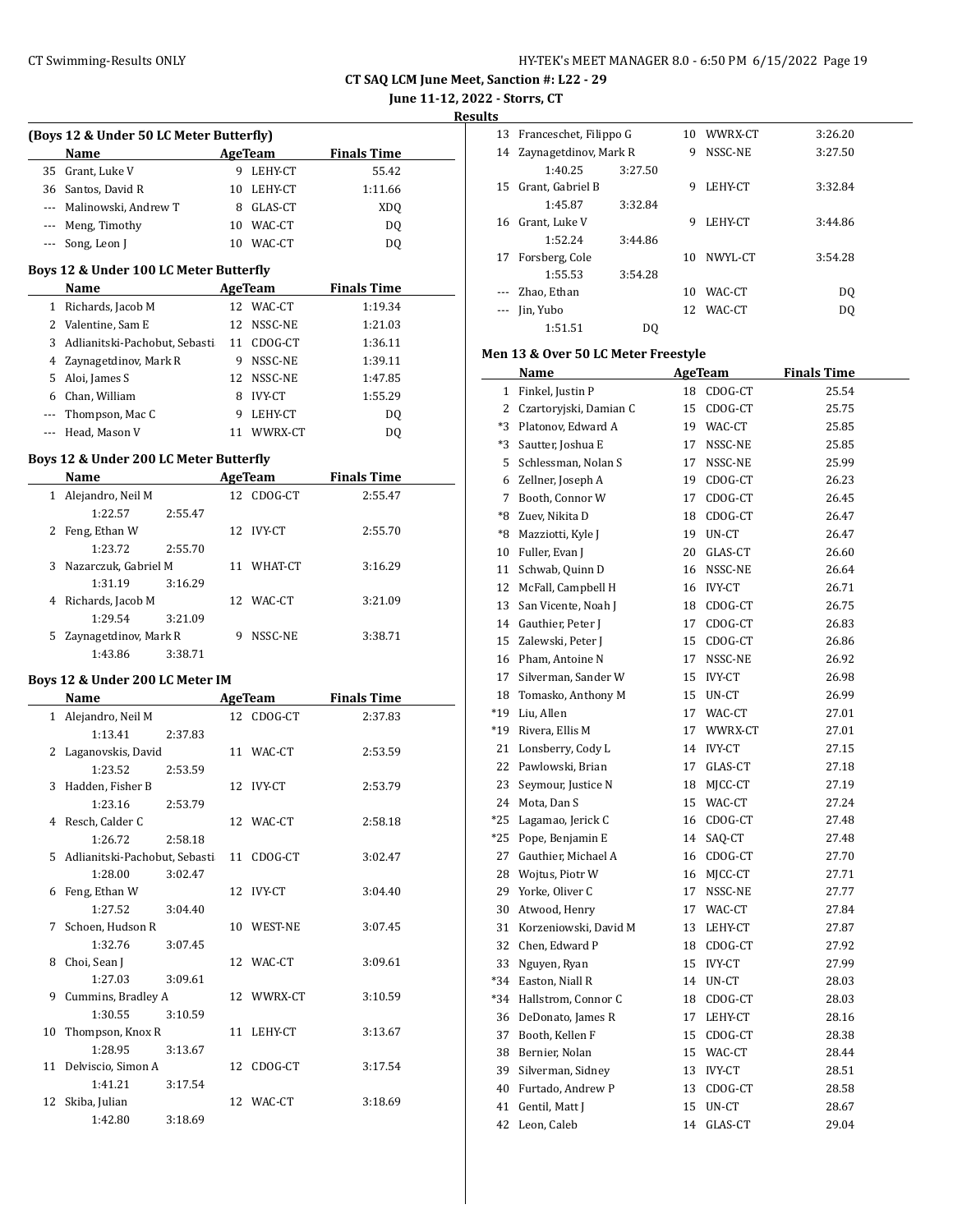**June 11-12, 2022 - Storrs, CT**

|       | (Men 13 & Over 50 LC Meter Freestyle) |    |                |                    |
|-------|---------------------------------------|----|----------------|--------------------|
|       | Name                                  |    | <b>AgeTeam</b> | <b>Finals Time</b> |
| 43    | Wong, Alex R                          | 17 | GLAS-CT        | 29.15              |
| 44    | Matos, Brendan A                      | 16 | CDOG-CT        | 29.25              |
| 45    | Krhla, Ryan                           |    | 16 NWYL-CT     | 29.36              |
| 46    | Arsenault, Shae K                     |    | 16 NSSC-NE     | 29.47              |
| *47   | Giordano, Lucca B                     |    | 14 VSYM-CT     | 29.59              |
| $*47$ | Wong, Leo D                           |    | 14 UN-CT       | 29.59              |
| 49    | Lanier, William R                     |    | 15 CDOG-CT     | 29.61              |
| 50    | Dzurnak, Alec                         |    | 17 NWYL-CT     | 29.62              |
| 51    | Ciccarelli, Mike G                    |    | 14 WWRX-CT     | 29.70              |
| *52   | Adu, Julian K                         |    | 13 CDOG-CT     | 29.72              |
| *52   | Liu, Adam                             |    | 15 WAC-CT      | 29.72              |
| 54    | Melnick, Oliver L                     |    | 13 WAC-CT      | 29.89              |
| 55    | Fedo, Noah W                          |    | 15 WWRX-CT     | 29.91              |
| 56    | Lagamao, Kendrick C                   |    | 17 CDOG-CT     | 29.92              |
| 57    | Lamphere, Erik R                      |    | 14 CDOG-CT     | 30.11              |
| 58    | Hadden, Hayes W                       |    | 14 IVY-CT      | 30.13              |
| 59    | Hale, Brayden D                       |    | 13 CDOG-CT     | 30.31              |
| 60    | Bordeau, Greyson T                    |    | 13 LEHY-CT     | 30.80              |
| 61    | Yang, Patrick Y                       |    | 15 WAC-CT      | 30.88              |
| 62    | Rosenthal, Owen L                     |    | 14 NSSC-NE     | 30.90              |
| 63    | Franco, Alessandro D                  |    | 14 GLAS-CT     | 30.92              |
| 64    | Nottingham, Aidan D                   |    | 13 CDOG-CT     | 30.93              |
| 65    | Bershtein, Cody S                     |    | 13 HHAC-CT     | 31.04              |
| 66    | Kenney, Ryan A                        |    | 13 LEHY-CT     | 31.07              |
| 67    | Korkmaz, Tony D                       |    | 13 MJCC-CT     | 31.26              |
| 68    | Zito, Victor A                        |    | 16 HHAC-CT     | 31.43              |
| 69    | Landry, Aidan J                       | 14 | SAQ-CT         | 31.46              |
| 70    | Burgess, Sean C                       | 17 | LEHY-CT        | 31.50              |
| 71    | Volles, Warren C                      |    | 14 VSYM-CT     | 31.88              |
| 72    | Quinby, Caleb R                       |    | 13 WWRX-CT     | 31.90              |
| 73    | Jandzinski, Konrad*                   |    | 16 LEHY-CT     | 32.00              |
| 74    | Owian, Yousuf X                       |    | 13 WWRX-CT     | 32.10              |
| 75    | Ding, Aaron S                         |    | 16 MJCC-CT     | 32.17              |
| 76    | Lyders, Owen J                        |    | 15 GLAS-CT     | 32.53              |
| 77    | Haines, Tucker J                      |    | 14 SAQ-CT      | 32.80              |
| 78    | Hui, Sebastian                        |    | 13 NSSC-NE     | 33.06              |
| 79    | Scalise, Nathan                       | 14 | IVY-CT         | 33.15              |
| 80    | Orlando, Carter J                     | 13 | GLAS-CT        | 33.29              |
| 81    | Roberts, Rhys P                       | 13 | NSSC-NE        | 33.34              |
| 82    | Mutlu, Mustafa T                      | 13 | WWRX-CT        | 33.58              |
| 83    | Rath, Raj                             |    | 14 IVY-CT      | 33.64              |
| 84    | Torres, Troy D                        |    | 13 HHAC-CT     | 34.43              |
| 85    | Cummins, EJ R                         |    | 14 WWRX-CT     | 34.98              |
| 86    | Fulse, PJ P                           |    | 14 WWRX-CT     | 35.45              |
|       | Gard, Gabe R                          | 13 | <b>IVY-CT</b>  | 36.84              |
| 87    |                                       |    |                |                    |
| ---   | Reamer, CJ J                          | 16 | NSSC-NE        | DQ                 |
| ---   | Mavrianos, Georgios I                 | 13 | CDOG-CT        | DQ                 |

| <b>Name</b>           |     | AgeTeam    | <b>Finals Time</b> |
|-----------------------|-----|------------|--------------------|
| 1 Schwab, Quinn D     |     | 16 NSSC-NE | 56.69              |
| 2 Schlessman, Nolan S | 17  | NSSC-NE    | 57.17              |
| 3 Zellner, Joseph A   | 19. | CDOG-CT    | 57.73              |
| 4 Sautter, Joshua E   |     | NSSC-NE    | 57.91              |
| 5 San Vicente, Noah J | 18  | CDOG-CT    | 58.27              |
|                       |     |            |                    |

| 6     | Lonsberry, Cody L       | 14 | <b>IVY-CT</b> | 58.61   |
|-------|-------------------------|----|---------------|---------|
| 7     | Zalewski, Peter J       | 15 | CDOG-CT       | 58.81   |
| 8     | Yorke, Oliver C         | 17 | NSSC-NE       | 59.14   |
| 9     | Zuev, Nikita D          | 18 | CDOG-CT       | 59.34   |
| 10    | Zhu, Vincent            | 18 | CDOG-CT       | 59.44   |
| 11    | Gauthier, Peter J       | 17 | CDOG-CT       | 59.60   |
| 12    | Pawlowski, Brian        | 17 | GLAS-CT       | 59.80   |
| 13    | Moumen, Mehdi M         | 16 | CDOG-CT       | 1:00.04 |
| 14    | Booth, Connor W         | 17 | CDOG-CT       | 1:00.08 |
| 15    | Adlianitski, Kristian A | 16 | CDOG-CT       | 1:00.11 |
| 16    | Rivera, Ellis M         | 17 | WWRX-CT       | 1:00.19 |
| 17    | Lee, Alexander N        | 16 | CDOG-CT       | 1:00.76 |
| 18    | Mendoza, Lance M        | 15 | HHAC-CT       | 1:00.93 |
| 19    | Fuller, Evan J          | 20 | GLAS-CT       | 1:00.96 |
| 20    | Seymour, Justice N      | 18 | MJCC-CT       | 1:01.24 |
| 21    | Gentil, Matt J          | 15 | UN-CT         | 1:01.25 |
| 22    | Mota, Alec              | 17 | WAC-CT        | 1:01.58 |
| 23    | Starzman, Chase T       | 16 | CDOG-CT       | 1:01.70 |
| 24    | Bernier, Nolan          | 15 | WAC-CT        | 1:01.85 |
| 25    | Mota, Dan S             | 15 | WAC-CT        | 1:01.86 |
| 26    | Ames, Andrew R          | 17 | HHAC-CT       | 1:02.01 |
| 27    | Pagsanhan, Seth         | 16 | IVY-CT        | 1:02.85 |
| 28    | Easton, Niall R         | 14 | UN-CT         | 1:03.00 |
| 29    | DeDonato, James R       | 17 | LEHY-CT       | 1:03.09 |
| 30    | Finkel, Justin P        | 18 | CDOG-CT       | 1:03.14 |
| 31    | Jina, Noah S            | 16 | NSSC-NE       | 1:03.33 |
| 32    | Booth, Kellen F         | 15 | CDOG-CT       | 1:03.35 |
| 33    | Beckham, Zach T         | 16 | SAQ-CT        | 1:03.67 |
| 34    | Quiterio, Eric L        | 17 | WWRX-CT       | 1:03.78 |
| 35    | Wang, Silas X           | 17 | CDOG-CT       | 1:03.82 |
| 36    | Green, Brayden J        | 16 | CDOG-CT       | 1:03.88 |
| 37    | Silverman, Sidney       | 13 | <b>IVY-CT</b> | 1:04.01 |
| 38    | Beckham, Riley G        | 20 | SAQ-CT        | 1:04.53 |
| 39    | Lui, Derek A            | 15 | IVY-CT        | 1:05.63 |
| 40    | Jina, Ethan S           | 17 | NSSC-NE       | 1:06.30 |
| 41    | LeTourneau, Garret E    | 15 | <b>IVY-CT</b> | 1:06.43 |
| *42   | Adu, Julian K           | 13 | CDOG-CT       | 1:06.52 |
| *42   | Hadden, Hayes W         | 14 | <b>IVY-CT</b> | 1:06.52 |
| 44    | Rosenthal, Owen L       | 14 | NSSC-NE       | 1:06.67 |
| 45    | Hale, Brayden D         | 13 | CDOG-CT       | 1:07.02 |
| 46    | Bershtein, Cody S       | 13 | HHAC-CT       | 1:07.50 |
| $*47$ | Yang, Patrick Y         | 15 | WAC-CT        | 1:07.73 |
| *47   | Ciccarelli, Mike G      | 14 | WWRX-CT       | 1:07.73 |
| 49    | Bordeau, Greyson T      | 13 | LEHY-CT       | 1:07.98 |
| 50    | Franco, Alessandro D    | 14 | GLAS-CT       | 1:08.13 |
| 51    | Leon, Caleb             | 14 | GLAS-CT       | 1:08.35 |
| 52    | Ficalora, Anthony       | 14 | NWYL-CT       | 1:08.58 |
| 53    | Zito, Victor A          | 16 | HHAC-CT       | 1:08.88 |
| 54    | Gorenbeyn, Daniel M     | 16 | LEHY-CT       | 1:08.91 |
| 55    | Schreiber, Lukas O      | 14 | MJCC-CT       | 1:09.16 |
| 56    | Scalise, Nathan         | 14 | <b>IVY-CT</b> | 1:09.42 |
| 57    | Burgess, Sean C         | 17 | LEHY-CT       | 1:09.47 |
| 58    | Dainiak, Connor R       | 17 | MJCC-CT       | 1:09.58 |
| 59    | Kenney, Ryan A          | 13 | LEHY-CT       | 1:10.42 |
| 60    | Korkmaz, Tony D         | 13 | MJCC-CT       | 1:10.58 |
| 61    | Jandzinski, Konrad*     | 16 | LEHY-CT       | 1:11.34 |
| 62    | Nottingham, Aidan D     | 13 | CDOG-CT       | 1:11.61 |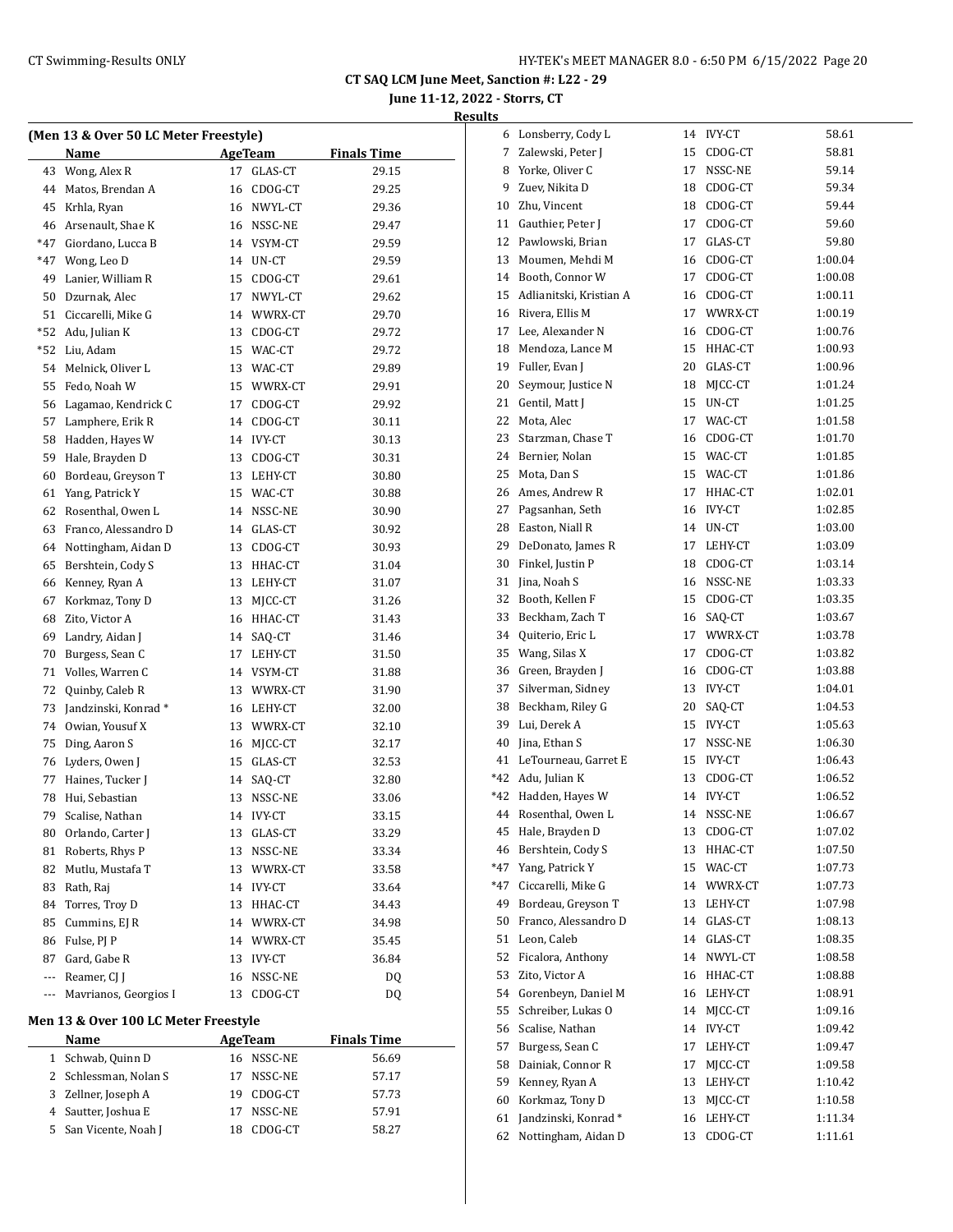**June 11-12, 2022 - Storrs, CT**

**Results**

|    | (Men 13 & Over 100 LC Meter Freestyle) |    |               |                    |  |  |  |
|----|----------------------------------------|----|---------------|--------------------|--|--|--|
|    | Name                                   |    | AgeTeam       | <b>Finals Time</b> |  |  |  |
| 63 | Quinby, Caleb R                        | 13 | WWRX-CT       | 1:11.66            |  |  |  |
| 64 | Owian, Yousuf X                        | 13 | WWRX-CT       | 1:12.04            |  |  |  |
| 65 | Norcott, Shaun S                       | 13 | LEHY-CT       | 1:12.41            |  |  |  |
| 66 | Landry, Aidan J                        | 14 | SAO-CT        | 1:12.72            |  |  |  |
| 67 | Head, Nathan W                         | 14 | WWRX-CT       | 1:12.79            |  |  |  |
| 68 | McFall, Colin J                        | 14 | <b>IVY-CT</b> | 1:13.15            |  |  |  |
| 69 | Lyders, Owen J                         | 15 | GLAS-CT       | 1:14.00            |  |  |  |
| 70 | Strazimiri, Lorenzo R                  | 13 | NSSC-NE       | 1:15.40            |  |  |  |
| 71 | Cummins, EJ R                          | 14 | WWRX-CT       | 1:15.80            |  |  |  |
| 72 | Torres, Troy D                         | 13 | HHAC-CT       | 1:16.06            |  |  |  |
| 73 | Mutlu, Mustafa T                       | 13 | WWRX-CT       | 1:16.66            |  |  |  |
| 74 | Fulse, PJ P                            | 14 | WWRX-CT       | 1:18.68            |  |  |  |
| 75 | Hui, Sebastian                         | 13 | NSSC-NE       | 1:18.85            |  |  |  |
| 76 | Monreal, Miquel S                      | 13 | CDOG-CT       | 1:24.11            |  |  |  |
| 77 | Mayrianos, Georgios I                  | 13 | CDOG-CT       | 1:35.34            |  |  |  |

#### **Men 13 & Over 200 LC Meter Freestyle**

|              | Name                                           | <b>AgeTeam</b> | <b>Finals Time</b> |
|--------------|------------------------------------------------|----------------|--------------------|
| $\mathbf{1}$ | Czartoryjski, Damian C                         | 15 CDOG-CT     | 2:04.45            |
|              | 1:02.50<br>2:04.45                             |                |                    |
| 2            | Schwab, Quinn D                                | 16 NSSC-NE     | 2:05.14            |
|              | 1:02.56<br>2:05.14                             |                |                    |
| 3            | San Vicente, Noah J                            | 18 CDOG-CT     | 2:05.30            |
|              | 1:02.04<br>2:05.30                             |                |                    |
|              | 4 Zuev, Nikita D                               | 18 CDOG-CT     | 2:06.58            |
|              | 1:02.31<br>2:06.58                             |                |                    |
| 5            | Zalewski, Peter J                              | 15 CDOG-CT     | 2:06.88            |
|              | 1:00.59<br>2:06.88                             |                |                    |
|              | 6 Lonsberry, Cody L                            | 14 IVY-CT      | 2:08.25            |
|              | 1:01.54<br>2:08.25                             |                |                    |
| 7            | Schlessman, Nolan S                            | 17 NSSC-NE     | 2:08.46            |
|              | 1:01.22<br>2:08.46                             |                |                    |
| 8            | Finkel, Justin P                               | 18 CDOG-CT     | 2:09.14            |
|              | 1:04.59<br>2:09.14                             |                |                    |
|              | 9 Weisenbacher, Alex C                         | 15 WAC-CT      | 2:10.07            |
|              | 1:04.16<br>2:10.07                             |                |                    |
|              | 10 Pawlowski, Brian                            | 17 GLAS-CT     | 2:10.10            |
|              | 1:03.29<br>2:10.10                             |                |                    |
|              | 11 Milhomens, Joseph J                         | 14 CDOG-CT     | 2:10.21            |
|              | 1:04.87<br>2:10.21                             |                |                    |
|              | 12 Yorke, Oliver C                             | NSSC-NE<br>17  | 2:10.33            |
|              | 1:03.66<br>2:10.33                             |                |                    |
|              | 13 Lanier, William R                           | CDOG-CT<br>15  | 2:11.66            |
|              | 1:02.49<br>2:11.66                             |                |                    |
|              | 14 Matos, Brendan A                            | CDOG-CT<br>16  | 2:12.42            |
|              | 1:04.55<br>2:12.42                             |                |                    |
|              | 15 Zhu, Vincent                                | CDOG-CT<br>18  | 2:12.50            |
|              | 1:03.10<br>2:12.50                             | 18             |                    |
|              | 16 Hallstrom, Connor C<br>1:04.63              | CDOG-CT        | 2:12.63            |
|              | 2:12.63                                        | 13 LEHY-CT     | 2:12.65            |
|              | 17 Korzeniowski, David M<br>1:04.82<br>2:12.65 |                |                    |
| 18           | Reamer, CJ J                                   | 16 NSSC-NE     | 2:12.80            |
|              | 1:03.97<br>2:12.80                             |                |                    |
|              |                                                |                |                    |

| 19  | Ames, Andrew R                 |         | 17 | HHAC-CT       | 2:14.05 |
|-----|--------------------------------|---------|----|---------------|---------|
|     | 1:03.97                        | 2:14.05 |    |               |         |
| 20  | Adlianitski, Kristian A        |         |    | 16 CDOG-CT    | 2:14.41 |
|     | 1:04.80                        | 2:14.41 |    |               |         |
| 21  | Lee, Alexander N               |         | 16 | CDOG-CT       | 2:14.43 |
|     | 1:06.27                        | 2:14.43 |    |               |         |
|     | 22 Gentil, Matt J              |         | 15 | UN-CT         | 2:14.67 |
|     | 1:05.53                        | 2:14.67 |    |               |         |
| 23  | Bernier, Nolan                 |         |    | 15 WAC-CT     | 2:14.68 |
|     | 1:07.27                        | 2:14.68 |    |               |         |
| 24  | Gauthier, Michael A            | 2:14.76 | 16 | CDOG-CT       | 2:14.76 |
| 25  | 1:06.77<br>Sapru, Anmol X      |         | 18 | CDOG-CT       | 2:14.97 |
|     | 1:06.19                        | 2:14.97 |    |               |         |
| 26  | Chen, Edward P                 |         | 18 | CDOG-CT       | 2:16.23 |
|     | 1:05.90                        | 2:16.23 |    |               |         |
| 27  | Tomasko, Anthony M             |         | 15 | UN-CT         | 2:16.73 |
|     | 1:06.72                        | 2:16.73 |    |               |         |
| 28  | Rivera, Ellis M                |         |    | 17 WWRX-CT    | 2:16.92 |
|     | 1:02.90                        | 2:16.92 |    |               |         |
| 29  | Gauthier, Peter J              |         | 17 | CDOG-CT       | 2:17.11 |
|     | 1:06.86                        | 2:17.11 |    |               |         |
| 30  | Pagsanhan, Seth                |         | 16 | <b>IVY-CT</b> | 2:17.71 |
|     | 1:05.62                        | 2:17.71 |    |               |         |
| 31  | Booth, Connor W                |         | 17 | CDOG-CT       | 2:18.29 |
|     | 1:04.88                        | 2:18.29 |    |               |         |
| 32  | Booth, Kellen F                |         | 15 | CDOG-CT       | 2:19.05 |
| 33  | 1:05.54<br>Starzman, Chase T   | 2:19.05 | 16 | CDOG-CT       | 2:19.19 |
|     | 1:08.98                        | 2:19.19 |    |               |         |
| 34  | Mota, Alec                     |         |    | 17 WAC-CT     | 2:19.72 |
|     | 1:08.39                        | 2:19.72 |    |               |         |
| 35  | Jina, Noah S                   |         | 16 | NSSC-NE       | 2:20.08 |
|     | 1:07.67                        | 2:20.08 |    |               |         |
| 36  | Beckham, Riley G               |         | 20 | SAQ-CT        | 2:20.96 |
|     | 1:08.92                        | 2:20.96 |    |               |         |
| 37  | Lamphere, Erik R               |         | 14 | CDOG-CT       | 2:21.14 |
|     | 1:08.50                        | 2:21.14 |    |               |         |
| 38  | Easton, Niall R                |         | 14 | UN-CT         | 2:21.51 |
|     | 1:08.30                        | 2:21.51 |    |               |         |
| 39  | Silverman, Sidney              |         | 13 | <b>IVY-CT</b> | 2:21.76 |
|     | 1:07.72                        | 2:21.76 |    |               |         |
| 40  | Mota, Dan S                    |         | 15 | WAC-CT        | 2:22.06 |
| 41  | 1:09.11<br>Lagamao, Kendrick C | 2:22.06 | 17 | CDOG-CT       | 2:22.10 |
|     | 1:07.61                        | 2:22.10 |    |               |         |
| 42  | DeDonato, James R              |         | 17 | LEHY-CT       | 2:22.19 |
| 43  | Seymour, Justice N             |         | 18 | MICC-CT       | 2:22.67 |
|     | 1:07.41                        | 2:22.67 |    |               |         |
| 44  | Beckham, Zach T                |         | 16 | SAQ-CT        | 2:23.28 |
|     | 1:08.62                        | 2:23.28 |    |               |         |
| *45 | Green, Noah                    |         | 17 | NWYL-CT       | 2:23.53 |
|     | 1:09.02                        | 2:23.53 |    |               |         |
| *45 | Hadden, Hayes W                |         | 14 | <b>IVY-CT</b> | 2:23.53 |
|     | 1:08.73                        | 2:23.53 |    |               |         |
| 47  | Quiterio, Eric L               |         | 17 | WWRX-CT       | 2:23.82 |
|     | 1:09.03                        | 2:23.82 |    |               |         |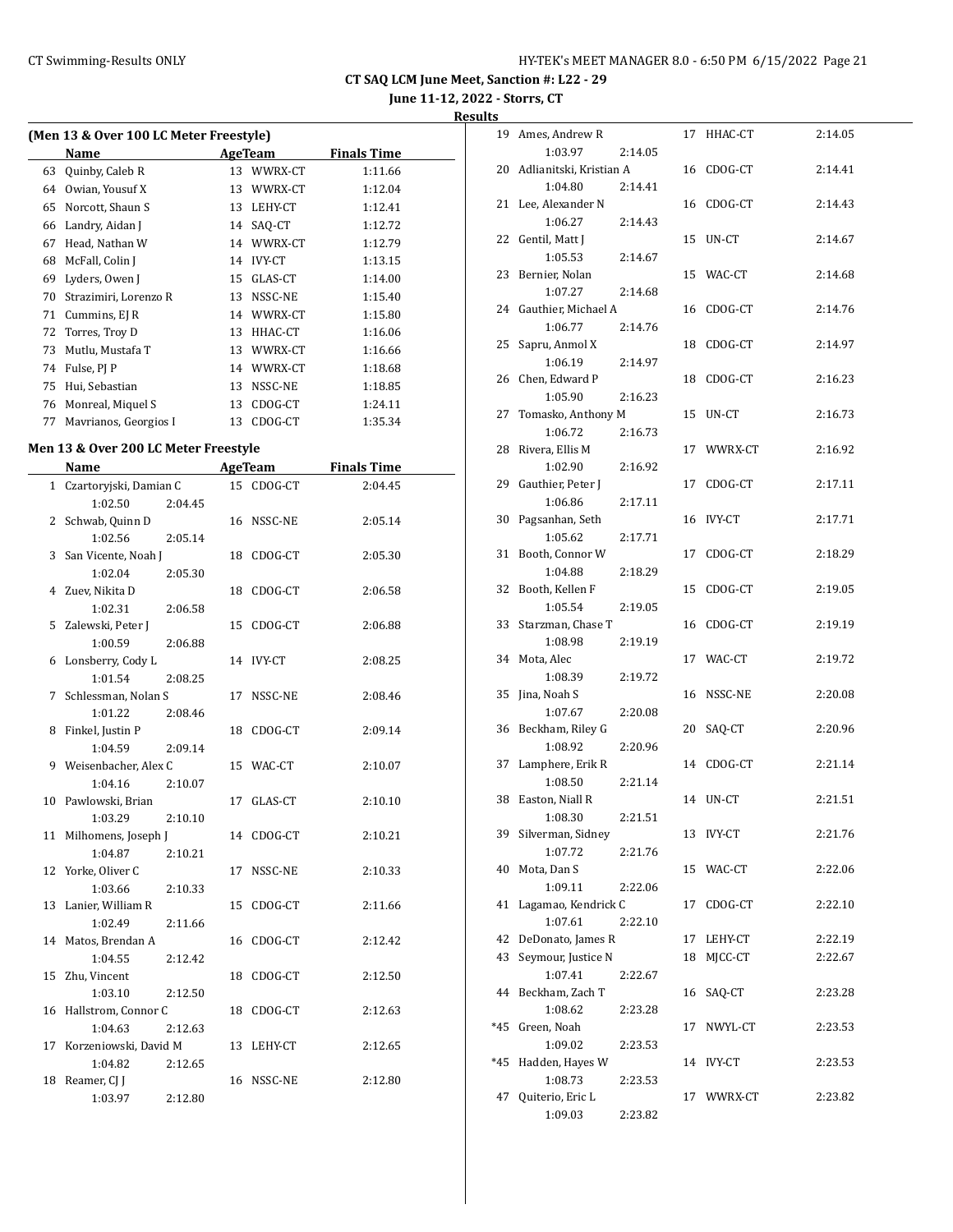Cummins, EJ R 14 WWRX-CT 2:47.44

**CT SAQ LCM June Meet, Sanction #: L22 - 29**

**June 11-12, 2022 - Storrs, CT**

**Results**

 $\frac{1}{2}$ 

| (Men 13 & Over 200 LC Meter Freestyle) |                         |         |    |            |                                      |
|----------------------------------------|-------------------------|---------|----|------------|--------------------------------------|
|                                        | Name                    |         |    |            | <b>Example 2 AgeTeam</b> Finals Time |
|                                        | 48 Furtado, Andrew P    |         |    | 13 CDOG-CT | 2:24.14                              |
|                                        | 1:09.23                 | 2:24.14 |    |            |                                      |
| 49                                     | Green, Brayden J        |         |    | 16 CDOG-CT | 2:24.98                              |
|                                        | 1:11.69                 | 2:24.98 |    |            |                                      |
|                                        | 50 Lui, Derek A         |         |    | 15 IVY-CT  | 2:25.64                              |
|                                        | 1:08.28                 | 2:25.64 |    |            |                                      |
|                                        | 51 Rosenthal, Owen L    |         |    | 14 NSSC-NE | 2:26.05                              |
|                                        | 1:10.65                 | 2:26.05 |    |            |                                      |
| 52                                     | Bordeau, Greyson T      |         |    | 13 LEHY-CT | 2:26.57                              |
|                                        | 1:11.99                 | 2:26.57 |    |            |                                      |
|                                        | 53 Ciccarelli, Mike G   |         |    | 14 WWRX-CT | 2:27.90                              |
|                                        | 1:12.47                 | 2:27.90 |    |            |                                      |
|                                        | 54 Scalise, Nathan      |         |    | 14 IVY-CT  | 2:28.13                              |
|                                        | 1:13.16                 | 2:28.13 |    |            |                                      |
|                                        | 55 Bershtein, Cody S    |         |    | 13 HHAC-CT | 2:28.63                              |
|                                        | 1:13.57                 | 2:28.63 |    |            |                                      |
|                                        | 56 Adu, Julian K        |         |    | 13 CDOG-CT | 2:29.09                              |
|                                        | 1:11.12                 | 2:29.09 |    |            |                                      |
|                                        | 57 Franco, Alessandro D |         |    | 14 GLAS-CT | 2:30.28                              |
|                                        | 1:11.75                 | 2:30.28 |    |            |                                      |
|                                        | 58 Dainiak, Colby W     |         |    | 13 MJCC-CT | 2:30.46                              |
|                                        | 1:11.50                 | 2:30.46 |    |            |                                      |
|                                        | 59 Burgess, Sean C      |         |    | 17 LEHY-CT | 2:30.63                              |
|                                        | 1:11.55                 | 2:30.63 |    |            |                                      |
|                                        | 60 Jina, Ethan S        |         |    | 17 NSSC-NE | 2:32.03                              |
|                                        | 1:11.74                 | 2:32.03 |    |            |                                      |
|                                        | 61 Schreiber, Lukas O   |         |    | 14 MJCC-CT | 2:32.96                              |
|                                        | 1:11.36                 | 2:32.96 |    |            |                                      |
|                                        | 62 Head, Nathan W       |         |    | 14 WWRX-CT | 2:33.55                              |
|                                        | 1:17.00                 | 2:33.55 |    |            |                                      |
|                                        | 63 Fedo, Noah W         |         |    | 15 WWRX-CT | 2:33.58                              |
|                                        | 1:14.95                 | 2:33.58 |    |            |                                      |
|                                        | 64 Norcott, Shaun S     |         |    | 13 LEHY-CT | 2:33.82                              |
|                                        | 1:14.34                 | 2:33.82 |    |            |                                      |
| 65                                     | Quinby, Caleb R         |         |    | 13 WWRX-CT | 2:34.03                              |
|                                        | 1:15.18                 | 2:34.03 |    |            |                                      |
|                                        | 66 Zito, Victor A       |         |    | 16 HHAC-CT | 2:34.68                              |
|                                        | 1:13.34                 | 2:34.68 |    |            |                                      |
|                                        | 67 Gorenbeyn, Daniel M  |         |    | 16 LEHY-CT | 2:35.09                              |
|                                        | 1:13.67                 | 2:35.09 |    |            |                                      |
| 68                                     | Yang, Patrick Y         |         |    | 15 WAC-CT  | 2:35.12                              |
|                                        | 1:15.80                 | 2:35.12 |    |            |                                      |
| 69                                     | Kenney, Ryan A          |         |    | 13 LEHY-CT | 2:35.65                              |
|                                        | 1:16.59                 | 2:35.65 |    |            |                                      |
| 70                                     | Nottingham, Aidan D     |         |    | 13 CDOG-CT | 2:36.30                              |
|                                        | 1:15.57                 | 2:36.30 |    |            |                                      |
| 71                                     | Korkmaz, Tony D         |         | 13 | MICC-CT    | 2:38.73                              |
|                                        | 1:15.44                 | 2:38.73 |    |            |                                      |
| 72                                     | McFall, Colin J         |         |    | 14 IVY-CT  | 2:40.05                              |
|                                        | 1:17.23                 | 2:40.05 |    |            |                                      |
| 73                                     | Jandzinski, Konrad*     |         |    | 16 LEHY-CT | 2:40.16                              |
|                                        | 1:18.71                 | 2:40.16 |    |            |                                      |
|                                        | 74 Landry, Aidan J      |         |    | 14 SAQ-CT  | 2:43.62                              |
|                                        | 1:18.25                 | 2:43.62 |    |            |                                      |

|    | 1:18.89<br>2:47.44                    |    |                |                    |
|----|---------------------------------------|----|----------------|--------------------|
| 76 | Mutlu, Mustafa T                      |    | 13 WWRX-CT     | 2:49.86            |
|    | 1:19.95<br>2:49.86                    |    |                |                    |
| 77 | Dainiak, Connor R                     | 17 | MJCC-CT        | 2:53.06            |
|    | 1:21.79<br>2:53.06                    |    |                |                    |
|    | 78 Fulse, PJ P                        |    | 14 WWRX-CT     | 2:54.52            |
|    | 2:54.52<br>1:27.96                    |    |                |                    |
| 79 | Strazimiri, Lorenzo R                 | 13 | NSSC-NE        | 2:55.06            |
|    | 1:22.14<br>2:55.06                    |    |                |                    |
| 80 | Monreal, Miquel S                     | 13 | CDOG-CT        | 2:55.15            |
|    | 1:26.99<br>2:55.15                    |    |                |                    |
| 81 | Torres, Troy D                        | 13 | HHAC-CT        | 2:56.14            |
| 82 | Mavrianos, Georgios I                 |    | 13 CDOG-CT     | 3:21.22            |
|    | Men 13 & Over 100 LC Meter Backstroke |    |                |                    |
|    | Name                                  |    | <b>AgeTeam</b> | <b>Finals Time</b> |
|    | 1 Wynne, Shane C                      |    | 18 CDOG-CT     | 1:03.93            |
|    | 2 Schwab, Quinn D                     |    | 16 NSSC-NE     | 1:04.03            |
| 3  | Watson, Jack W                        |    | 16 IVY-CT      | 1:04.28            |
| 4  | Sautter, Joshua E                     |    | 17 NSSC-NE     | 1:05.58            |
| 5. | Platonov, Edward A                    |    | 19 WAC-CT      | 1:05.59            |
| 6  | Zalewski, Peter J                     | 15 | CDOG-CT        | 1:05.88            |
| 7  | Yorke, Oliver C                       | 17 | NSSC-NE        | 1:06.19            |
| 8  | Milhomens, Joseph J                   |    | 14 CDOG-CT     | 1:06.83            |
| 9  | Moumen, Mehdi M                       |    | 16 CDOG-CT     | 1:07.13            |
| 10 | McFall, Campbell H                    |    | 16 IVY-CT      | 1:07.15            |
| 11 | Gauthier, Michael A                   |    | 16 CDOG-CT     | 1:08.56            |
| 12 | Tomasko, Anthony M                    |    | 15 UN-CT       | 1:08.65            |
| 13 | Weisenbacher, Alex C                  |    | 15 WAC-CT      | 1:08.74            |
| 14 | Mazziotti, Kyle J                     |    | 19 UN-CT       | 1:08.76            |
| 15 | Fuller, Evan J                        |    | 20 GLAS-CT     | 1:08.89            |
|    | 16 Lee, Alexander N                   |    | 16 CDOG-CT     | 1:09.62            |
| 17 | Pham, Antoine N                       | 17 | NSSC-NE        | 1:10.03            |
| 18 | Woolbert, Matthew K                   |    | 15 WAC-CT      | 1:10.70            |
| 19 | Mendoza, Lance M                      |    | 15 HHAC-CT     | 1:10.90            |
| 20 | Pope, Benjamin E                      | 14 | SAQ-CT         | 1:11.37            |
| 21 | Leon, Caleb                           |    | 14 GLAS-CT     | 1:11.88            |
| 22 | Dzurnak, Alec                         | 17 | NWYL-CT        | 1:12.54            |
| 23 | Wong, Leo D                           | 14 | UN-CT          | 1:12.88            |
| 24 | Furtado, Andrew P                     | 13 | CDOG-CT        | 1:13.21            |
| 25 | Green, Noah                           | 17 | NWYL-CT        | 1:13.52            |
| 26 | Lonsberry, Cody L                     | 14 | <b>IVY-CT</b>  | 1:14.25            |
| 27 | Hipsky, Ethan P                       | 16 | GLAS-CT        | 1:15.05            |
| 28 | Yang, Patrick Y                       | 15 | WAC-CT         | 1:15.54            |
| 29 | Booth, Connor W                       | 17 | CDOG-CT        | 1:15.86            |
| 30 | Quiterio, Eric L                      | 17 | WWRX-CT        | 1:16.26            |
| 31 | Giordano, Lucca B                     | 14 | VSYM-CT        | 1:17.02            |
| 32 | Ciccarelli, Mike G                    | 14 | WWRX-CT        | 1:17.07            |
| 33 | Ames, Andrew R                        | 17 | HHAC-CT        | 1:18.20            |
| 34 | Starzman, Chase T                     | 16 | CDOG-CT        | 1:18.37            |
| 35 | Zito, Victor A                        | 16 | HHAC-CT        | 1:19.92            |
| 36 | Arsenault, Shae K                     | 16 | NSSC-NE        | 1:20.13            |
| 37 | Orlando, Carter J                     | 13 | GLAS-CT        | 1:20.16            |
| 38 | Wong, Alex R                          | 17 | GLAS-CT        | 1:20.31            |
| 39 | DeDonato, James R                     | 17 | LEHY-CT        | 1:21.03            |
| 40 | Hui, Sebastian                        | 13 | NSSC-NE        | 1:21.28            |
|    |                                       |    |                |                    |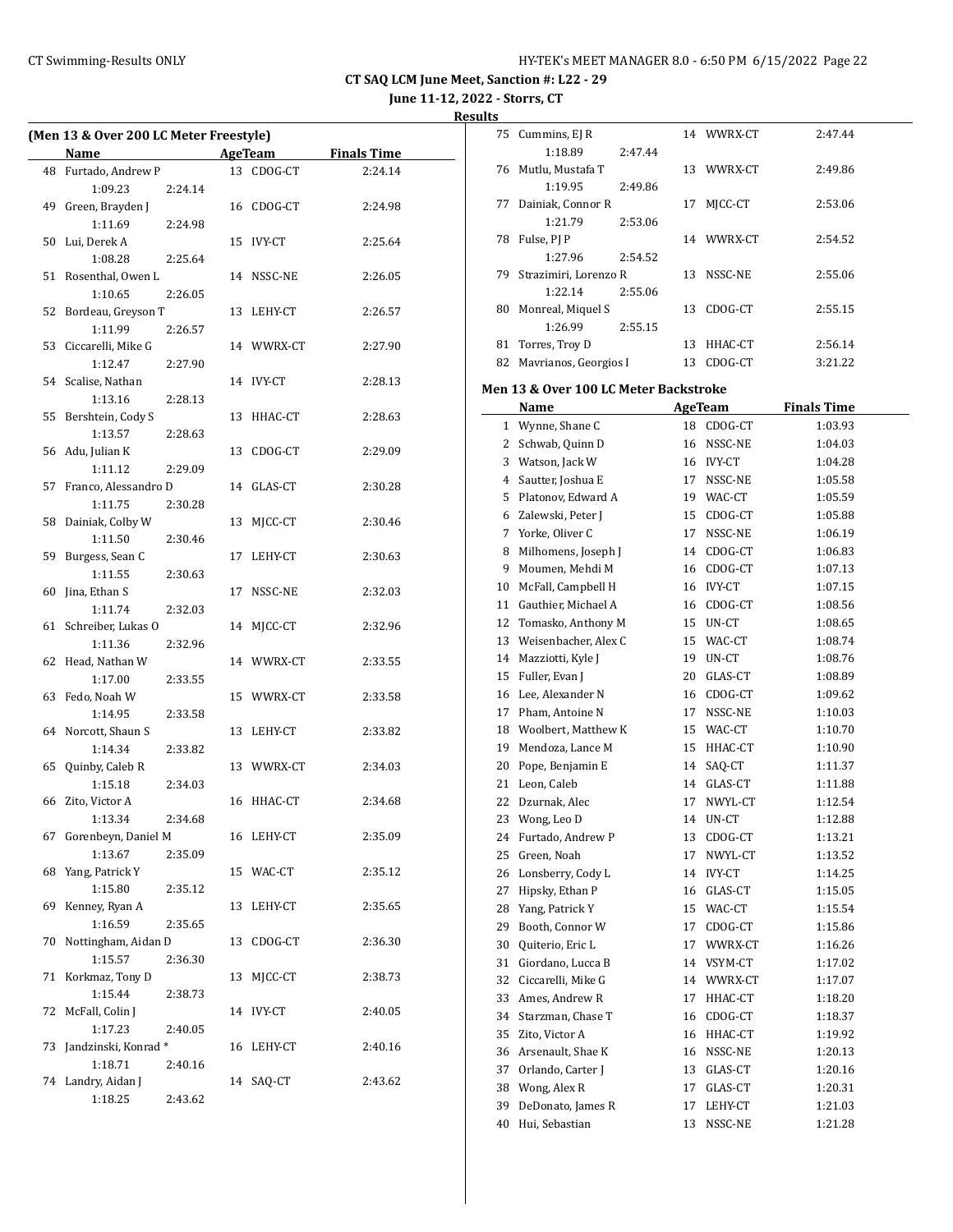**June 11-12, 2022 - Storrs, CT**

#### **Results**

|    | (Men 13 & Over 100 LC Meter Backstroke) |         |               |                    |  |  |  |  |  |
|----|-----------------------------------------|---------|---------------|--------------------|--|--|--|--|--|
|    | Name                                    | AgeTeam |               | <b>Finals Time</b> |  |  |  |  |  |
| 41 | Korkmaz, Tony D                         | 13      | MJCC-CT       | 1:21.39            |  |  |  |  |  |
| 42 | Rosenthal, Owen L                       | 14      | NSSC-NE       | 1:21.42            |  |  |  |  |  |
| 43 | Volles, Warren C                        | 14      | VSYM-CT       | 1:21.50            |  |  |  |  |  |
| 44 | Melnick, Oliver L                       | 13      | WAC-CT        | 1:22.29            |  |  |  |  |  |
| 45 | Rath, Raj                               | 14      | <b>IVY-CT</b> | 1:23.59            |  |  |  |  |  |
| 46 | Kenney, Ryan A                          | 13      | LEHY-CT       | 1:24.62            |  |  |  |  |  |
| 47 | Owian, Yousuf X                         | 13      | WWRX-CT       | 1:26.68            |  |  |  |  |  |
| 48 | Landry, Aidan J                         |         | 14 SAO-CT     | 1:26.79            |  |  |  |  |  |
| 49 | Torres, Troy D                          | 13      | HHAC-CT       | 1:28.48            |  |  |  |  |  |
| 50 | Head, Nathan W                          | 14      | WWRX-CT       | 1:28.70            |  |  |  |  |  |
| 51 | Cummins, EJ R                           | 14      | WWRX-CT       | 1:29.94            |  |  |  |  |  |
| 52 | Norcott, Shaun S                        | 13      | LEHY-CT       | 1:30.32            |  |  |  |  |  |
| 53 | Roberts, Rhys P                         | 13      | NSSC-NE       | 1:30.52            |  |  |  |  |  |
| 54 | Jandzinski, Konrad*                     | 16      | LEHY-CT       | 1:30.85            |  |  |  |  |  |
| 55 | Fulse, PJ P                             | 14      | WWRX-CT       | 1:38.31            |  |  |  |  |  |
| 56 | Mayrianos, Georgios I                   | 13      | CDOG-CT       | 1:47.47            |  |  |  |  |  |

#### **Men 13 & Over 200 LC Meter Backstroke**

|    | Name                   |    | <b>AgeTeam</b> | <b>Finals Time</b> |  |
|----|------------------------|----|----------------|--------------------|--|
|    | 1 San Vicente, Noah J  |    | 18 CDOG-CT     | 2:16.07            |  |
|    | 1:08.17<br>2:16.07     |    |                |                    |  |
|    | 2 Schwab, Quinn D      |    | 16 NSSC-NE     | 2:19.22            |  |
|    | 1:09.14<br>2:19.22     |    |                |                    |  |
| 3  | Watson, Jack W         |    | 16 IVY-CT      | 2:20.53            |  |
|    | 1:07.60<br>2:20.53     |    |                |                    |  |
|    | 4 Yorke, Oliver C      | 17 | NSSC-NE        | 2:21.25            |  |
|    | 1:09.58<br>2:21.25     |    |                |                    |  |
| 5. | Zalewski, Peter J      | 15 | CDOG-CT        | 2:22.59            |  |
|    | 1:09.26<br>2:22.59     |    |                |                    |  |
| 6  | Moumen, Mehdi M        | 16 | CDOG-CT        | 2:23.73            |  |
|    | 1:10.26<br>2:23.73     |    |                |                    |  |
| 7  | Sautter, Joshua E      | 17 | NSSC-NE        | 2:25.05            |  |
|    | 1:10.85<br>2:25.05     |    |                |                    |  |
| 8  | Milhomens, Joseph J    |    | 14 CDOG-CT     | 2:27.80            |  |
|    | 1:12.98<br>2:27.80     |    |                |                    |  |
|    | 9 Weisenbacher, Alex C |    | 15 WAC-CT      | 2:28.05            |  |
|    | 1:13.20<br>2:28.05     |    |                |                    |  |
| 10 | Tomasko, Anthony M     | 15 | UN-CT          | 2:30.44            |  |
|    | 1:15.47<br>2:30.44     |    |                |                    |  |
| 11 | Matos, Brendan A       | 16 | CDOG-CT        | 2:31.40            |  |
|    | 1:14.50<br>2:31.40     |    |                |                    |  |
| 12 | Lee, Alexander N       | 16 | CDOG-CT        | 2:32.30            |  |
|    | 1:15.03<br>2:32.30     |    |                |                    |  |
| 13 | Sapru, Anmol X         | 18 | CDOG-CT        | 2:33.27            |  |
|    | 1:13.98<br>2:33.27     |    |                |                    |  |
|    | 14 Lagamao, Kendrick C | 17 | CDOG-CT        | 2:33.83            |  |
|    | 1:17.07<br>2:33.83     |    |                |                    |  |
| 15 | Lonsberry, Cody L      |    | 14 IVY-CT      | 2:36.75            |  |
|    | 1:15.98<br>2:36.75     |    |                |                    |  |
| 16 | Gauthier, Michael A    | 16 | CDOG-CT        | 2:36.80            |  |
|    | 1:18.41<br>2:36.80     |    |                |                    |  |
| 17 | Mendoza, Lance M       | 15 | HHAC-CT        | 2:36.86            |  |
|    | 1:16.00<br>2:36.86     |    |                |                    |  |
| 18 | Leon, Caleb            | 14 | GLAS-CT        | 2:38.10            |  |
|    | 1:17.77<br>2:38.10     |    |                |                    |  |

|     | 19 Fuller, Evan J      |         |    | 20 GLAS-CT | 2:38.73 |
|-----|------------------------|---------|----|------------|---------|
|     | 1:15.39                | 2:38.73 |    |            |         |
|     | 20 Chen, Edward P      |         |    | 18 CDOG-CT | 2:40.42 |
|     | 1:18.39                | 2:40.42 |    |            |         |
|     | 21 Jina, Noah S        |         |    | 16 NSSC-NE | 2:42.18 |
|     | 1:18.56                | 2:42.18 |    |            |         |
| 22  | Hale, Brayden D        |         | 13 | CDOG-CT    | 2:42.26 |
|     | 1:21.78                | 2:42.26 |    |            |         |
| 23  | Yang, Patrick Y        |         |    | 15 WAC-CT  | 2:43.48 |
|     | 1:20.84                | 2:43.48 |    |            |         |
|     | 24 Starzman, Chase T   |         |    | 16 CDOG-CT | 2:47.44 |
|     | 1:23.52                | 2:47.44 |    |            |         |
| 25  | Kenney, Ryan A         |         | 13 | LEHY-CT    | 2:50.09 |
|     | 1:25.82                | 2:50.09 |    |            |         |
|     | 26 Booth, Connor W     |         |    | 17 CDOG-CT | 2:50.11 |
|     | 1:22.52                | 2:50.11 |    |            |         |
|     | 27 Lanier, William R   |         |    | 15 CDOG-CT | 2:51.06 |
|     | 1:22.32                | 2:51.06 |    |            |         |
|     | 28 Nottingham, Aidan D |         |    | 13 CDOG-CT | 2:53.41 |
|     | 1:26.41                | 2:53.41 |    |            |         |
|     | 29 Schreiber, Lukas O  |         | 14 | MJCC-CT    | 2:55.37 |
|     | 1:23.67                | 2:55.37 |    |            |         |
|     | 30 Korkmaz, Tony D     |         | 13 | MJCC-CT    | 2:57.44 |
|     | 1:27.82                | 2:57.44 |    |            |         |
|     | 31 Quinby, Caleb R     |         |    | 13 WWRX-CT | 2:58.76 |
|     | 1:28.09                | 2:58.76 |    |            |         |
|     | 32 Gorenbeyn, Daniel M |         |    | 16 LEHY-CT | 3:01.40 |
|     | 1:27.64                | 3:01.40 |    |            |         |
| 33  | Hui, Sebastian         |         |    | 13 NSSC-NE | 3:05.12 |
|     | 1:25.82                | 3:05.12 |    |            |         |
|     | 34 Norcott, Shaun S    |         | 13 | LEHY-CT    | 3:08.21 |
|     | 1:32.53                | 3:08.21 |    |            |         |
| 35  | Fedo, Noah W           |         |    | 15 WWRX-CT | 3:09.81 |
|     | 1:32.30                | 3:09.81 |    |            |         |
| --- | Lamphere, Erik R       |         |    | 14 CDOG-CT | DQ      |
|     | 1:23.93                | DQ      |    |            |         |

#### **Men 13 & Over 100 LC Meter Breaststroke**

|    | Name                    |    | AgeTeam | <b>Finals Time</b> |  |
|----|-------------------------|----|---------|--------------------|--|
| 1  | Chen, Edward P          | 18 | CDOG-CT | 1:10.29            |  |
| 2  | Zhu, Vincent            | 18 | CDOG-CT | 1:10.83            |  |
| 3  | Rosenthal, Owen L       | 14 | NSSC-NE | 1:12.73            |  |
| 4  | Gentil, Matt J          | 15 | UN-CT   | 1:15.59            |  |
| 5  | Wang, Silas X           | 17 | CDOG-CT | 1:15.62            |  |
| 6  | Sautter, Joshua E       | 17 | NSSC-NE | 1:16.40            |  |
| 7  | Gauthier, Peter J       | 17 | CDOG-CT | 1:16.64            |  |
| 8  | Korzeniowski, David M   | 13 | LEHY-CT | 1:17.01            |  |
| 9  | Czartoryjski, Damian C  | 15 | CDOG-CT | 1:17.31            |  |
| 10 | Zellner, Joseph A       | 19 | CDOG-CT | 1:17.50            |  |
| 11 | Gauthier, Michael A     | 16 | CDOG-CT | 1:18.02            |  |
| 12 | Green, Brayden J        | 16 | CDOG-CT | 1:18.19            |  |
| 13 | Adlianitski, Kristian A | 16 | CDOG-CT | 1:18.33            |  |
| 14 | Reamer, CJ J            | 16 | NSSC-NE | 1:19.78            |  |
| 15 | Tomasko, Anthony M      | 15 | UN-CT   | 1:19.84            |  |
| 16 | Lagamao, Kendrick C     | 17 | CDOG-CT | 1:20.74            |  |
| 17 | Hallstrom, Connor C     | 18 | CDOG-CT | 1:20.83            |  |
| 18 | Hale, Brayden D         | 13 | CDOG-CT | 1:21.08            |  |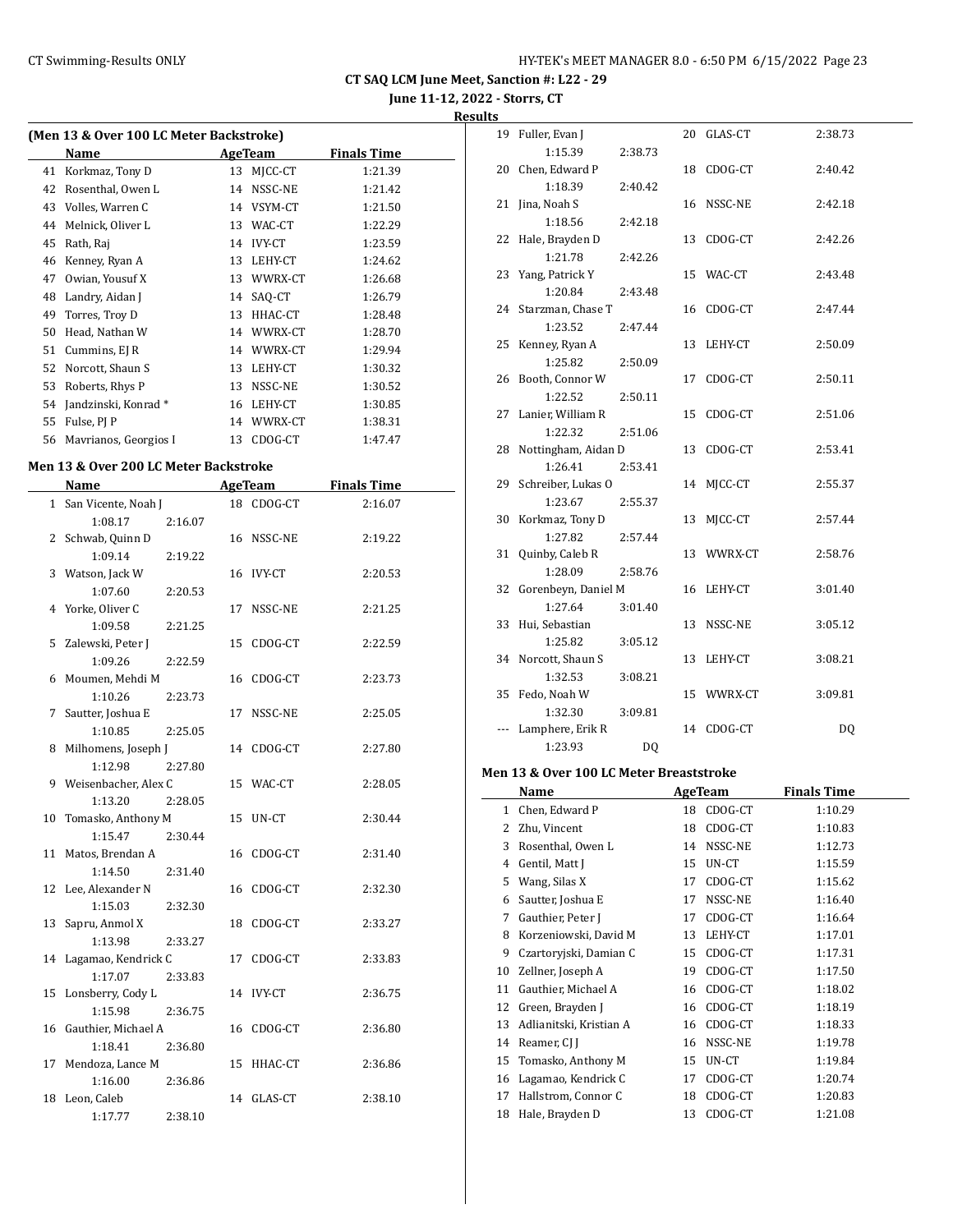**June 11-12, 2022 - Storrs, CT**

#### **Results**

| (Men 13 & Over 100 LC Meter Breaststroke) |                                         |    |            |                    |  |  |
|-------------------------------------------|-----------------------------------------|----|------------|--------------------|--|--|
|                                           | Name                                    |    | AgeTeam    | <b>Finals Time</b> |  |  |
| 19                                        | Conliffe, Korbin L                      | 14 | WWRX-CT    | 1:21.37            |  |  |
| 20                                        | Moumen, Mehdi M                         |    | 16 CDOG-CT | 1:22.86            |  |  |
| 21                                        | Hadden, Hayes W                         |    | 14 IVY-CT  | 1:23.23            |  |  |
| 22                                        | Booth, Kellen F                         |    | 15 CDOG-CT | 1:23.60            |  |  |
| 23                                        | Seymour, Justice N                      |    | 18 MJCC-CT | 1:23.76            |  |  |
| 24                                        | Lamphere, Erik R                        |    | 14 CDOG-CT | 1:23.89            |  |  |
| 25                                        | Matos, Brendan A                        |    | 16 CDOG-CT | 1:24.02            |  |  |
| 26                                        | Mota, Dan S                             |    | 15 WAC-CT  | 1:25.55            |  |  |
| 27                                        | Ficalora, Anthony                       |    | 14 NWYL-CT | 1:26.45            |  |  |
| 28                                        | Bordeau, Greyson T                      |    | 13 LEHY-CT | 1:26.65            |  |  |
| 29                                        | Jina, Noah S                            |    | 16 NSSC-NE | 1:26.83            |  |  |
| 30                                        | Mendoza, Lance M                        |    | 15 HHAC-CT | 1:26.97            |  |  |
| 31                                        | Jina, Ethan S                           | 17 | NSSC-NE    | 1:27.10            |  |  |
| 32                                        | Lanier, William R                       | 15 | CDOG-CT    | 1:27.44            |  |  |
| 33                                        | Mota, Alec                              |    | 17 WAC-CT  | 1:30.03            |  |  |
| 34                                        | Schreiber, Lukas O                      |    | 14 MJCC-CT | 1:30.14            |  |  |
| 35                                        | LeTourneau, Garret E                    |    | 15 IVY-CT  | 1:30.25            |  |  |
| 36                                        | DeDonato, James R                       |    | 17 LEHY-CT | 1:30.83            |  |  |
| 37                                        | Pagsanhan, Seth                         |    | 16 IVY-CT  | 1:30.85            |  |  |
| 38                                        | Lyders, Owen J                          |    | 15 GLAS-CT | 1:31.70            |  |  |
| 39                                        | Beckham, Riley G                        | 20 | SAQ-CT     | 1:31.85            |  |  |
| 40                                        | Quiterio, Eric L                        |    | 17 WWRX-CT | 1:33.28            |  |  |
| 41                                        | Furtado, Andrew P                       |    | 13 CDOG-CT | 1:33.94            |  |  |
| 42                                        | Landry, Aidan J                         |    | 14 SAQ-CT  | 1:36.45            |  |  |
| 43                                        | Dainiak, Colby W                        | 13 | MJCC-CT    | 1:36.48            |  |  |
| 44                                        | Head, Nathan W                          |    | 14 WWRX-CT | 1:37.10            |  |  |
| 45                                        | Fedo, Noah W                            |    | 15 WWRX-CT | 1:37.71            |  |  |
| 46                                        | Monreal, Miquel S                       |    | 13 CDOG-CT | 1:38.26            |  |  |
| 47                                        | Mutlu, Mustafa T                        |    | 13 WWRX-CT | 1:38.34            |  |  |
| 48                                        | Jandzinski, Konrad*                     |    | 16 LEHY-CT | 1:39.96            |  |  |
| 49                                        | Owian, Yousuf X                         |    | 13 WWRX-CT | 1:40.44            |  |  |
| 50                                        | Scalise, Nathan                         |    | 14 IVY-CT  | 1:41.46            |  |  |
| 51                                        | Torres, Troy D                          |    | 13 HHAC-CT | 1:44.38            |  |  |
| 52                                        | Dainiak, Connor R                       | 17 | MJCC-CT    | 1:46.48            |  |  |
| 53                                        | Strazimiri, Lorenzo R                   |    | 13 NSSC-NE | 1:46.65            |  |  |
| 54                                        | Zito, Victor A                          |    | 16 HHAC-CT | 1:46.70            |  |  |
| 55                                        | Cummins, EJ R                           |    | 14 WWRX-CT | 1:50.71            |  |  |
| 56                                        | Mavrianos, Georgios I                   |    | 13 CDOG-CT | 2:26.63            |  |  |
|                                           | Men 13 & Over 200 LC Meter Rreaststroke |    |            |                    |  |  |

#### **Men 13 & Over 200 LC Meter Breaststroke**

|              | Name                   |         |    | AgeTeam    | <b>Finals Time</b> |  |
|--------------|------------------------|---------|----|------------|--------------------|--|
| $\mathbf{1}$ | Chen, Edward P         |         | 18 | CDOG-CT    | 2:34.27            |  |
|              | 1:14.74                | 2:34.27 |    |            |                    |  |
| 2            | Zhu, Vincent           |         | 18 | CDOG-CT    | 2:37.45            |  |
|              | 1:16.07                | 2:37.45 |    |            |                    |  |
|              | 3 Weisenbacher, Alex C |         |    | 15 WAC-CT  | 2:39.07            |  |
|              | 1:16.56                | 2:39.07 |    |            |                    |  |
| 4            | Lee, Alexander N       |         |    | 16 CDOG-CT | 2:43.52            |  |
|              | 1:17.97                | 2:43.52 |    |            |                    |  |
| 5.           | Rosenthal, Owen L      |         |    | 14 NSSC-NE | 2:44.58            |  |
|              | 1:19.01                | 2:44.58 |    |            |                    |  |
| 6            | Korzeniowski, David M  |         | 13 | LEHY-CT    | 2:48.35            |  |
|              | 1:20.47                | 2:48.35 |    |            |                    |  |
| 7            | Liu, Adam              |         | 15 | WAC-CT     | 2:50.82            |  |
|              | 1:21.42                | 2:50.82 |    |            |                    |  |

| 8  | Liu, Allen                     |         |    | 17 WAC-CT     | 2:51.01 |
|----|--------------------------------|---------|----|---------------|---------|
|    | 1:19.57                        | 2:51.01 |    |               |         |
| 9  | Gentil, Matt J                 |         | 15 | UN-CT         | 2:51.83 |
|    | 1:23.02                        | 2:51.83 |    |               |         |
|    | 10 Woolbert, Matthew K         |         | 15 | WAC-CT        | 2:53.29 |
|    | 1:22.62                        | 2:53.29 |    |               |         |
| 11 | Hale, Brayden D                |         | 13 | CDOG-CT       | 2:54.40 |
|    | 1:23.78                        | 2:54.40 |    |               |         |
| 12 | San Vicente, Noah J            |         | 18 | CDOG-CT       | 2:54.46 |
|    | 1:24.97                        | 2:54.46 |    |               |         |
| 13 | Wang, Silas X                  |         | 17 | CDOG-CT       | 2:55.00 |
|    | 1:23.56                        | 2:55.00 |    |               |         |
| 14 | Gauthier, Peter J              |         | 17 | CDOG-CT       | 2:55.34 |
|    | 1:24.69                        | 2:55.34 |    |               |         |
| 15 | Czartoryjski, Damian C         |         | 15 | CDOG-CT       | 2:55.38 |
|    | 1:20.08                        | 2:55.38 |    |               |         |
| 16 | Atwood, Henry                  |         |    | 17 WAC-CT     | 2:56.31 |
|    | 1:24.22                        | 2:56.31 |    |               |         |
| 17 | Booth, Kellen F                |         | 15 | CDOG-CT       | 2:57.84 |
|    | 1:25.03                        | 2:57.84 |    |               |         |
| 18 | Hadden, Hayes W                |         | 14 | <b>IVY-CT</b> | 3:01.96 |
|    | 1:26.51                        | 3:01.96 |    |               |         |
| 19 | Moumen, Mehdi M                |         | 16 | CDOG-CT       | 3:02.20 |
|    | 1:28.18                        | 3:02.20 |    |               |         |
| 20 | Lamphere, Erik R               |         | 14 | CDOG-CT       | 3:03.38 |
|    | 1:27.29                        | 3:03.38 |    |               |         |
| 21 | Lanier, William R              |         | 15 | CDOG-CT       | 3:11.13 |
|    | 1:30.90                        | 3:11.13 |    |               |         |
|    |                                |         |    |               |         |
| 22 | Bordeau, Greyson T             |         | 13 | LEHY-CT       | 3:13.26 |
|    | 1:33.22                        | 3:13.26 |    |               |         |
| 23 | Mota, Dan S                    |         |    | 15 WAC-CT     | 3:14.42 |
|    | 1:32.92                        | 3:14.42 |    |               |         |
| 24 | Dzurnak, Alec                  |         | 17 | NWYL-CT       | 3:15.03 |
|    | 1:32.23                        | 3:15.03 |    |               |         |
| 25 | Conliffe, Korbin L             |         |    | 14 WWRX-CT    | 3:15.82 |
|    | 1:34.86                        | 3:15.82 |    |               |         |
|    | 26 Adu, Julian K               |         | 13 | CDOG-CT       | 3:16.78 |
|    | 1:36.06                        | 3:16.78 |    |               |         |
| 27 | Hipsky, Ethan P                |         | 16 | GLAS-CT       | 3:16.86 |
|    | 1:36.79                        | 3:16.86 |    |               |         |
|    | 28 Lyders, Owen J              |         | 15 | GLAS-CT       | 3:22.34 |
|    | 1:34.28                        | 3:22.34 |    |               |         |
| 29 | Ding, Aaron S                  |         | 16 | MICC-CT       | 3:22.52 |
|    | 1:33.78                        | 3:22.52 |    |               |         |
| 30 | Mutlu, Mustafa T               |         | 13 | WWRX-CT       | 3:27.38 |
|    | 1:38.55                        | 3:27.38 |    |               |         |
| 31 | Head, Nathan W                 |         |    | 14 WWRX-CT    | 3:28.19 |
|    | 1:38.76                        | 3:28.19 |    |               |         |
| 32 | Haines, Tucker J               |         | 14 | SAQ-CT        | 3:34.19 |
|    | 1:44.72                        | 3:34.19 |    |               |         |
| 33 | Quinby, Caleb R                |         | 13 | WWRX-CT       | 3:38.80 |
|    | 1:46.53                        | 3:38.80 |    |               |         |
| 34 | Roberts, Rhys P                |         | 13 | NSSC-NE       | 3:40.27 |
|    | 1:42.77                        | 3:40.27 |    |               |         |
| 35 | Nottingham, Aidan D<br>1:53.33 | 3:52.50 | 13 | CDOG-CT       | 3:52.50 |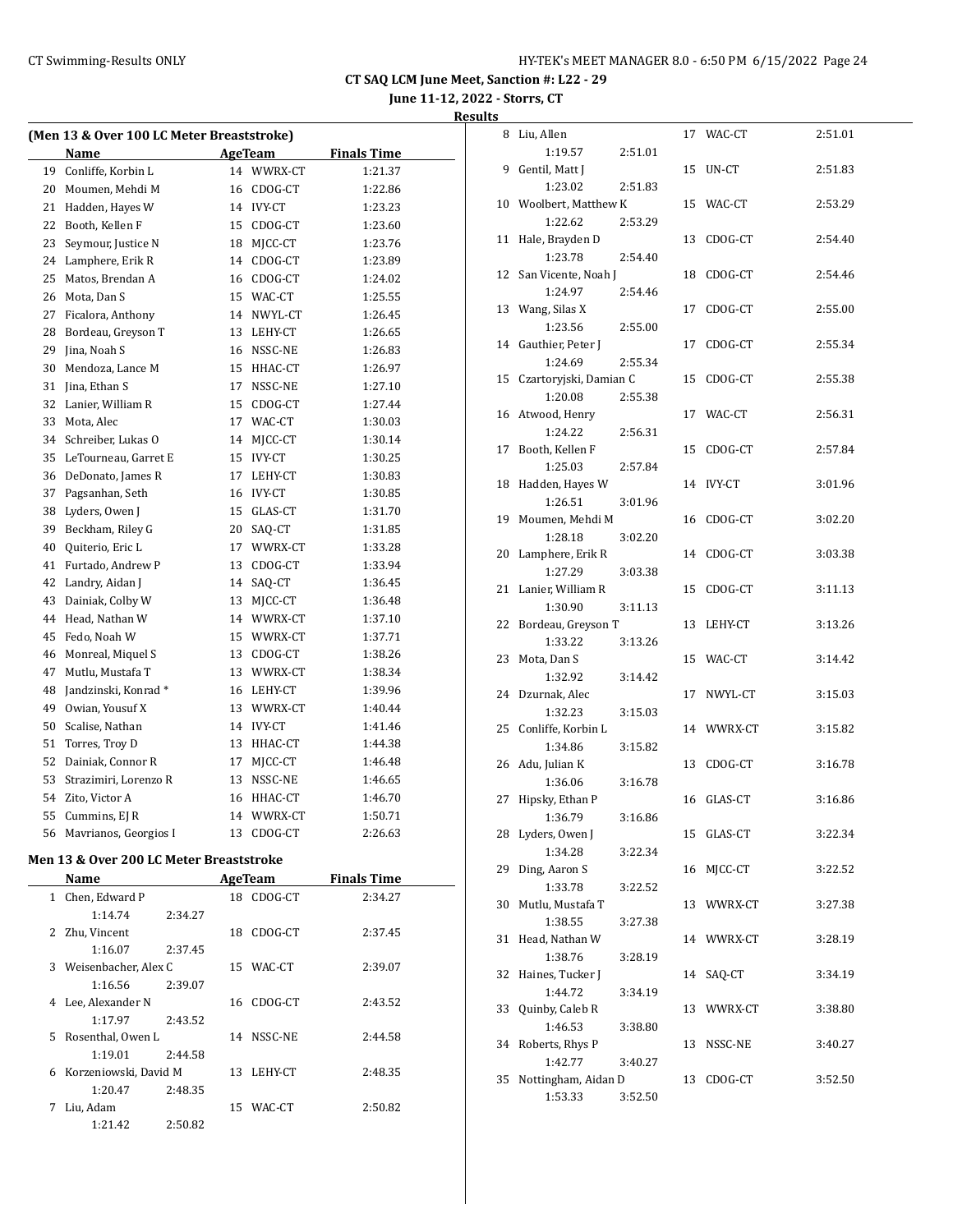| HY-TEK's MEET MANAGER 8.0 - 6:50 PM 6/15/2022 Page 25 |  |  |  |
|-------------------------------------------------------|--|--|--|
|-------------------------------------------------------|--|--|--|

# **June 11-12, 2022 - Storrs, CT**

**Results**

| (Men 13 & Over 200 LC Meter Breaststroke) |                                      |    |                |                    |  |  |
|-------------------------------------------|--------------------------------------|----|----------------|--------------------|--|--|
|                                           | Name                                 |    | AgeTeam        | <b>Finals Time</b> |  |  |
|                                           | 36 Cummins, EJ R                     |    | 14 WWRX-CT     | 3:59.47            |  |  |
|                                           | 1:55.05<br>3:59.47                   |    |                |                    |  |  |
|                                           | Men 13 & Over 100 LC Meter Butterfly |    |                |                    |  |  |
|                                           | Name                                 |    | <b>AgeTeam</b> | <b>Finals Time</b> |  |  |
|                                           | 1 Platonov, Edward A                 |    | 19 WAC-CT      | 1:00.29            |  |  |
|                                           | 2 Finkel, Justin P                   |    | 18 CDOG-CT     | 1:00.38            |  |  |
|                                           | 3 Wynne, Shane C                     |    | 18 CDOG-CT     | 1:00.92            |  |  |
|                                           | 4 Zuev, Nikita D                     |    | 18 CDOG-CT     | 1:03.14            |  |  |
|                                           | 5 Reamer, CJ I                       |    | 16 NSSC-NE     | 1:05.76            |  |  |
|                                           | 6 Green, Noah                        |    | 17 NWYL-CT     | 1:05.78            |  |  |
| 7                                         | Tomasko, Anthony M                   |    | 15 UN-CT       | 1:05.91            |  |  |
|                                           | 8 Lagamao, Jerick C                  |    | 16 CDOG-CT     | 1:06.11            |  |  |
| *9                                        | Hallstrom, Connor C                  |    | 18 CDOG-CT     | 1:06.17            |  |  |
| *9                                        | Rivera, Ellis M                      |    | 17 WWRX-CT     | 1:06.17            |  |  |
|                                           |                                      |    | 19 CDOG-CT     | 1:06.24            |  |  |
| 11<br>12                                  | Zellner, Joseph A                    |    | 18 CDOG-CT     | 1:06.36            |  |  |
|                                           | Zhu, Vincent                         |    |                | 1:06.39            |  |  |
|                                           | 13 Watson, Jack W                    |    | 16 IVY-CT      |                    |  |  |
|                                           | 14 Lonsberry, Cody L                 |    | 14 IVY-CT      | 1:06.54            |  |  |
|                                           | 15 Ames, Andrew R                    |    | 17 HHAC-CT     | 1:06.72            |  |  |
|                                           | 16 Matos, Brendan A                  |    | 16 CDOG-CT     | 1:06.92            |  |  |
|                                           | 17 Pawlowski, Brian                  |    | 17 GLAS-CT     | 1:07.49            |  |  |
|                                           | 18 Schlessman, Nolan S               |    | 17 NSSC-NE     | 1:07.56            |  |  |
|                                           | 19 Mazziotti, Kyle J                 |    | 19 UN-CT       | 1:07.68            |  |  |
|                                           | 20 Mendoza, Lance M                  |    | 15 HHAC-CT     | 1:08.19            |  |  |
| 21                                        | Silverman, Sander W                  |    | 15 IVY-CT      | 1:08.30            |  |  |
| 22                                        | Bernier, Nolan                       |    | 15 WAC-CT      | 1:08.62            |  |  |
| 23                                        | Pham, Antoine N                      |    | 17 NSSC-NE     | 1:08.79            |  |  |
|                                           | 24 Wang, Silas X                     |    | 17 CDOG-CT     | 1:09.74            |  |  |
| 25                                        | Pope, Benjamin E                     |    | 14 SAQ-CT      | 1:09.82            |  |  |
|                                           | 26 Hale, Brayden D                   |    | 13 CDOG-CT     | 1:09.98            |  |  |
| $*27$                                     | Giordano, Lucca B                    |    | 14 VSYM-CT     | 1:10.00            |  |  |
|                                           | *27 Booth, Connor W                  |    | 17 CDOG-CT     | 1:10.00            |  |  |
| 29                                        | Starzman, Chase T                    |    | 16 CDOG-CT     | 1:10.21            |  |  |
|                                           | 30 Bershtein, Cody S                 |    | 13 HHAC-CT     | 1:10.46            |  |  |
| 31                                        | Yang, Patrick Y                      |    | 15 WAC-CT      | 1:11.10            |  |  |
| 32                                        | Adu, Julian K                        | 13 | CDOG-CT        | 1:11.34            |  |  |
| 33                                        | Lagamao, Kendrick C                  | 17 | CDOG-CT        | 1:12.29            |  |  |
| 34                                        | Quiterio, Eric L                     | 17 | WWRX-CT        | 1:12.37            |  |  |
| 35                                        | Easton, Niall R                      | 14 | UN-CT          | 1:12.40            |  |  |
| 36                                        | Ciccarelli, Mike G                   | 14 | WWRX-CT        | 1:12.52            |  |  |
| 37                                        | Nguyen, Ryan                         | 15 | <b>IVY-CT</b>  | 1:13.11            |  |  |
| 38                                        | Wong, Leo D                          | 14 | UN-CT          | 1:13.32            |  |  |
| 39                                        | Leon, Caleb                          | 14 | GLAS-CT        | 1:14.20            |  |  |
| 40                                        | Wong, Alex R                         | 17 | GLAS-CT        | 1:15.05            |  |  |
| 41                                        | Furtado, Andrew P                    | 13 | CDOG-CT        | 1:15.95            |  |  |
| 42                                        | Franco, Alessandro D                 | 14 | GLAS-CT        | 1:18.68            |  |  |
| 43                                        | Zito, Victor A                       | 16 | HHAC-CT        | 1:18.98            |  |  |
| 44                                        | Krhla, Ryan                          | 16 | NWYL-CT        | 1:19.17            |  |  |
| 45                                        | Devanney, Brody                      | 15 | NWYL-CT        | 1:19.69            |  |  |
| 46                                        | Burgess, Sean C                      | 17 | LEHY-CT        | 1:20.86            |  |  |
| 47                                        | Kenney, Ryan A                       | 13 | LEHY-CT        | 1:23.44            |  |  |
| 48                                        | Korkmaz, Tony D                      | 13 | MJCC-CT        | 1:25.76            |  |  |
| 49                                        | Fedo, Noah W                         | 15 | WWRX-CT        | 1:26.77            |  |  |
| 50                                        | Barrera, Nico F                      | 15 | NSSC-NE        | 1:26.79            |  |  |
|                                           |                                      |    |                |                    |  |  |

| 51 | Scalise, Nathan                      |         |    | 14 IVY-CT      | 1:26.83            |  |
|----|--------------------------------------|---------|----|----------------|--------------------|--|
|    | 52 Landry, Aidan J                   |         |    | 14 SAQ-CT      | 1:34.35            |  |
|    | 53 Norcott, Shaun S                  |         |    | 13 LEHY-CT     | 1:34.51            |  |
|    | --- Mavrianos, Georgios I            |         |    | 13 CDOG-CT     | DQ                 |  |
|    | --- Milhomens, Joseph J              |         |    | 14 CDOG-CT     | DQ                 |  |
|    | --- Dainiak, Connor R                |         |    | 17 MJCC-CT     | DQ                 |  |
|    |                                      |         |    |                |                    |  |
|    | Men 13 & Over 200 LC Meter Butterfly |         |    |                |                    |  |
|    | Name                                 |         |    | <b>AgeTeam</b> | <b>Finals Time</b> |  |
|    | 1 Finkel, Justin P                   |         |    | 18 CDOG-CT     | 2:14.28            |  |
|    | 1:03.57                              | 2:14.28 |    |                |                    |  |
|    | 2 Zuev, Nikita D                     |         |    | 18 CDOG-CT     | 2:20.05            |  |
|    | 1:05.85                              | 2:20.05 |    |                |                    |  |
|    | 3 Czartoryjski, Damian C             |         |    | 15 CDOG-CT     | 2:21.24            |  |
|    | 1:03.59                              | 2:21.24 |    |                |                    |  |
|    | 4 Reamer, CJ J                       |         |    | 16 NSSC-NE     | 2:25.43            |  |
|    | 1:09.69                              | 2:25.43 |    |                |                    |  |
| 5  | Hallstrom, Connor C                  |         |    | 18 CDOG-CT     | 2:25.57            |  |
|    | 1:08.06                              | 2:25.57 |    |                |                    |  |
|    | 6 Milhomens, Joseph J                |         |    | 14 CDOG-CT     | 2:25.65            |  |
|    | 1:08.83                              | 2:25.65 |    |                |                    |  |
| 7  | Ames, Andrew R                       |         | 17 | HHAC-CT        | 2:33.64            |  |
|    | 1:10.78                              | 2:33.64 |    |                |                    |  |
|    | 8 Green, Noah                        |         | 17 | NWYL-CT        | 2:34.43            |  |
|    | 1:09.44                              | 2:34.43 |    |                |                    |  |
| 9  | Sapru, Anmol X                       |         | 18 | CDOG-CT        | 2:35.41            |  |
|    | 1:10.46                              | 2:35.41 |    |                |                    |  |
|    | 10 Weisenbacher, Alex C              |         |    | 15 WAC-CT      | 2:38.16            |  |
|    | 1:13.99                              | 2:38.16 |    |                |                    |  |
|    | 11 Wang, Silas X                     |         | 17 | CDOG-CT        | 2:41.26            |  |
|    | 1:14.20                              | 2:41.26 |    |                |                    |  |
| 12 | Bernier, Nolan                       |         |    | 15 WAC-CT      | 2:43.89            |  |
|    | 1:20.12                              | 2:43.89 |    |                |                    |  |
| 13 | Bershtein, Cody S                    |         |    | 13 HHAC-CT     | 2:48.57            |  |
|    | 1:17.60                              | 2:48.57 |    |                |                    |  |
|    | 14 Korzeniowski, David M             |         |    | 13 LEHY-CT     | 2:49.07            |  |
|    | 1:19.47                              | 2:49.07 |    |                |                    |  |
|    | 15 Pawlowski, Brian                  |         | 17 | GLAS-CT        | 2:50.62            |  |
|    | 1:14.77                              | 2:50.62 |    |                |                    |  |
|    | 16 Ciccarelli, Mike G                |         |    | 14 WWRX-CT     | 2:57.43            |  |
|    | 1:24.13                              | 2:57.43 |    |                |                    |  |
| 17 | Adu, Julian K                        |         | 13 | CDOG-CT        | 2:59.18            |  |
|    | 1:20.51                              | 2:59.18 |    |                |                    |  |
| 18 | Furtado, Andrew P                    |         | 13 | CDOG-CT        | 3:01.62            |  |
|    | 1:22.14                              | 3:01.62 |    |                |                    |  |
| 19 | Easton, Niall R                      |         | 14 | UN-CT          | 3:05.07            |  |
|    | 1:26.57                              | 3:05.07 |    |                |                    |  |
| 20 | Dainiak, Colby W                     |         | 13 | MJCC-CT        | 3:07.37            |  |
|    | 1:21.50                              | 3:07.37 |    |                |                    |  |
|    | Burgess, Sean C                      |         | 17 | LEHY-CT        | <b>DQ</b>          |  |
|    | 1:23.56                              | DQ      |    |                |                    |  |
|    |                                      |         |    |                |                    |  |

# **Men 13 & Over 200 LC Meter IM**

| Name             |         | AgeTeam    | <b>Finals Time</b> |  |
|------------------|---------|------------|--------------------|--|
| 1 Wynne, Shane C |         | 18 CDOG-CT | 2:17.89            |  |
| 1:06.37          | 2:17.89 |            |                    |  |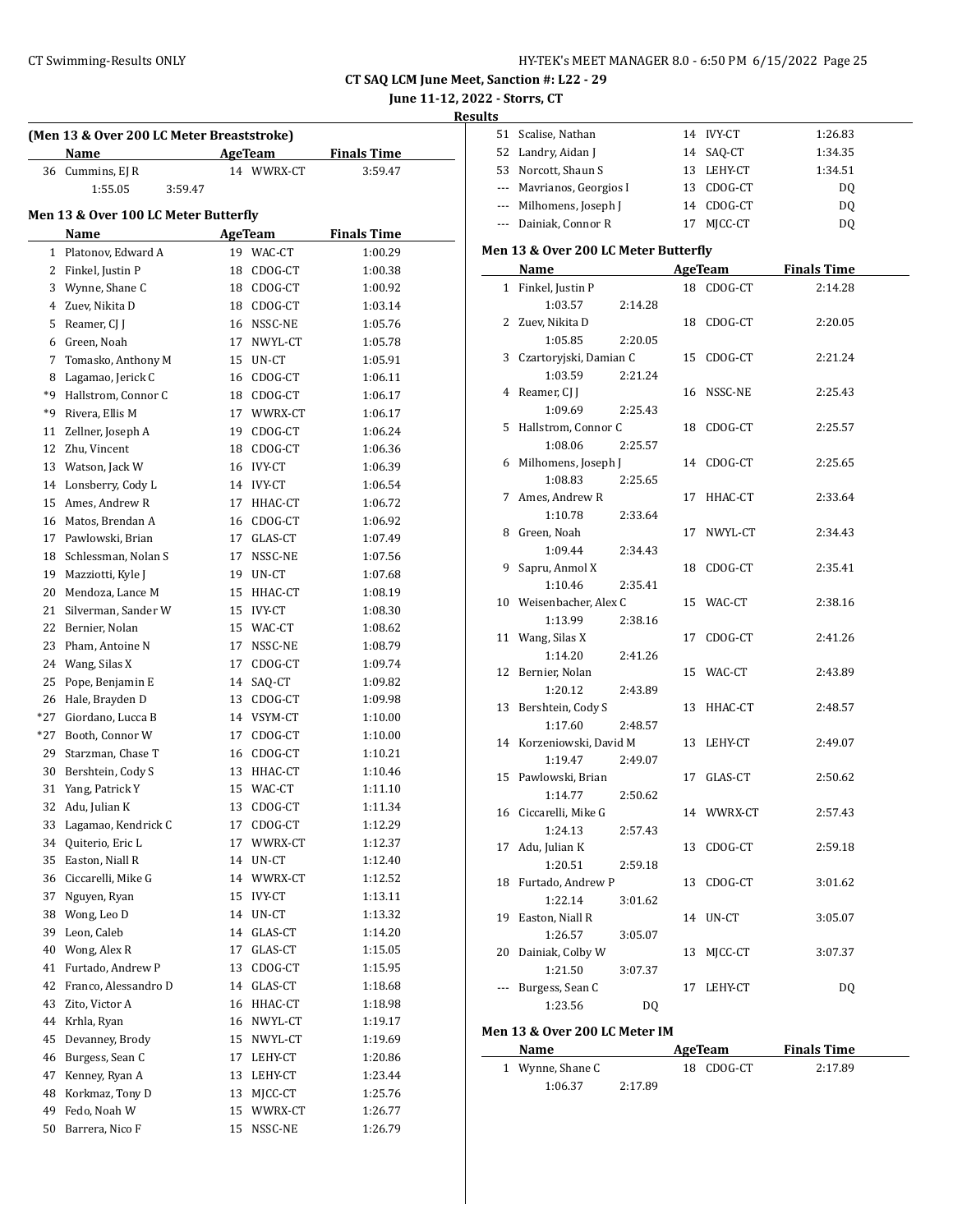**June 11-12, 2022 - Storrs, CT**

|    | (Men 13 & Over 200 LC Meter IM)    |         |    |            |                     |  |
|----|------------------------------------|---------|----|------------|---------------------|--|
|    | Name                               |         |    |            | AgeTeam Finals Time |  |
|    | 2 Platonov, Edward A               |         |    | 19 WAC-CT  | 2:17.96             |  |
|    | 1:04.59                            | 2:17.96 |    |            |                     |  |
|    | 3 San Vicente, Noah J              |         |    | 18 CDOG-CT | 2:20.71             |  |
|    | 1:05.44                            | 2:20.71 |    |            |                     |  |
| 4  | Schwab, Quinn D                    |         |    | 16 NSSC-NE | 2:21.61             |  |
|    | 1:07.89                            | 2:21.61 |    |            |                     |  |
| 5  | Czartoryjski, Damian C             |         |    | 15 CDOG-CT | 2:21.72             |  |
|    | 1:06.88                            | 2:21.72 |    |            |                     |  |
|    | 6 Zhu, Vincent                     |         |    | 18 CDOG-CT | 2:22.25             |  |
|    | 1:09.72                            | 2:22.25 |    |            |                     |  |
|    | 7 Finkel, Justin P                 |         |    | 18 CDOG-CT | 2:22.61             |  |
|    | 1:07.13                            | 2:22.61 |    |            |                     |  |
| 8  | Zalewski, Peter J                  |         |    | 15 CDOG-CT | 2:22.96             |  |
|    | 1:06.24                            | 2:22.96 |    |            |                     |  |
| 9  | Moumen, Mehdi M                    |         |    | 16 CDOG-CT | 2:24.80             |  |
|    | 1:06.74                            | 2:24.80 |    |            |                     |  |
| 10 | Lee, Alexander N                   |         |    | 16 CDOG-CT | 2:25.13             |  |
|    |                                    |         |    |            |                     |  |
|    | 1:09.90<br>11 Weisenbacher, Alex C | 2:25.13 |    |            |                     |  |
|    |                                    |         |    | 15 WAC-CT  | 2:25.45             |  |
|    | 1:10.21                            | 2:25.45 |    |            |                     |  |
|    | 12 Milhomens, Joseph J             |         |    | 14 CDOG-CT | 2:25.79             |  |
|    | 1:07.72                            | 2:25.79 |    |            |                     |  |
|    | 13 Gauthier, Michael A             |         |    | 16 CDOG-CT | 2:26.10             |  |
|    | 1:10.64                            | 2:26.10 |    |            |                     |  |
|    | 14 Zuev, Nikita D                  |         |    | 18 CDOG-CT | 2:26.11             |  |
|    | 1:08.89                            | 2:26.11 |    |            |                     |  |
| 15 | McFall, Campbell H                 |         |    | 16 IVY-CT  | 2:27.16             |  |
|    | 1:08.93                            | 2:27.16 |    |            |                     |  |
|    | 16 Lagamao, Jerick C               |         |    | 16 CDOG-CT | 2:27.59             |  |
|    | 1:08.93                            | 2:27.59 |    |            |                     |  |
|    | 17 Pawlowski, Brian                |         |    | 17 GLAS-CT | 2:27.73             |  |
|    | 1:09.66                            | 2:27.73 |    |            |                     |  |
| 18 | Korzeniowski, David M              |         |    | 13 LEHY-CT | 2:27.88             |  |
|    | 1:12.16                            | 2:27.88 |    |            |                     |  |
| 19 | Sautter, Joshua E                  |         |    | 17 NSSC-NE | 2:28.08             |  |
|    | 1:09.93                            | 2:28.08 |    |            |                     |  |
|    | 20 Chen, Edward P                  |         |    | 18 CDOG-CT | 2:28.44             |  |
|    | 1:11.85                            | 2:28.44 |    |            |                     |  |
|    | 21 Liu, Allen                      |         |    | 17 WAC-CT  | 2:28.72             |  |
|    | 1:10.52                            | 2:28.72 |    |            |                     |  |
| 22 | Reamer, CJ J                       |         |    | 16 NSSC-NE | 2:29.35             |  |
|    | 1:10.75                            | 2:29.35 |    |            |                     |  |
| 23 | Woolbert, Matthew K                |         |    | 15 WAC-CT  | 2:30.09             |  |
|    | 1:11.58                            | 2:30.09 |    |            |                     |  |
| 24 | Matos, Brendan A                   |         |    | 16 CDOG-CT | 2:30.48             |  |
|    | 1:11.10                            | 2:30.48 |    |            |                     |  |
| 25 | Lonsberry, Cody L                  |         |    | 14 IVY-CT  | 2:30.76             |  |
|    | 1:11.11                            | 2:30.76 |    |            |                     |  |
| 26 | Gauthier, Peter J                  |         | 17 | CDOG-CT    | 2:31.60             |  |
|    | 1:11.57                            | 2:31.60 |    |            |                     |  |
| 27 | Atwood, Henry                      |         | 17 | WAC-CT     | 2:32.91             |  |
|    | 1:13.16                            | 2:32.91 |    |            |                     |  |
| 28 | Zellner, Joseph A                  |         | 19 | CDOG-CT    | 2:33.39             |  |
|    | 1:11.90                            | 2:33.39 |    |            |                     |  |
|    |                                    |         |    |            |                     |  |

| 29 | Yorke, Oliver C            |         |    | 17 NSSC-NE | 2:33.43 |
|----|----------------------------|---------|----|------------|---------|
|    | 1:09.37                    | 2:33.43 |    |            |         |
| 30 | Wang, Silas X              |         | 17 | CDOG-CT    | 2:33.57 |
|    | 1:12.73                    | 2:33.57 |    |            |         |
| 31 | Gentil, Matt J             |         | 15 | UN-CT      | 2:33.63 |
|    | 1:14.65                    | 2:33.63 |    |            |         |
| 32 | Hallstrom, Connor C        |         | 18 | CDOG-CT    | 2:33.71 |
|    | 1:11.79                    | 2:33.71 |    |            |         |
| 33 | Lagamao, Kendrick C        |         | 17 | CDOG-CT    | 2:34.03 |
|    | 1:10.81                    | 2:34.03 |    |            |         |
| 34 | Lanier, William R          |         | 15 | CDOG-CT    | 2:35.01 |
|    | 1:12.86                    | 2:35.01 |    |            |         |
| 35 | Bernier, Nolan             |         |    | 15 WAC-CT  | 2:35.09 |
|    | 1:14.33                    | 2:35.09 |    |            |         |
| 36 | Nguyen, Ryan               |         |    | 15 IVY-CT  | 2:35.80 |
|    | 1:11.45                    | 2:35.80 |    |            |         |
| 37 | Dzurnak, Alec              |         |    | 17 NWYL-CT | 2:35.98 |
|    | 1:12.69                    | 2:35.98 |    |            |         |
| 38 | Booth, Kellen F            |         |    | 15 CDOG-CT | 2:36.50 |
|    | 1:14.37                    | 2:36.50 |    |            |         |
| 39 | Lamphere, Erik R           |         |    | 14 CDOG-CT | 2:37.02 |
|    | 1:16.39                    | 2:37.02 |    |            |         |
| 40 | Starzman, Chase T          |         |    | 16 CDOG-CT | 2:37.11 |
|    | 1:13.96                    | 2:37.11 |    |            |         |
| 41 | Pope, Benjamin E           |         |    | 14 SAQ-CT  | 2:38.23 |
|    | 1:13.13                    | 2:38.23 |    |            |         |
| 42 | Green, Noah                |         | 17 | NWYL-CT    | 2:38.36 |
|    | 1:08.95                    | 2:38.36 |    |            |         |
| 43 | Mendoza, Lance M           |         |    | 15 HHAC-CT | 2:38.60 |
|    | 1:12.07                    | 2:38.60 |    |            |         |
| 44 | Rosenthal, Owen L          |         |    | 14 NSSC-NE | 2:38.94 |
|    | 1:20.03                    | 2:38.94 |    |            |         |
| 45 | Liu, Adam                  |         |    | 15 WAC-CT  | 2:38.97 |
|    | 1:15.72                    | 2:38.97 |    |            |         |
| 46 | Hadden, Hayes W            |         |    | 14 IVY-CT  | 2:40.70 |
|    | 1:18.26                    | 2:40.70 |    |            |         |
| 47 | Ames, Andrew R             |         | 17 | HHAC-CT    | 2:41.52 |
|    | 1:12.47                    | 2:41.52 |    |            |         |
| 48 | Quiterio, Eric L           |         | 17 | WWRX-CT    | 2:42.68 |
|    | 1:15.70                    | 2:42.68 |    |            |         |
| 49 | Hipsky, Ethan P            |         |    | 16 GLAS-CT | 2:43.55 |
|    | 1:18.25                    | 2:43.55 |    |            |         |
| 50 | Seymour, Justice N         |         | 18 | MJCC-CT    | 2:43.95 |
|    | 1:18.55                    | 2:43.95 |    |            |         |
| 51 | Bershtein, Cody S          |         | 13 | HHAC-CT    | 2:45.96 |
|    | 1:17.58                    | 2:45.96 |    |            |         |
| 52 | Wojtus, Piotr W            |         | 16 | MJCC-CT    | 2:46.72 |
|    | 1:16.40                    | 2:46.72 |    |            |         |
| 53 | Silverman, Sidney          |         | 13 | IVY-CT     | 2:47.95 |
|    | 1:18.16                    | 2:47.95 |    |            |         |
| 54 | DeDonato, James R          |         | 17 | LEHY-CT    | 2:48.96 |
|    | 1:17.56                    | 2:48.96 |    |            |         |
| 55 |                            |         |    | WAC-CT     | 2:50.17 |
|    | Mota, Dan S                |         | 15 |            |         |
|    | 1:21.62                    | 2:50.17 |    |            |         |
| 56 | Barrera, Nico F<br>1:24.67 |         | 15 | NSSC-NE    | 2:55.65 |